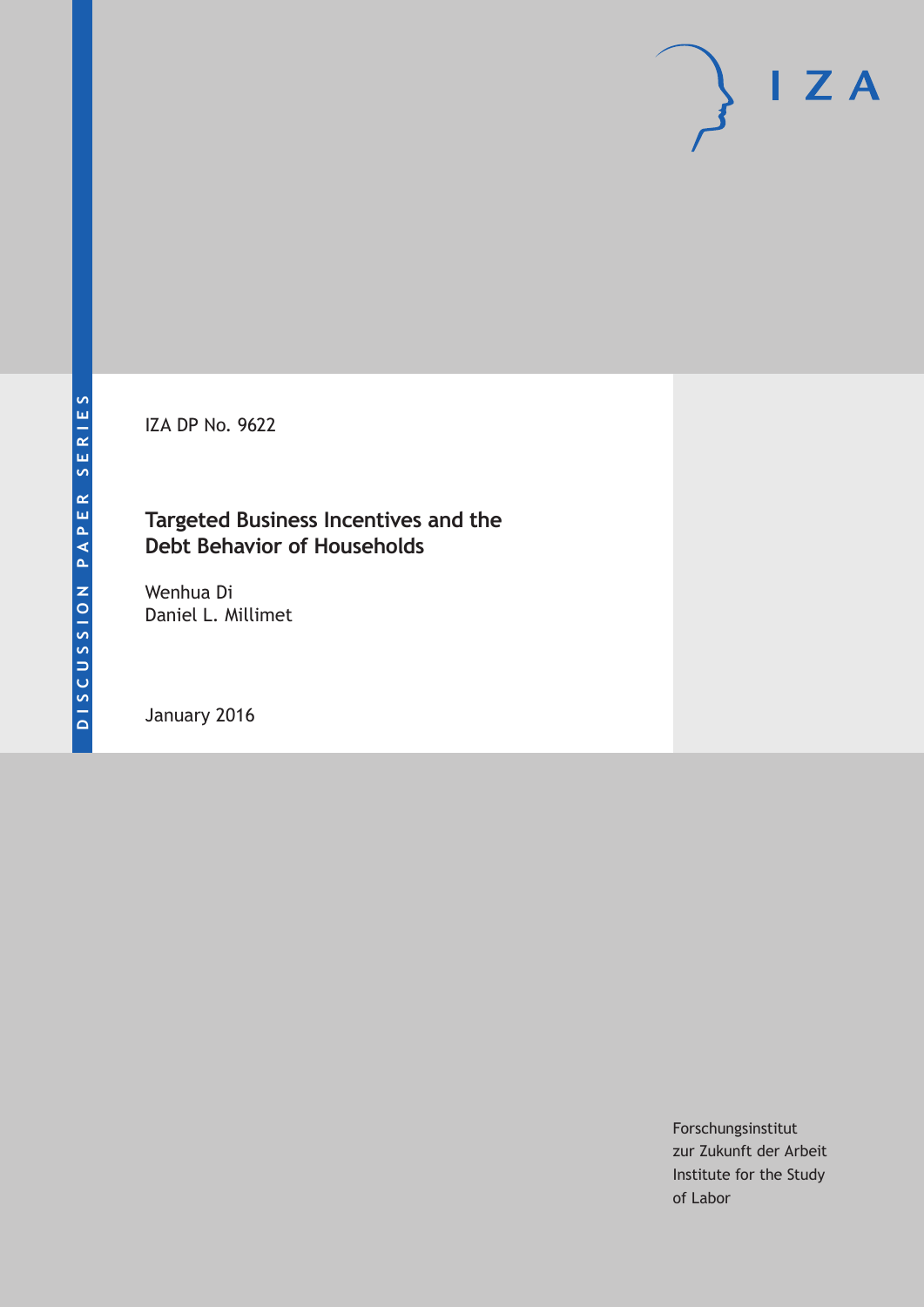# **Targeted Business Incentives and the Debt Behavior of Households**

### **Wenhua Di**

*Federal Reserve Bank of Dallas* 

## **Daniel L. Millimet**

*Southern Methodist University, Federal Reserve Bank of Dallas and IZA* 

Discussion Paper No. 9622 January 2016

IZA

P.O. Box 7240 53072 Bonn **Germany** 

Phone: +49-228-3894-0 Fax: +49-228-3894-180 E-mail: iza@iza.org

Any opinions expressed here are those of the author(s) and not those of IZA. Research published in this series may include views on policy, but the institute itself takes no institutional policy positions. The IZA research network is committed to the IZA Guiding Principles of Research Integrity.

The Institute for the Study of Labor (IZA) in Bonn is a local and virtual international research center and a place of communication between science, politics and business. IZA is an independent nonprofit organization supported by Deutsche Post Foundation. The center is associated with the University of Bonn and offers a stimulating research environment through its international network, workshops and conferences, data service, project support, research visits and doctoral program. IZA engages in (i) original and internationally competitive research in all fields of labor economics, (ii) development of policy concepts, and (iii) dissemination of research results and concepts to the interested public.

IZA Discussion Papers often represent preliminary work and are circulated to encourage discussion. Citation of such a paper should account for its provisional character. A revised version may be available directly from the author.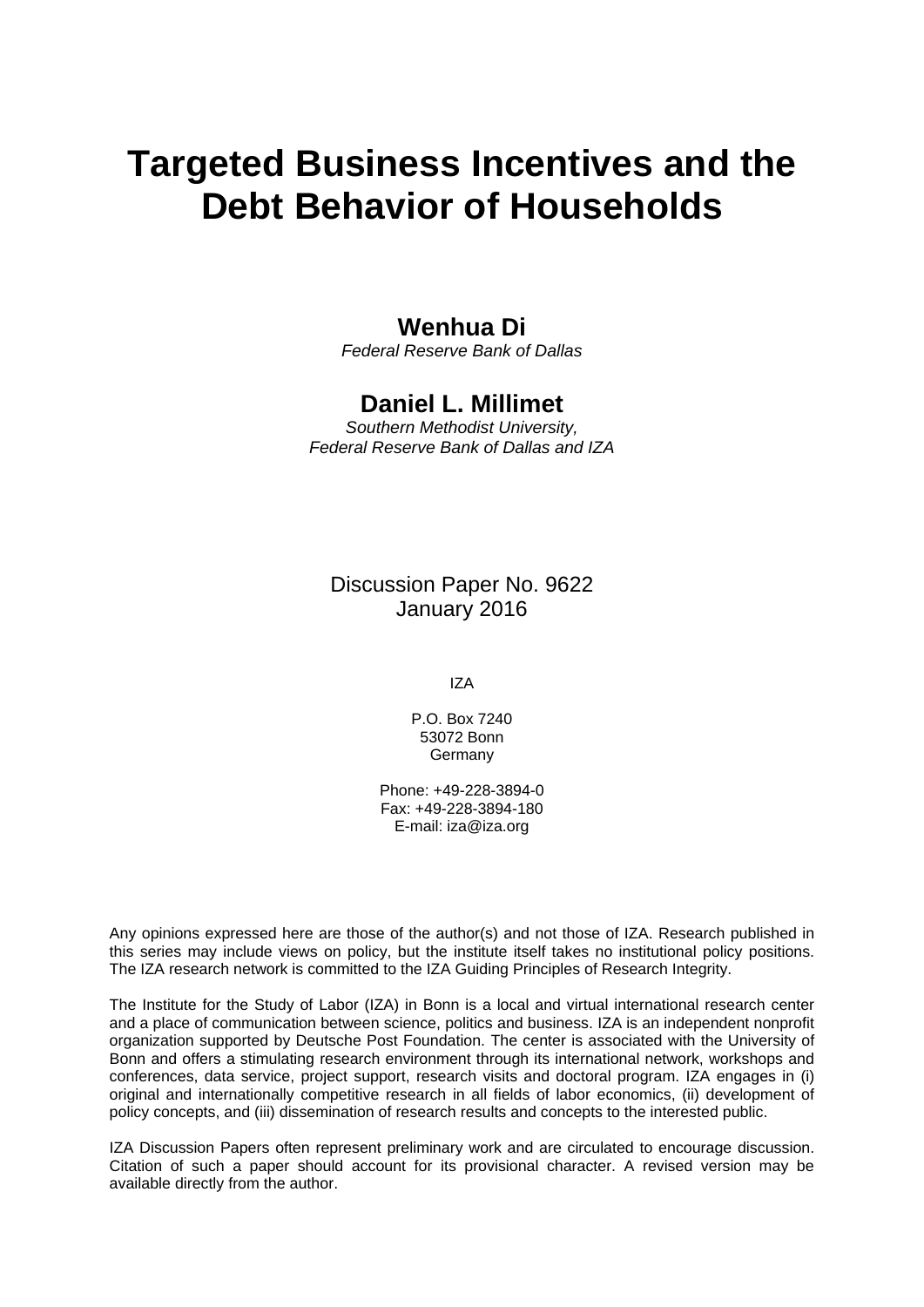IZA Discussion Paper No. 9622 January 2016

# **ABSTRACT**

# **Targeted Business Incentives and the Debt Behavior of Households\***

The empirical effects of place-based tax incentive schemes designed to aid low income communities are unclear. While a growing number of studies find beneficial effects on employment, there is little investigation into other behaviors of households affected by such programs. We analyze the impact of the Texas Enterprise Zone Program on household debt and delinquency. Specifically, we utilize detailed information on all household liabilities, delinquencies, and credit scores from the Federal Reserve Bank of New York Consumer Credit Panel/Equifax, a quarterly longitudinal 5% random sample of all individuals in the US with a social security number and a credit report. Identification of the causal effect of the program is achieved using a sharp regression discontinuity approach that exploits the known institutional rules of the program.

JEL Classification: C21, G02, H25, H31

Keywords: enterprise zones, debt, consumer finance, regression discontinuity

Corresponding author:

 $\overline{a}$ 

Daniel L. Millimet Department of Economics Southern Methodist University Box 0496 Dallas, TX 75275-0496 USA E-mail: millimet@smu.edu

<sup>\*</sup> The information, analyses, and conclusions set forth are those of the presenters and do not necessarily indicate concurrence by the Board of Governors of the Federal Reserve System, the Federal Reserve Banks, or members of their staffs. The authors are grateful to Matthew Freedman for sharing his data and Sarah Greer for her research assistance.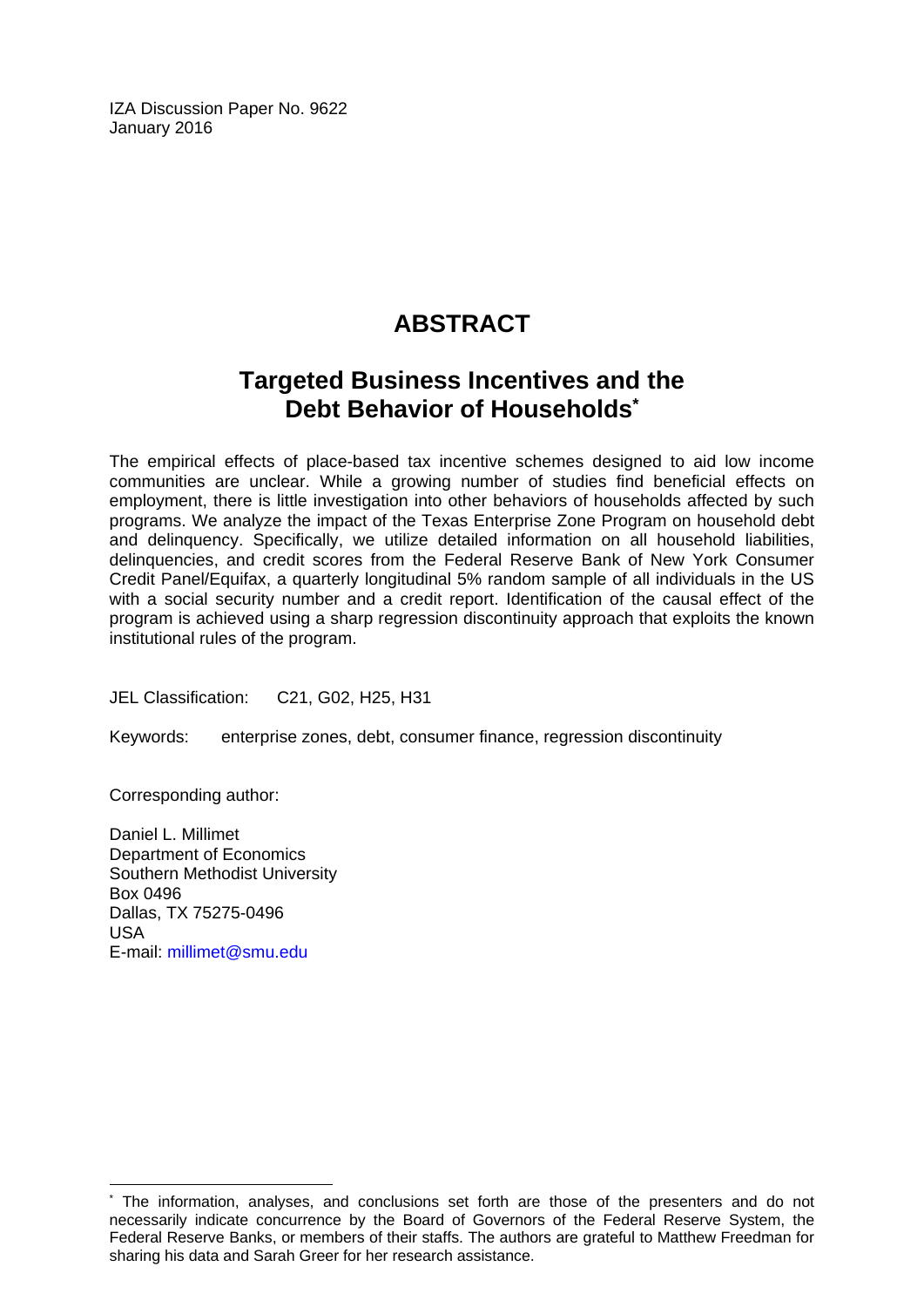#### **I. Introduction**

Within wealthy countries, such as the US, there exist significant spatial heterogeneity in economic outcomes. In October 2015, Bismarck, North Dakota had the lowest unemployment rate (at [1](#page-3-0).8%) among metropolitan areas; Yuma, Arizona had the highest (at  $23.2\%$ ).<sup>1</sup> Even within a single state, such heterogeneity occurs. For example, across counties in Texas, the unemployment rate in [2](#page-3-1)014 varied from 1.7% (McMullen County) to 13.5% (Starr County). $2$ Kline and Moretti (2013) state that, at any point in time, variation in the unemployment rate across locations is comparable to variation over the business cycle. Moretti (2011) notes that such spatial variation extends beyond the unemployment rate to other outcomes such hourly wages, total factor productivity, and firm innovation.

In response to such heterogeneity, *place-based policies* have become an increasingly common component of regional economic development programs since the 1970s. The defining characteristic of place-based policies is that they entail transfers of government resources to places, rather than individuals. Ladd (1994) further delineates among government transfer policies by differentiating between "pure place strategies" and "place-based people strategies." The former refers to policies designed to improve specific geographic areas (such as a downtown area) for reasons that may be independent of the well-being of the residents (or for reasons related to the well-being of individuals outside the immediate area of focus). The latter refers to policies designed to improve specific geographic areas for reasons directly related to the wellbeing of the residents (such as neighborhoods with a high concentration of poverty). Both types of place-based policies can be contrasted with *people-based policies* that transfer government resources to specific individuals regardless of place of residence (Neumark and Simpson 2015).

Place-based policies date back to at least the Great Depression in the US and the creation of the Tennessee Valley Authority.<sup>[3](#page-3-2)</sup> Since the 1970s, numerous other placed-based policies have come into existence around the globe. Accetturo and de Blasio (2012, p. 15) state that "governments around the globe are now actively engaged in programs to spur local economic development in backward areas." These include US state and federal programs, European Union

 $\overline{\phantom{a}}$ 

<span id="page-3-0"></span><sup>&</sup>lt;sup>1</sup> See Unemployment Rates for Metropolitan Areas, Bureau of Labor Statistics,  $\frac{http://www.bls.gov/web/metro/laummtrk.htm.}{}$ 

<span id="page-3-1"></span><sup>&</sup>lt;sup>2</sup> See Labor Force Statistics for Texas Counties , Texas Workforce Commission, http://www.txcip.org/tac/census/morecountyinfo.php?MORE=1042.

<span id="page-3-2"></span> $\frac{3}{8}$  Kline and Moretti (2014) note that examples go back much further in time as the tax system was used to redistribute resources from the remainder of the Empire to citizens of Rome.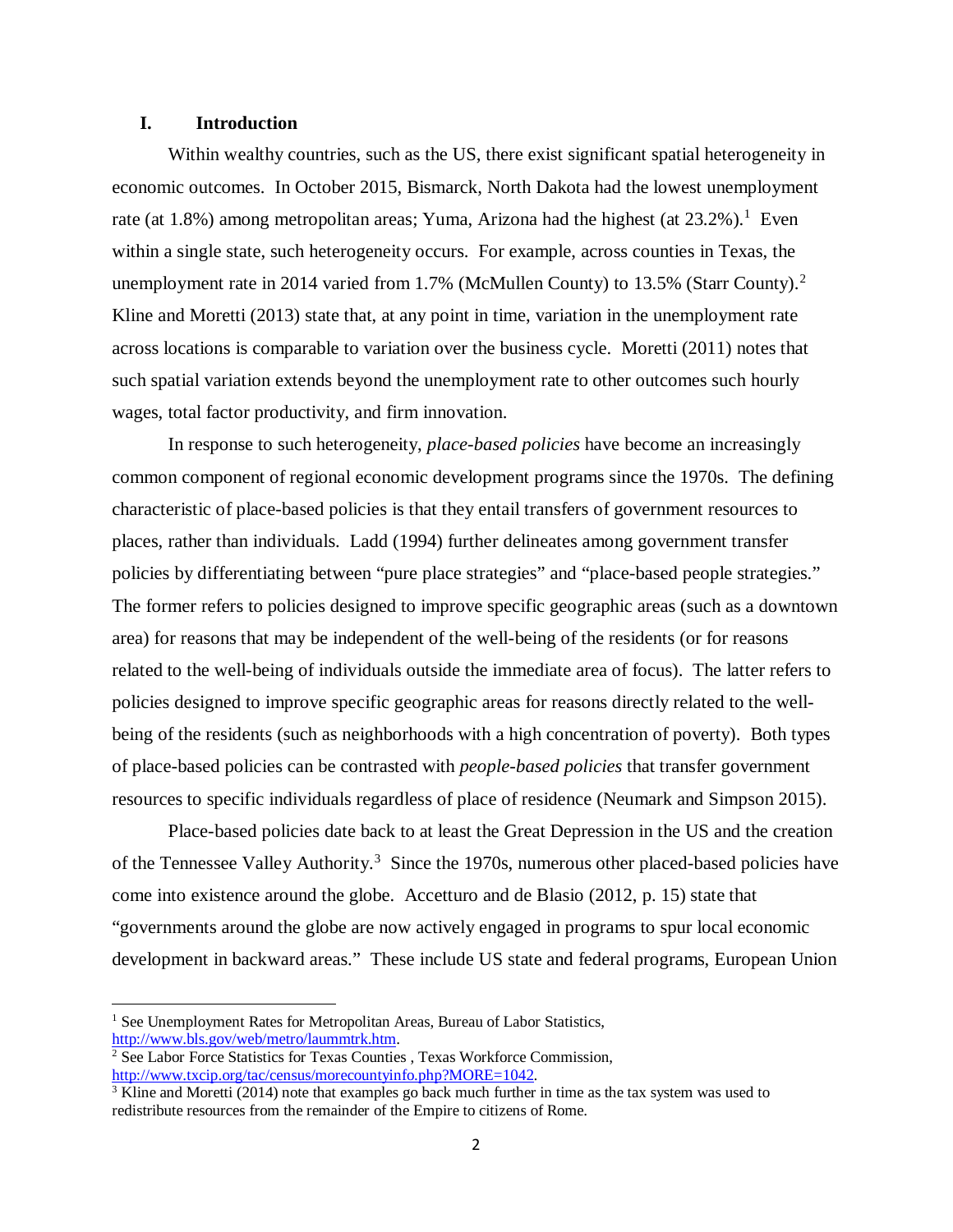policies, programs in Asia, etc. Kline and Moretti (2014) and Neumark and Simpson (2015) provide an excellent account. However, while the goal of economic policy is often to ensure political stability through greater equity (Accetturo and de Blasio 2012), Busso et al. (2013, p. 897) argue that "economists have traditionally expressed little support" for place-based programs out of fear that "they will generate large distortions in economic behavior." Indeed, Gobillon et al. (2012, p. 881) describes place-based policies as "rather controversial," as does Mayer et al. (2015).

In this paper, we empirically assess the causal effects of a particular place-based policy, the Texas Enterprise Zone Program (TEZP), on the financial well-being of residents. In general, enterprise zones (EZs) create incentives for job creation and/or capital investment in areas containing or adjacent to concentrated poverty (Neumark and Simpson 2015). Thus, in Ladd's (1994) categorization, the TEZP is an example of a place-based people strategy. In Neumark and Simpson's (2015) terminology, the TEZP can be further described as a "direct" place-based people strategy in that the program seeks to improve the well-being of residents in or around disadvantaged areas through improved local labor market conditions rather than relocating such individuals. While discussed in more detail in the next section, the goal of the TEZP is to create "an economic development tool for local communities to partner with the State of Texas to promote job creation and significant private investment that will assist economically distressed areas of the state."[4](#page-4-0)

Numerous empirical evaluations of EZs have appeared in the recent literature. As these are extensively reviewed in Neumark and Simpson (2015), we do not provide a detailed account of the existing literature, but rather highlight a few key points. First, Accetturo and de Blasio (2012, p. 15) state that "while area-based programs are widely implemented, much less is known about their effectiveness in reaching their stated goals." Briant et al. (2015, p. 88) affirm that "the evaluation of enterprise zones has generated a lot of research since the 1990s, with conflicting conclusions regarding their effectiveness." Neumark and Simpson (2015, p. 1197) conclude that the "evidence on enterprise zones is very mixed." Second, the majority of existing studies focus on traditional labor market outcomes such as employment, wages, and poverty rates. Third, identification of causal effects of EZs necessitates attention to numerous issues:

 $\overline{\phantom{a}}$ 

<span id="page-4-0"></span><sup>4</sup> Se[e https://texaswideopenforbusiness.com/services/tax-incentives.](https://texaswideopenforbusiness.com/services/tax-incentives)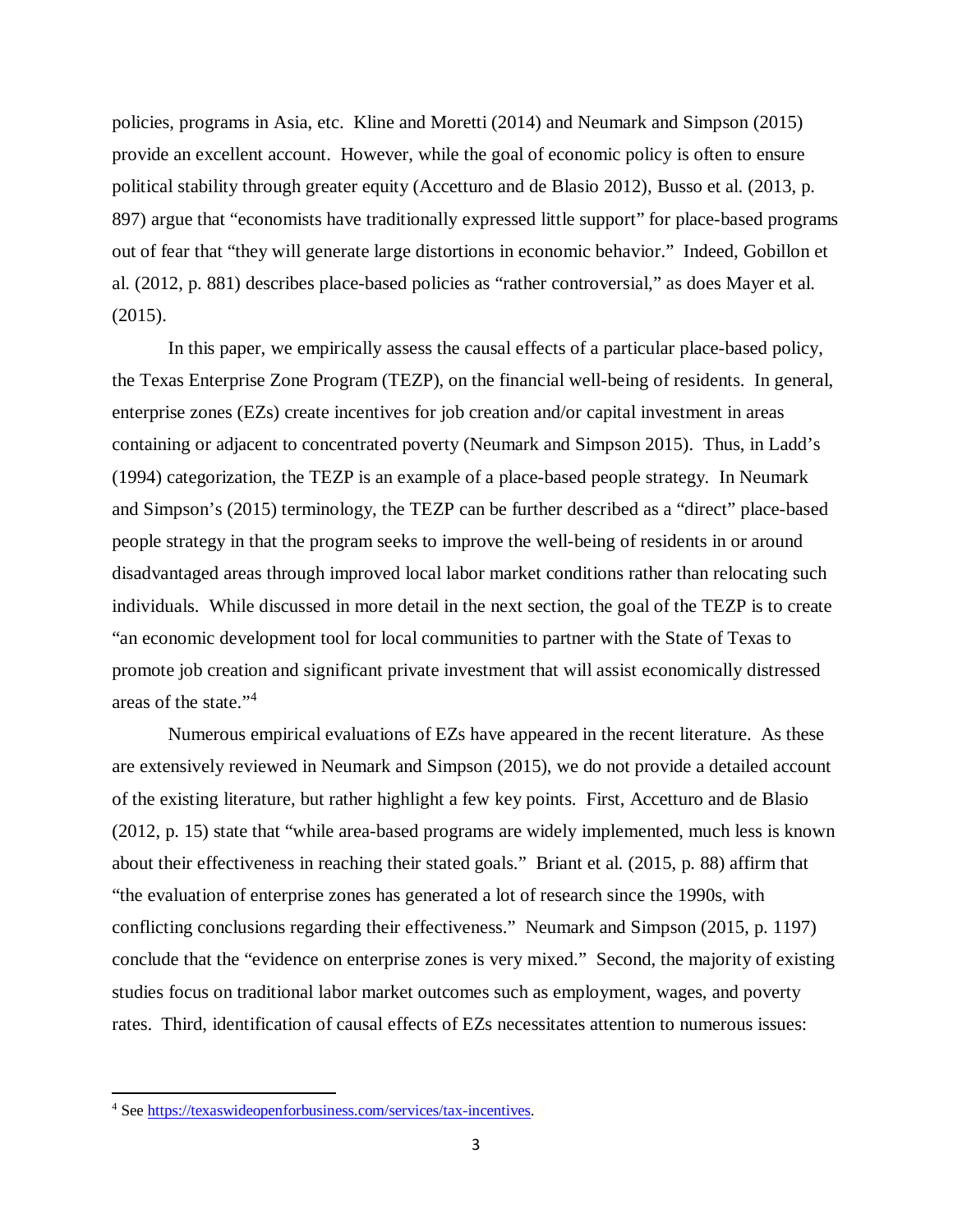measurement of enterprise zone boundaries, choice of control locations, isolation of EZ effects from those of other policies, and spillovers (Neumark and Simpson 2015).

Our analysis of the TEZP adds to the current literature along several dimensions. First, and foremost, we move beyond a "narrow" focus on employment and wages and assess the causal effect of the program on the financial well-being of residents. Specifically, we utilize detailed information on all household debts, delinquencies, and credit scores from the Federal Reserve Bank of New York Consumer Credit Panel/Equifax, a quarterly longitudinal 5% random sample of all individuals in the US with a social security number and a credit report. As a result, we are able to assess the impact of enterprise zones on the financial situation of residents. This responds to calls in the literature for a "more comprehensive estimation" of "additional welfare indicators" (Accetturo and de Blasio 2012, p. 24). In addition, by examining delinquencies, bankruptcies, and credit scores, we are able to focus on outcomes that speak directly to the status of disadvantaged individuals living in the target areas. Outcomes directly related to the welfare of the disadvantaged are less common in the current EZ literature (Hellerstein and Neumark 2012).

Second, the TEZP avoids many of the identification issues raised above. Zone boundaries under the program correspond to Census block groups, thereby avoiding measurement error in coverage. Program rules defining zones are straightforward and transparent, making the choice of control locations – and resulting identification assumptions – also straightforward and transparent. The existence of other local benefits through the federal Empowerment Zone, Renewal Community, or Enterprise Community programs is addressed in the sample construction. Spillovers can be tested. Indeed, Freedman (2013) employs an identical identification strategy as we adopt here to assess the causal effect of the TEZP on employment growth, population characteristics, and housing market conditions. He finds positive effects on employment growth in lower-paying industries and median home values and a negative effect on the vacancy rate.

Prior to continuing, it is necessary to comment on the importance of moving beyond employment and wage outcomes when assessing the benefits of EZs. Glaeser and Gottlieb (2008), Moretti (2011), and Kline and Moretti (2014) discuss the welfare implications of placebased policies after accounting for worker mobility and housing rents. One standard result is that with perfectly mobile workers and perfectly inelastic housing supply, all benefits of place-based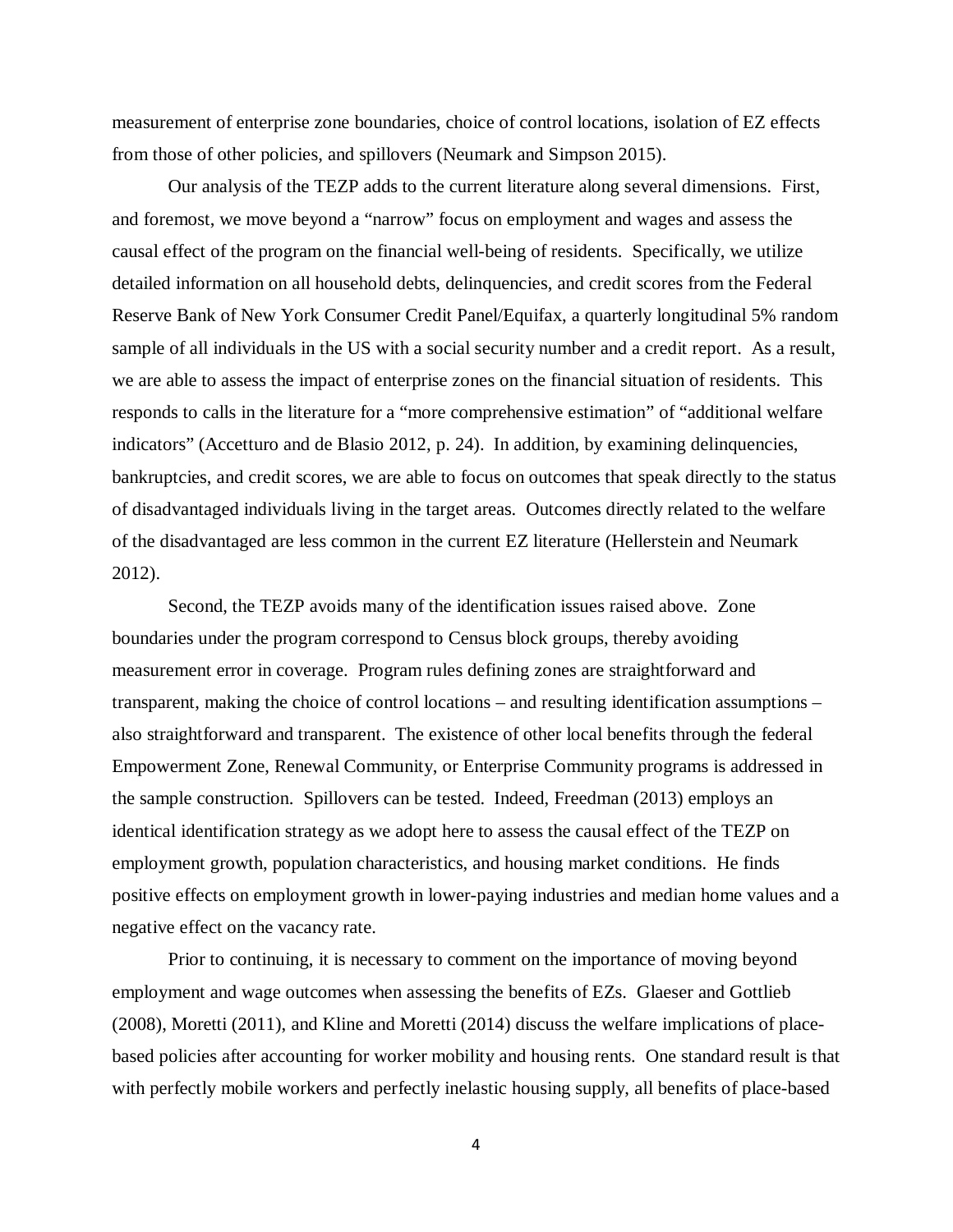policies will be capitalized into land rents. In this case, employment and wage impacts of such policies provide a very misleading measure of the benefit to non-landowners. Moretti (2011, p. 1297) writes: "In the case of high elasticity of local labor supply and less than infinite elasticity of housing supply, this increase in housing prices will offset most of the welfare gains that might otherwise accrue to existing residents… In this setting, location-based redistributive policies intended to help areas with low nominal income have virtually no effect on the utility of workers. The only beneficiaries of this policy are landowners in the targeted areas." Briant et al. (2015, p. 93) affirm that the result could be the "capture" of the benefits of place-based policies by "untargeted populations."

Indeed, the existing empirical studies that do examine mobility and housing market conditions suggest that this straightforward theoretical result may not be unrealistic. Freedman (2013) finds an 11.3% increase in median home values in locations covered under the TEZP. Krupka and Noonan (2009) and Busso et al. (2013) document large increases – between roughly 25 and 40 percent – in house values in US federal EZs. Hanson (2009) finds an increase in median, self-reported property values of over \$100,000 in US federal EZs. Reynolds and Rohlin (2015) find an increase in house values for houses valued above \$100,000. Engberg and Greenbaum (1999) analyze state-level EZ programs and document an increase in housing values in areas with initially low vacancy rates. However, the evidence on the rental price of housing is much weaker. Busso et al. (2013) and Reynolds and Rohlin (2015), for example, find little to no impact on rents.

The empirical evidence linking place-based policies with worker mobility is also much weaker. Krupka and Noonan (2009) actually find negative effects of US federal EZs on population density and positive effects on vacancy rates. Busso et al. (2013) find no statistically significant effects on population or vacancy rates. On the other hand, Freedman (2013) documents a four percent decline in vacancy rates under the TEZP, but no statistically significant change in the population. Reynolds and Rohlin (2015) find some evidence of a polarizing impact of US federal EZs; the density of low- and high-income households increase, whereas the density of middle-income households declines.

In sum, the impact of place-based policies on the welfare of residents depends on the combined effects of such policies on the labor market and the cost of living, which in turn depend on worker mobility and housing supply. While the net effect is difficult to measure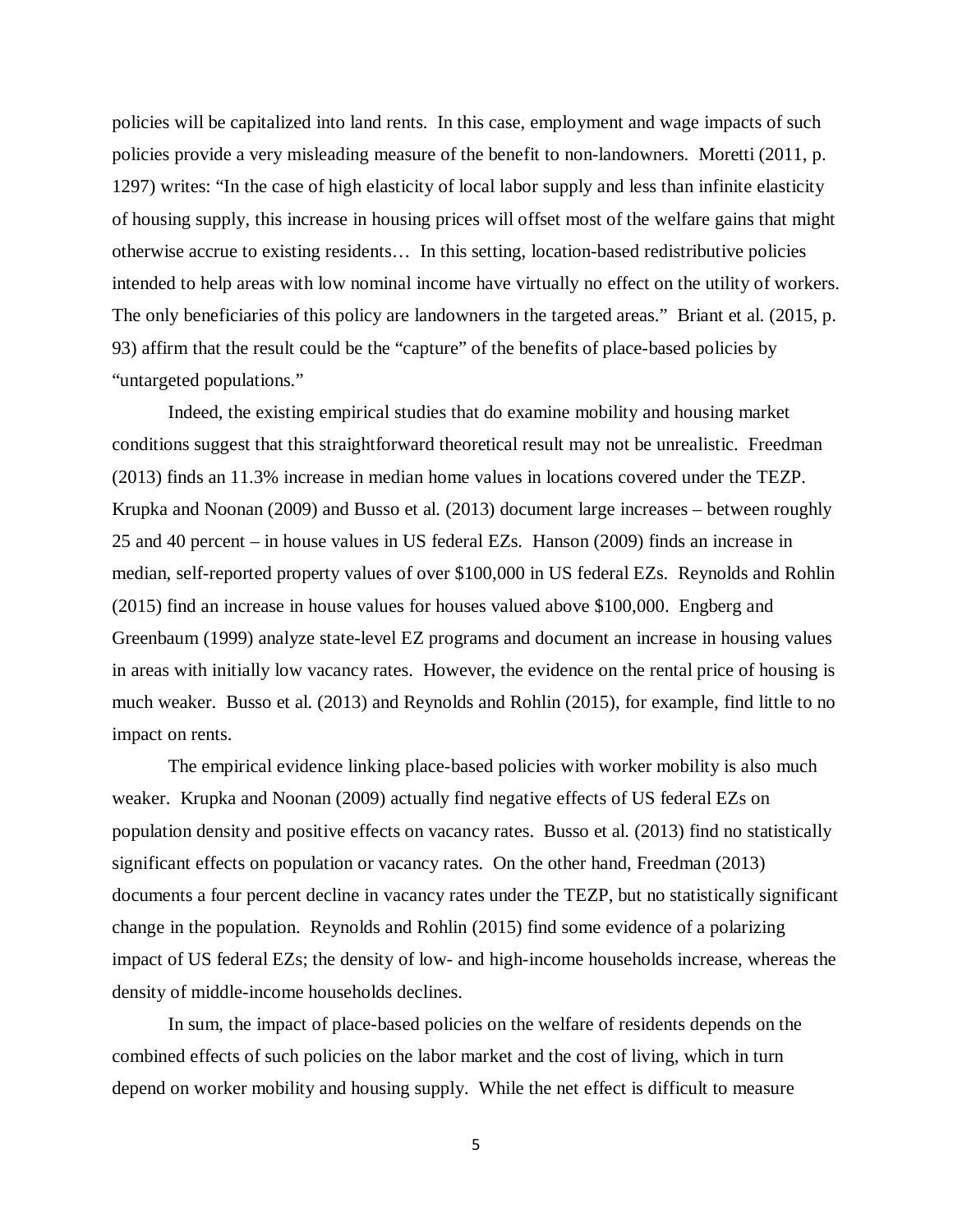directly, examination of the financial well-being of residents – using detailed information found in individual credit reports – allows us to better assess the efficacy of EZs (as implemented under the TEZP). In doing so, we find little beneficial causal impact of the TEZP on the financial wellbeing of residents. At best, we find a modest positive impact on the repayment of retail loans. However, we find evidence of an increase in the delinquency rates of auto loans, as well as in Chapter 13 bankruptcy filings.

The rest of the paper is as follows. Section 2 provides some background on the TEZP. Section 3 discusses the empirical methodology and data. Section 4 presents our findings. Section 5 concludes.

#### **II. The Texas Enterprise Zone Program**

In the 2000 Census, Texas was divided into 254 counties, 4,388 census tracts, and 14,463 block groups. Beginning in 2003, census block groups are designated as an EZ under the Texas Enterprise Zone Program (TEZP) according to a deterministic set of rules.<sup>[5](#page-7-0)</sup> Block groups qualify as an EZ if they satisfy one of the following criteria. First, the area is designated as a federal Empowerment Zone, Renewal Community, or Enterprise Community. Introduced in 1993, all three designations are no longer in effect. Enterprise Community designations expired in 2004, while Renewal Community designations expired at the end of 2009. Empowerment Zone designations received several extensions during the Great Recession, but ultimately were allowed to expire on December 31, 2014. $<sup>6</sup>$  $<sup>6</sup>$  $<sup>6</sup>$  Second, the block group has a poverty rate exceeding</sup> 20% in the latest decennial census. Finally, beginning in 2005, a block group could gain the EZ designation under the TEZP if it is part of a so-called 'distressed county.' A county is labelled as distressed on an annual basis if its poverty rate exceeds 15.4%, more than 25.4% of the population has less than a high school education, and the unemployment rate exceeds 4.9% in each of the prior five years.

Figure 1 shows the block groups covered under the TEZP in 2005. Areas show in black qualify as part of the TEZP by solely because the poverty rate exceeds 20%. Areas shown in

l

<span id="page-7-1"></span><span id="page-7-0"></span><sup>&</sup>lt;sup>5</sup> Refer t[o https://texaswideopenforbusiness.com/services/tax-incentives.](https://texaswideopenforbusiness.com/services/tax-incentives)<br><sup>6</sup> Texas contained two Empowerment Zones (San Antonio and El Paso) and two Renewal Communities (Corpus Christi and El Paso).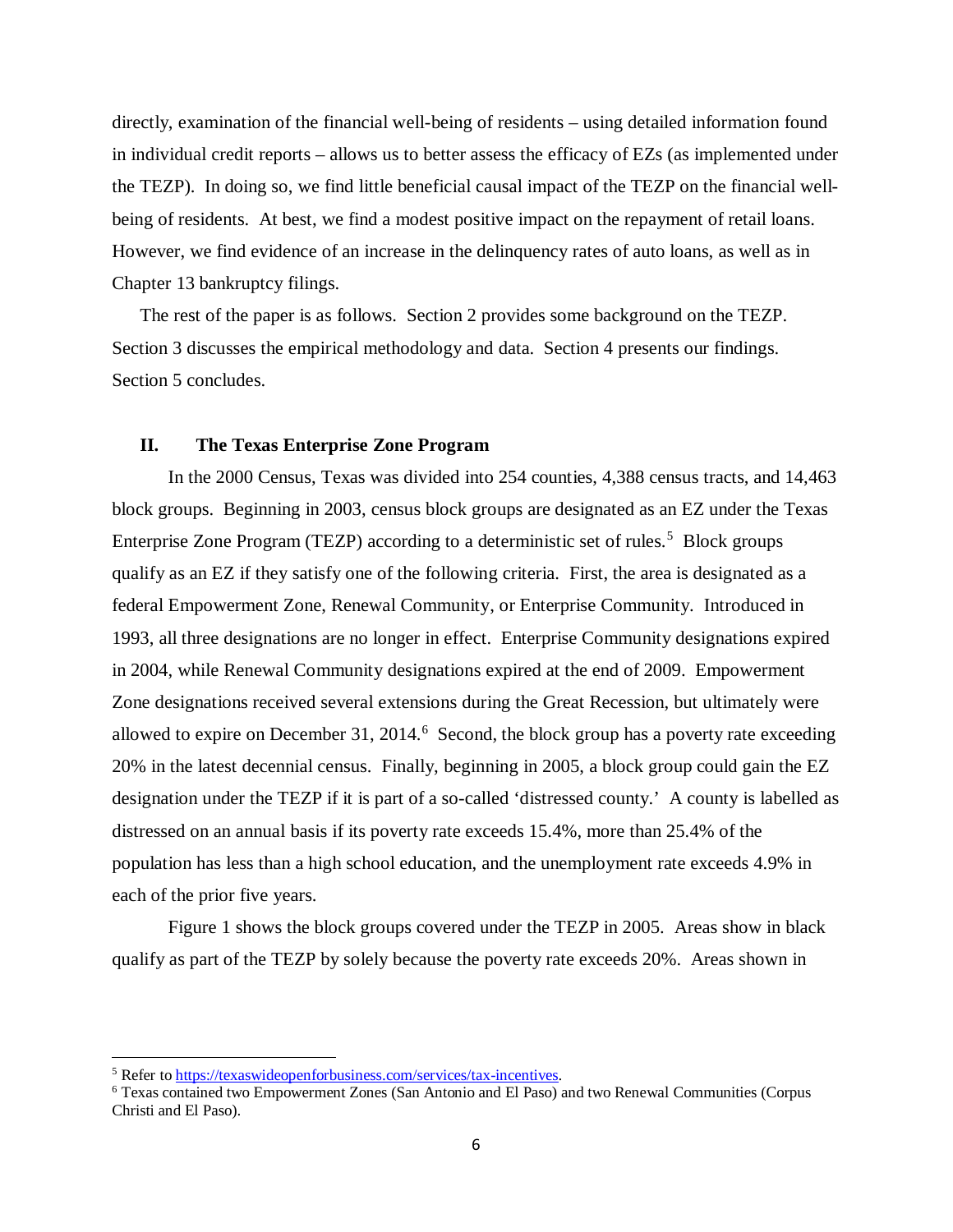gray qualify due to being located in a distressed county or in a Federal Empowerment Zone, Renewal Community, or Enterprise Community.

Once a block group is designated as an EZ under the TEZP, the locality may nominate businesses as Enterprise Projects. The projects must then be approved by the state. Businesses operating qualified projects are entitled to benefits for up to five years. State incentives take the form of state sales and use tax refunds, with the size of the refunds depending on the level of capital investment and the number of new jobs announced in the project proposal.

For a project to be approved by the state, it must generate new employment. To be counted as a new job, the job must entail at least 1,820 hours per year and the job must remain in existence throughout the benefit window or three years after benefits are initially received, whichever is later. The state approves up to a maximum of 105 projects per biennium.

Unlike the federal program, the Texas program does not require the business to locate strictly inside the boundary of an EZ. However, stricter requirements apply if the business is located outside the EZ border. If the project is located inside an EZ, 25% of the new jobs created must be filled by individuals deemed economically disadvantaged or who meet EZ residency requirements. If the project is located outside the EZ, 35% of the new jobs created must satisfy these requirements. Between 2003 and 2014, 260 out of the 486 projects were located outside of an EZ. Projects that are not in an EZ are not far away. According to Freeman (2013), 85% of projects between September 2003 and September 2010 were located within at least five kilometers of an EZ, over 99% of Enterprise Projects were located within 20 kilometers of an EZ.

The maximum allowable state tax refund per job created ranges from \$2500/job to  $$7500/job, with the precise amount depending of the level of capital investment.<sup>7</sup> Table 1 shows$  $$7500/job, with the precise amount depending of the level of capital investment.<sup>7</sup> Table 1 shows$  $$7500/job, with the precise amount depending of the level of capital investment.<sup>7</sup> Table 1 shows$ the number of projects approved under the TEZP and the estimated maximum tax refund earned based on the tax incentive schedule.<sup>[8](#page-8-1)</sup> Between 2004 and 2014, nearly 55,000 new jobs were announced in EZ applications, with capital investment totaling roughly \$60 billion, and the estimated maximum tax refund totaling approximately \$162 million. About 30 percent of the capital investment and 48 percent of estimated maximum tax refund are attributable to business

<sup>&</sup>lt;sup>7</sup> See https://texaswideopenforbusiness.com/services/tax-incentives.

<span id="page-8-1"></span><span id="page-8-0"></span><sup>&</sup>lt;sup>8</sup> Se[e https://texaswideopenforbusiness.com/services/tax-incentives.](https://texaswideopenforbusiness.com/services/tax-incentives) The program charges a fee of 3% of the amount of refund.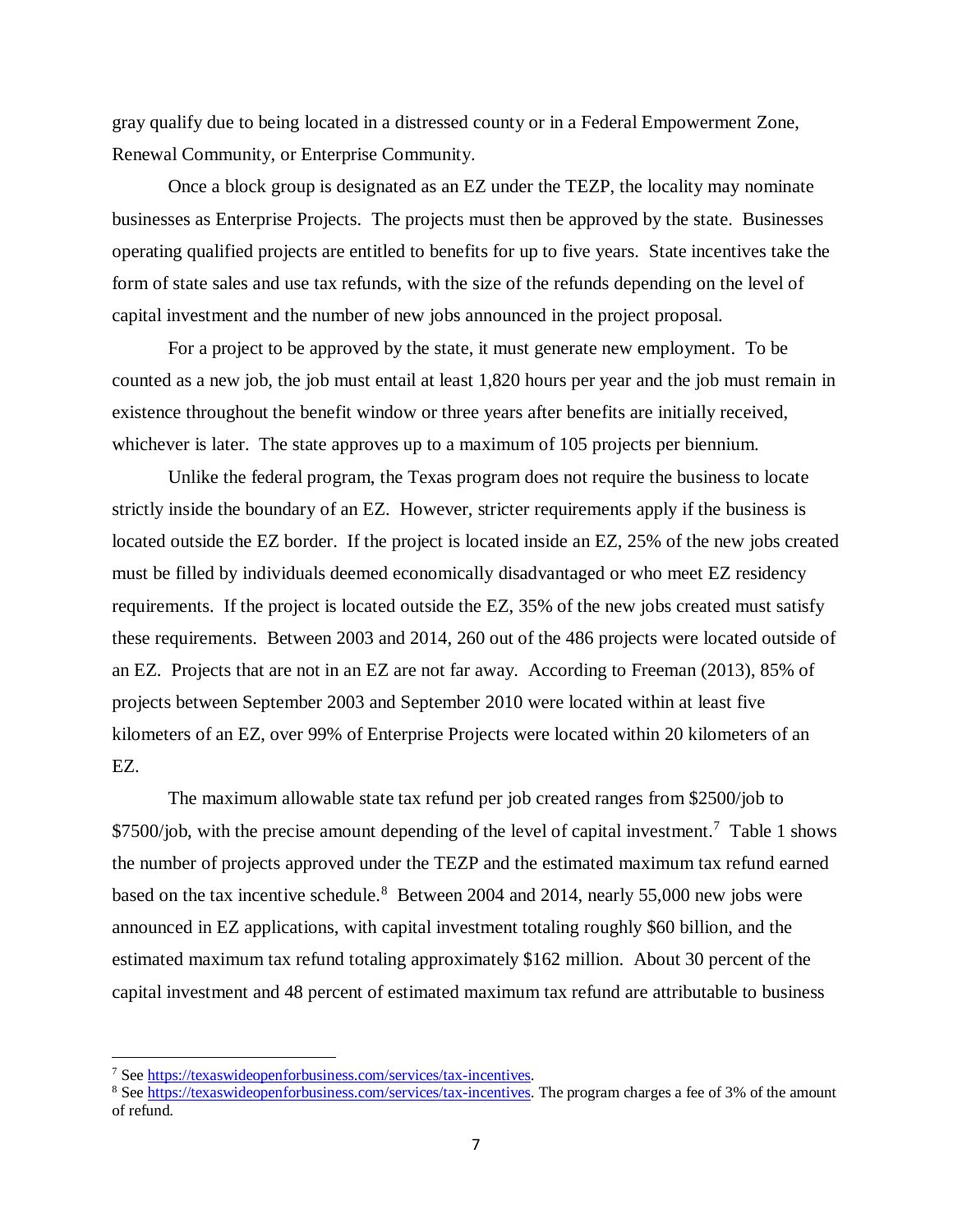located in an EZ. Other local incentives may include "tax abatement, a refund of local sales and use taxes, waiver of permitting fees, tax increment financing, transfer of publicly owned buildings at below market cost, and low interest loans."[9](#page-9-0)

It should be noted that, to our knowledge, there is limited auditing by the state to ensure that the number of announced new jobs are in fact created and filled according to the guidelines.

#### **III. Empirics**

#### **A. Baseline Model**

 $\overline{\phantom{a}}$ 

With our baseline model we seek to estimate the causal effect of EZ designation under the TEZP on a variety of outcomes related to the financial well-being of residents. As noted in Hellerstein and Neumark (2012) and Neumark and Simpson (2015), causal evaluations of placebased programs confront two econometric challenges. First, often the boundaries of the program do not align with the boundaries available in the data. This results in a problem of measurement error. Second, as locations covered by placed-based programs are not chosen at random, overcoming selection bias is critical. This entails carefully choosing areas to be included in the control group.

Fortunately, the design of the TEZP makes it relatively straightforward to overcome these challenges. First, areas designated EZs under the TEZP follow the census block group boundaries. Thus, the boundaries used under the program align perfectly with the data used in the analysis. Second, the institutional rules of the TEZP allow one to utilize a regression discontinuity (RD) approach to estimate the impact of the TEZP (Lee and Lemieux 2010).

Following Freedman (2013), we estimate the impact of the TEZP on local consumer finance using the following basic estimating equation

$$
\Delta y_i = \beta_0 + \beta_1 E Z_i + f(p_i) + x_i \beta_2 + \varepsilon_i,
$$
\n(1)

where  $\Delta y_i$  is the change in the outcome measure, y, from 2002:Q4 to the terminal period (either 2006:Q4 or 2009:Q4) for census block group *i*,  $EZ_i$  is a binary variable equal to one if location *i* is an EZ,  $p_i$  is the census block group poverty rate,  $x_i$  is a vector of baseline covariates, and  $\varepsilon_i$  is a mean zero error term allowed to be arbitrarily correlated within counties.

<span id="page-9-0"></span><sup>9</sup> Se[e https://texaswideopenforbusiness.com/sites/default/files/frequently\\_asked\\_questions.doc.](https://texaswideopenforbusiness.com/sites/default/files/frequently_asked_questions.doc)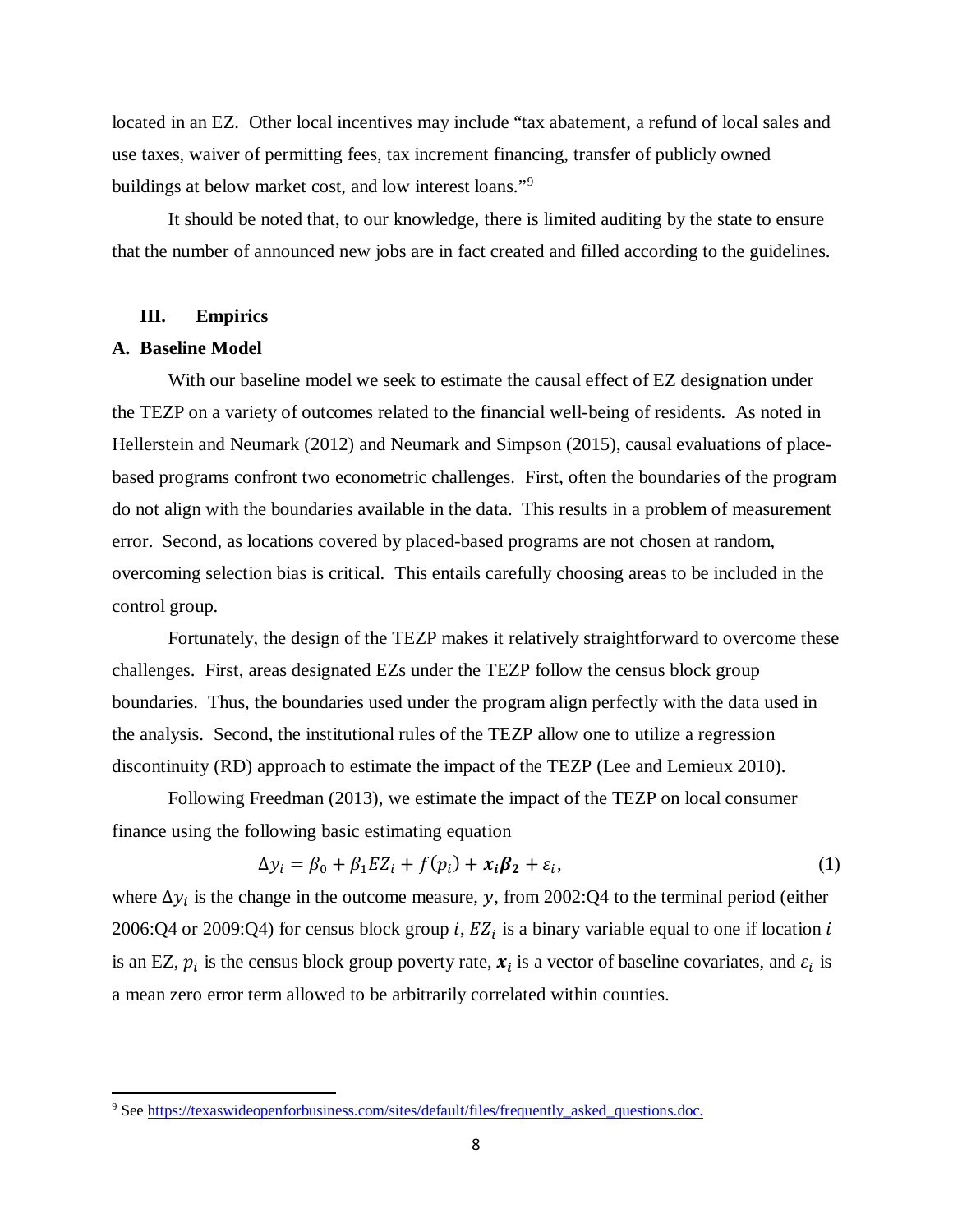In our estimation sample, we exclude census block groups that are located in a distressed county or in a Federal Empowerment Zone, Renewal Community, or Enterprise Community.[10](#page-10-0) Thus, the model in (1) fits nicely in the sharp RD framework, where  $f(\cdot)$  is a control function with the following general form

$$
f(p_i) = \sum_{k=1}^{K} [\theta_{1k}(p_i - 0.2)^k + \theta_{2k} EZ_i(p_i - 0.2)^k],
$$
 (2)

and  $K$  is the order of the polynomial. Thus, the relationships between the poverty rate and the outcomes are allowed to be different on opposite sides of the cutoff (i.e., a poverty rate of 20%). This permits heterogeneity of the function across the threshold (see also Freedman 2012, Bronzini and Iachini 2014).

Prior to continuing, two comments are warranted. First, in the sharp RD approach, the key identifying assumption that must hold for  $\beta_1$  to have a causal interpretation is that census block groups are sufficiently similar in a narrow window around the poverty rate cutoff of 20%. In our baseline specification, we only include census block groups with a poverty rate between 18 and 22 percent. Figure 2 shows the treatment and control block groups used in the estimation. However, despite using this narrow window, identification still requires localities be unable to manipulate which side of the cutoff they lie. As discussed in Freedman (2013), this is extremely unlikely in our context given the usage of the Decennial Census to measure census block group poverty rates and the fact that the 2000 Decennial Census was not used to determine TEZP inclusion until 2003. Moreover, Figure 3 reveals no bunching around the cutoff.

Second, while the RD approach overcomes the selection issue under fairly innocuous assumptions, it does so at the expense of what can be learned. If the causal effect of EZs under the TEZP is heterogeneous, then the RD estimate of  $\beta_1$  represents a local average treatment effect (LATE). Specifically, it is the weighted average of the effects of EZ designation under the program on census block groups near the cutoff, where the weights are proportional to the *ex ante* probability of having a poverty rate near the 20% cutoff (Freedman 2013).

#### **B. Modeling Spillovers**

l

A frequently voiced concern regarding place-based policies is that any gains enjoyed by targeted locations come at the expense of adjacent, non-targeted locations (Neumark and

<span id="page-10-0"></span> $10$  A similar strategy of excluding locations covered by multiple programs is pursued in Ham et al. (2011) and Freedman (2013).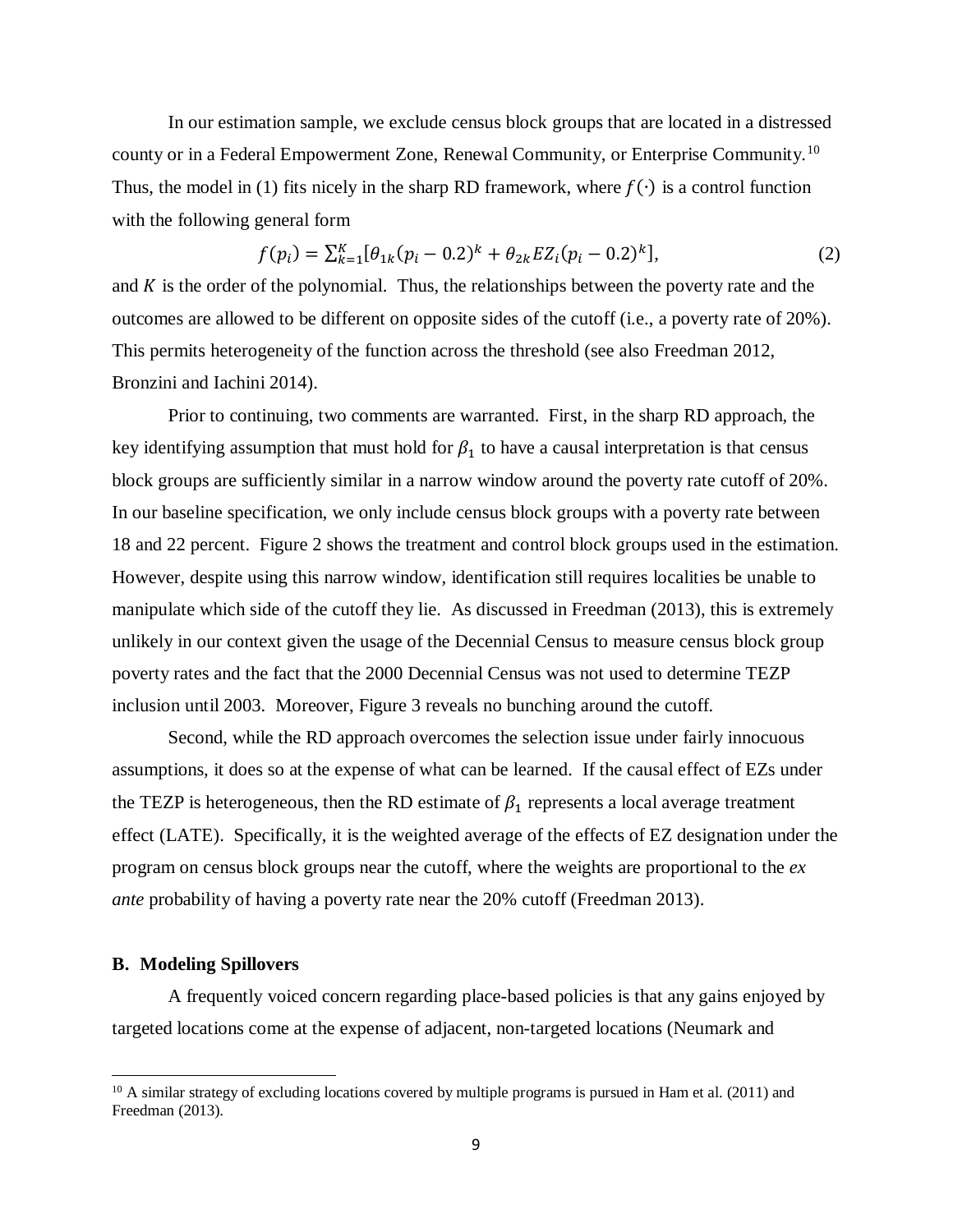Simpson 2015). This has two salient implications. First, estimated treatment effects may overstate the benefits to targeted locations if adjacent locations are in the control group. Second, the net benefits of such policies may be zero if the harm done to non-targeted locations offset the gains to the targeted locations. If so, rather than promoting job creation, such policies would simply spatially redistribute economic activity. However, it is also plausible that positive spillovers may be generated through agglomeration externalities. In the case of the TEZP, positive spillovers may also arise because the program does not require that projects be physically located within an EZ.

To address these issues, we perform the following two exercises. First, we re-estimate the model in (1) excluding census block groups that border *any* EZ under the TEZP (i.e., regardless of whether they border a block group that qualifies for EZ status based on the 20% poverty rate rule, the distressed county designation, or the Federal Empowerment Zone, Renewal Community, or Enterprise Community designation) from the control group. If the estimated treatment effects become muted (amplified) after eliminating adjacent census block groups from the control group, then this is consistent with negative (positive) externalities from the program on adjacent locations.<sup>[11](#page-11-0)</sup> Figure A1 in the appendix shows the treatment and control block groups used in this case.

Second, we directly estimate the causal impact of adjacency to an EZ on non-EZs using a sharp RD approach similar to the baseline model.<sup>[12](#page-11-1)</sup> Specifically, our estimating equation is

$$
\Delta y_i = \beta_0 + \beta_1 ADJ_i + f(maxp_i) + x_i \beta_2 + \varepsilon_i,
$$
\n(3)

where  $ADJ_i$  is a binary variable equal to one if location  $i$  is *not* an EZ but is *adjacent* to an EZ,  $maxp_i$  is the maximum poverty rate among all census block groups adjacent to census block group *i*, and all other notation is previously defined. The control function,  $f(\cdot)$ , has the following general form

$$
f(p_i) = \sum_{k=1}^{K} [\theta_{1k}(max p_i - 0.2)^k + \theta_{2k} EZ_i(max p_i - 0.2)^k],
$$
 (4)

again allowing the relationships between the maximum poverty rate of adjacent block groups and the outcomes to differ on opposite sides of the cutoff.

When estimating (3), the sample is restricted to non-EZs with a poverty rate between 15 and (strictly less than) 20 percent, that do not border a distressed county or a Federal

l

<span id="page-11-0"></span><sup>&</sup>lt;sup>11</sup> A similar strategy is pursued in Kolko and Neumark (2010), Freedman (2012, 2013), and Gobillon et al. (2013). <sup>12</sup> A similar strategy is pursued in Ham et al. (2011), Givord et al. (2013), and Hanson and Rohlin (2013

<span id="page-11-1"></span>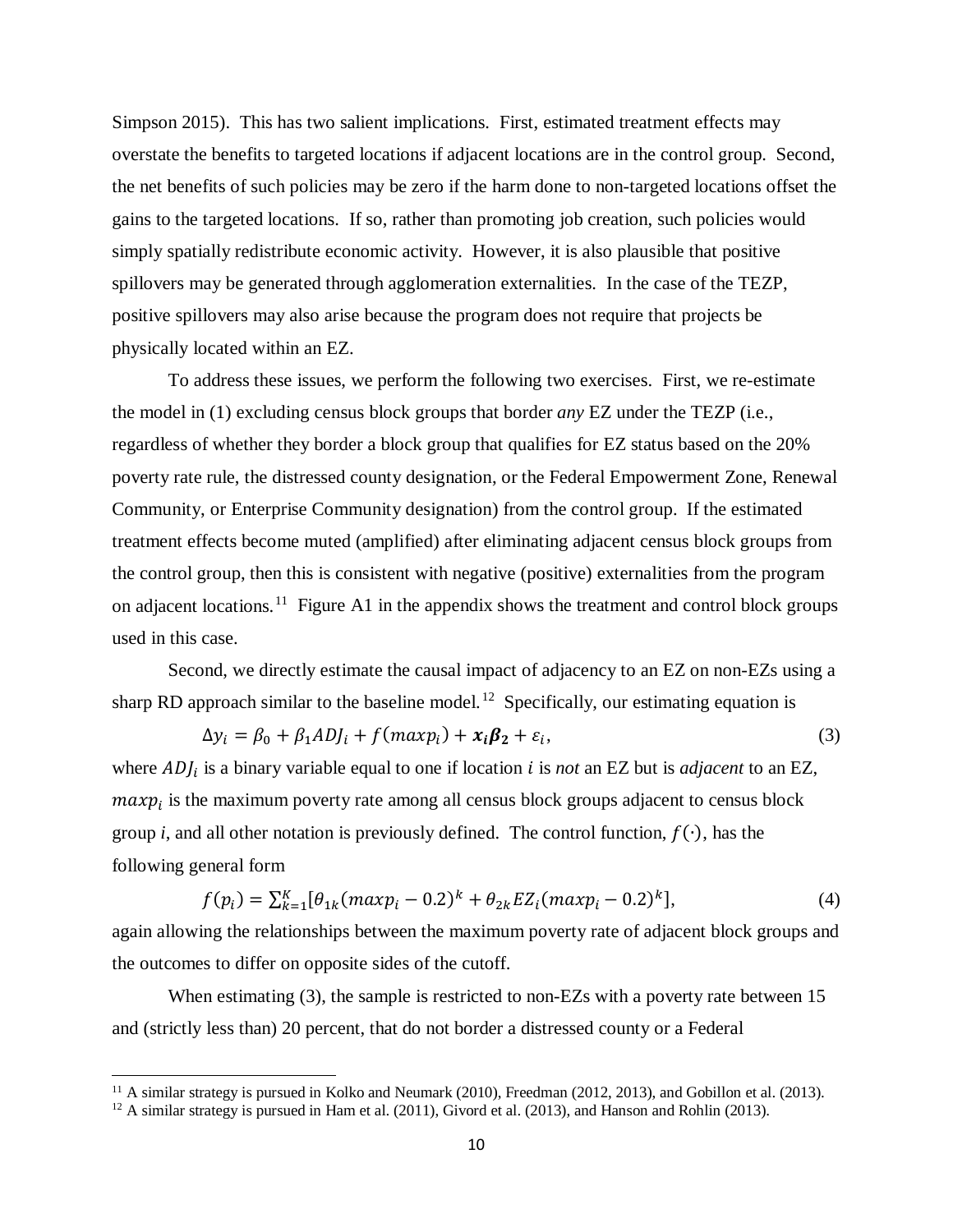Empowerment Zone, Renewal Community, or Enterprise Community, and whose maximum poverty rate among all neighboring census block groups is between 18 and 22 percent. Thus,  $\beta_1$ is identified by comparing non-EZs surrounded by locations below the 20% cutoff (and not otherwise classified as an EZ due to the distressed county designation or the federal programs) to non-EZs adjacent to at least one census block group with a poverty rate exceeding the 20% cutoff. As in the baseline model,  $\beta_1$  should be interpreted as a LATE. Figure A2 in the appendix shows the treatment and control block groups used to estimate (3).

#### **C. Data**

The data are obtained from a variety of sources. Data on the TEZP span 2003-2009 and come from the Economic Development and Tourism Division (EDT) of the Texas Governor's Office. Data on federal Empowerment Zones, Renewal Communities, and Enterprise Communities are obtained from the US Department of Housing and Urban Development.<sup>[13](#page-12-0)</sup> Data on census block group baseline covariates are obtained from the 2000 Decennial Census.

Data on consumer finances are obtained from Equifax via the Federal Reserve Bank of New York Consumer Credit Panel/Equifax (CCP/Equifax). The CCP/Equifax is a quarterly longitudinal 5% random sample of all individuals in the US with a social security number and credit report.<sup>14</sup> Specifically, the data contain information culled from all quarterly credit reports belonging to individuals with social security numbers ending in one of five arbitrary two-digit combinations. Since the same set of five two-digit combinations are used each quarter, the data form a panel as the same individuals are included each quarter assuming they continue to have an open credit report. The CCP/Equifax began in 1999 and continues at present. We construct the dependent variables,  $\Delta y$ , using 2002:Q4 and either 2006:Q4 or 2009:Q4, where the earlier termination period is used in order to pre-date the onset of the Great Recession.

The CCP/Equifax contains all information found on Equifax's credit report and nothing more. As such, in terms of demographics, the only information available are the individual's year of birth and census block group corresponding to the address on file for the credit report. In terms of credit information, however, the data are extensive. To begin, there are several summary variables such as Equifax's credit risk score, indicators for Chapter 7 and Chapter 13

<sup>&</sup>lt;sup>13</sup> See http://egis.hud.gov/ezrclocator/.

<span id="page-12-1"></span><span id="page-12-0"></span><sup>&</sup>lt;sup>14</sup> Lee and van der Klaauw (2010) provide an extensive overview of the data.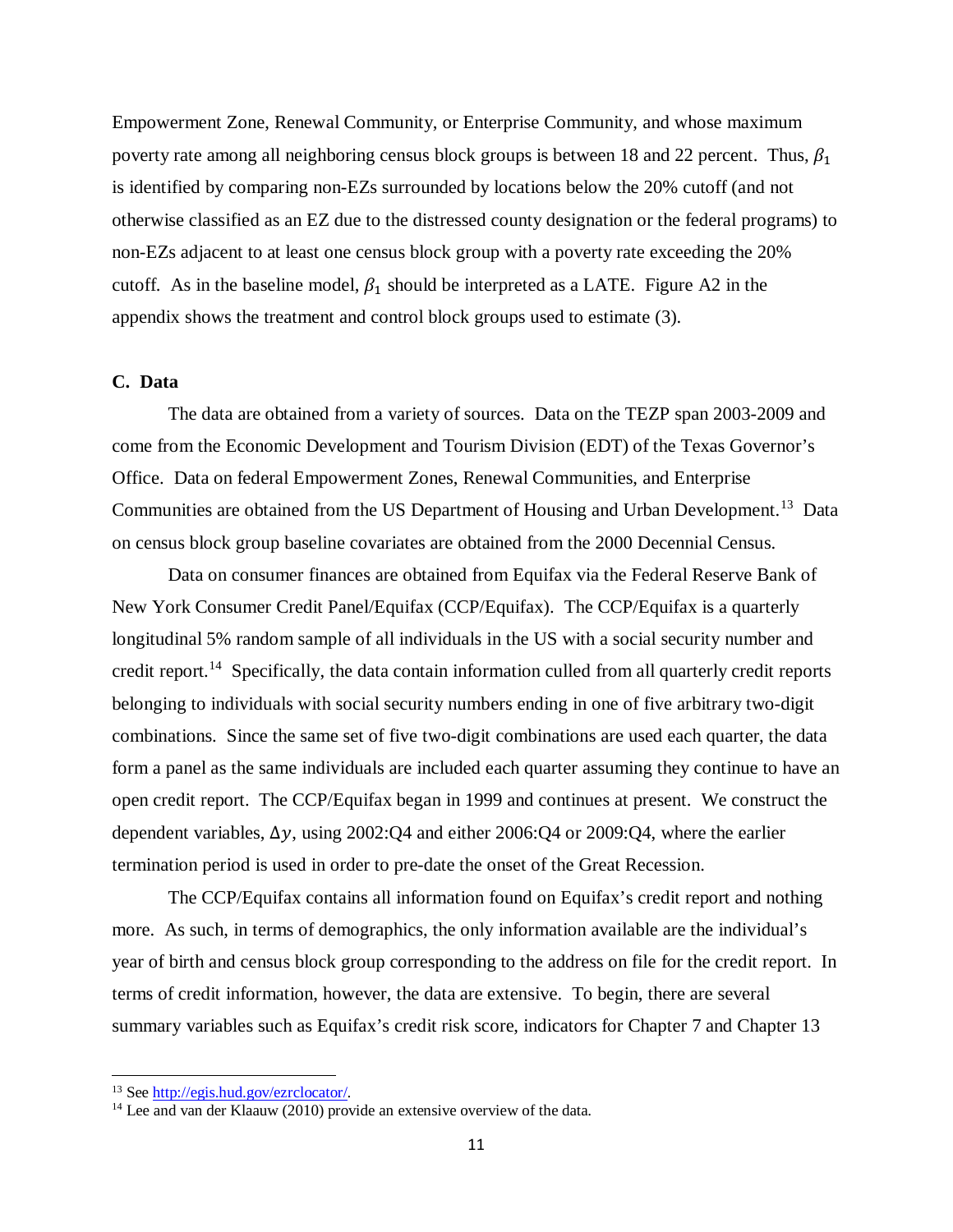bankruptcy, number of credit inquiries in the past three, 12, and 24 months, and the number of new accounts opened in the past six and 12 months. In terms of detailed credit information, we utilize data on auto loans, bank cards, first mortgages, and retail loans.<sup>[15](#page-13-0)</sup> For each type of credit, we know (i) the number of open accounts, (ii) the number of open accounts that are current, (iii) the number of open accounts that are delinquent (i.e., at least 30 days past due), (iv) the number of open accounts that are severely delinquent (i.e., at least 90 days past due), (v) the number of open accounts that are in bankruptcy, and (vi) the amount of outstanding debt. As noted in Livshits (2015), delinquencies are important as they are a sign of financial distress, represent the first-stage of default, and often lead to penalties such as late fees or higher interest rates.

We aggregate this information to the census block group level to form the following outcomes of interest: median Equifax credit risk score, percentage of prime (above 680), near prime (620-680), and sub-prime (below 620) risk scores, percentage in Chapter 7 and Chapter 13 bankruptcy, median number of credit inquiries and new accounts opened, percentage of auto loans, credit cards, retail loans, first mortgages, and all accounts that are delinquent, severely delinquent, and in bankruptcy, and the median amount of outstanding debt of each type.

Summary statistics are provided in Tables A1-A3. Table A1 provides summary statistics for the demographic characteristics. Tables A2-A3 contain summary statistics for the credit variables. Table A2 describes the changes in credit outcomes from 2002:Q4-2006:Q4. Table A3 describes the changes in credit outcomes from 2002:Q4-2009:Q4. In each table, the summary statistics are broken down into different groups. The columns labelled "Full Sample" include all EZs (qualifying only via the 20% poverty rate cutoff) or all non-EZs. The columns labelled " $BW = 0.02$ " restrict the sample to census block groups within a two percent bandwidth (BW) around the 20% cutoff. Specifically, the sample is restricted to EZs (qualifying only via the 20% poverty rate cutoff) with a poverty rate between 20 and 22 percent and non-EZs with a poverty rate between 18 and (strictly less than) 20 percent. This sample of EZs and non-EZs with poverty rates between 18 and 22 percent constitutes our primary estimation sample, producing a

l

<span id="page-13-0"></span><sup>&</sup>lt;sup>15</sup> Auto loans include "loans taken out to purchase a car, including Auto Bank loans provided by banking institutions (banks, credit unions, savings and loan associations), and Auto Finance loans, provided by automobile dealers and automobile financing companies." Bank cards (or credit cards) are "revolving accounts for banks, bankcard companies, national credit card companies, credit unions and savings & loan associations." Retail loans include loans from specific retail outlets such as clothing stores, grocery stores, department stores, home furnishing stores, gas stations, etc. See

[https://www.newyorkfed.org/medialibrary/interactives/householdcredit/data/pdf/data\\_dictionary\\_HHDC.pdf.](https://www.newyorkfed.org/medialibrary/interactives/householdcredit/data/pdf/data_dictionary_HHDC.pdf)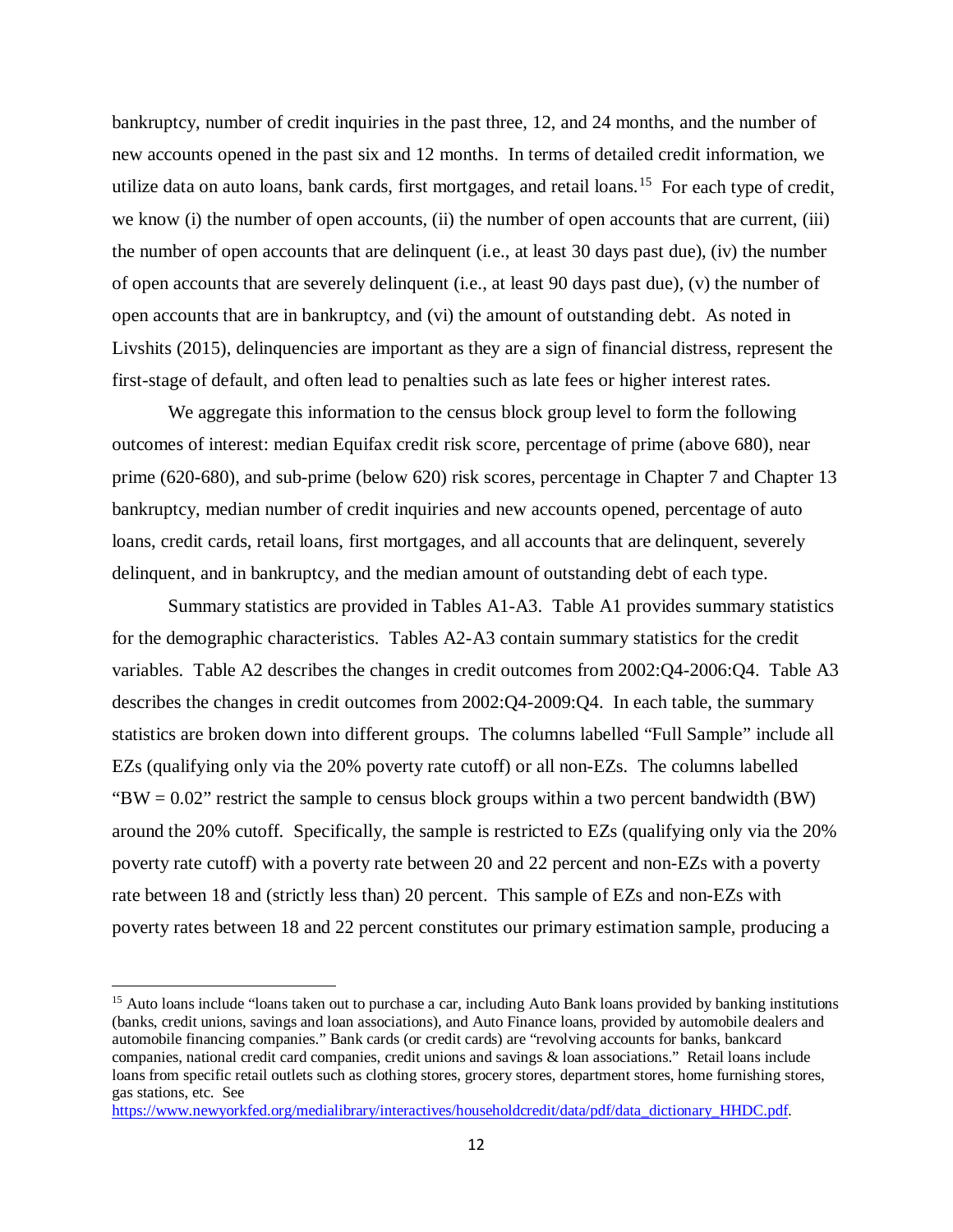sample of 1,001 census block groups over the 2002:Q4-2006:Q4 period and 1,000 census block groups over the 2002:Q4-2009:Q4 period.

The most important takeaway from the summary statistics is the fact that the treatment and control groups are very similar in terms of baseline demographic characteristics once the sample is restricted to census block groups within the two percent bandwidth around the 20% cutoff (Table A1). Obviously the poverty rate becomes more similar; the difference in means falls from 23 to two percentage points moving from the full sample to the estimation sample. The treatment and control groups also become noticeably more similar in terms of population size, size of the labor force, racial composition, educational distribution, median household income, and housing market attributes.

In terms of changes in credit outcomes, a few interesting patterns emerge after focusing on the restricted sample of census block groups within the two percent bandwidth around the 20% cutoff. First, the average increase in the median risk score is modestly higher in the treatment group than the control group over the 2002:Q4-2006:Q4 period, but not over the 2002:Q4-2009:Q4 period. Second, the average change in the median number of new inquiries over the past three or 12 months is greater (or less negative) in the treatment group than control group regardless of the sample period. The average change in the median number of new revolving accounts in the past six months is noticeably greater in the treatment group over the 2002:Q4-2006:Q4 period. Third, changes in the various measures for auto, bank card, mortgage, and retail loans are predominantly similar across the treatment and control groups. The only real discrepancies arise when examining the average change in median auto loan and mortgage loan balances. In each case, median balances increased by more, on average, in the control group.

While the summary statistics are interesting, they do not control for differences in the poverty rate – and small differences in demographic characteristics – across the treatment and control groups. So, we now turn to the sharp RD estimates.

#### **IV. Results**

#### **A. Baseline Specification**

The baseline results, based on equation (1) using the two percent bandwidth, are presented in Table 2 and 3. Table 2 provides the results for the aggregate financial outcomes,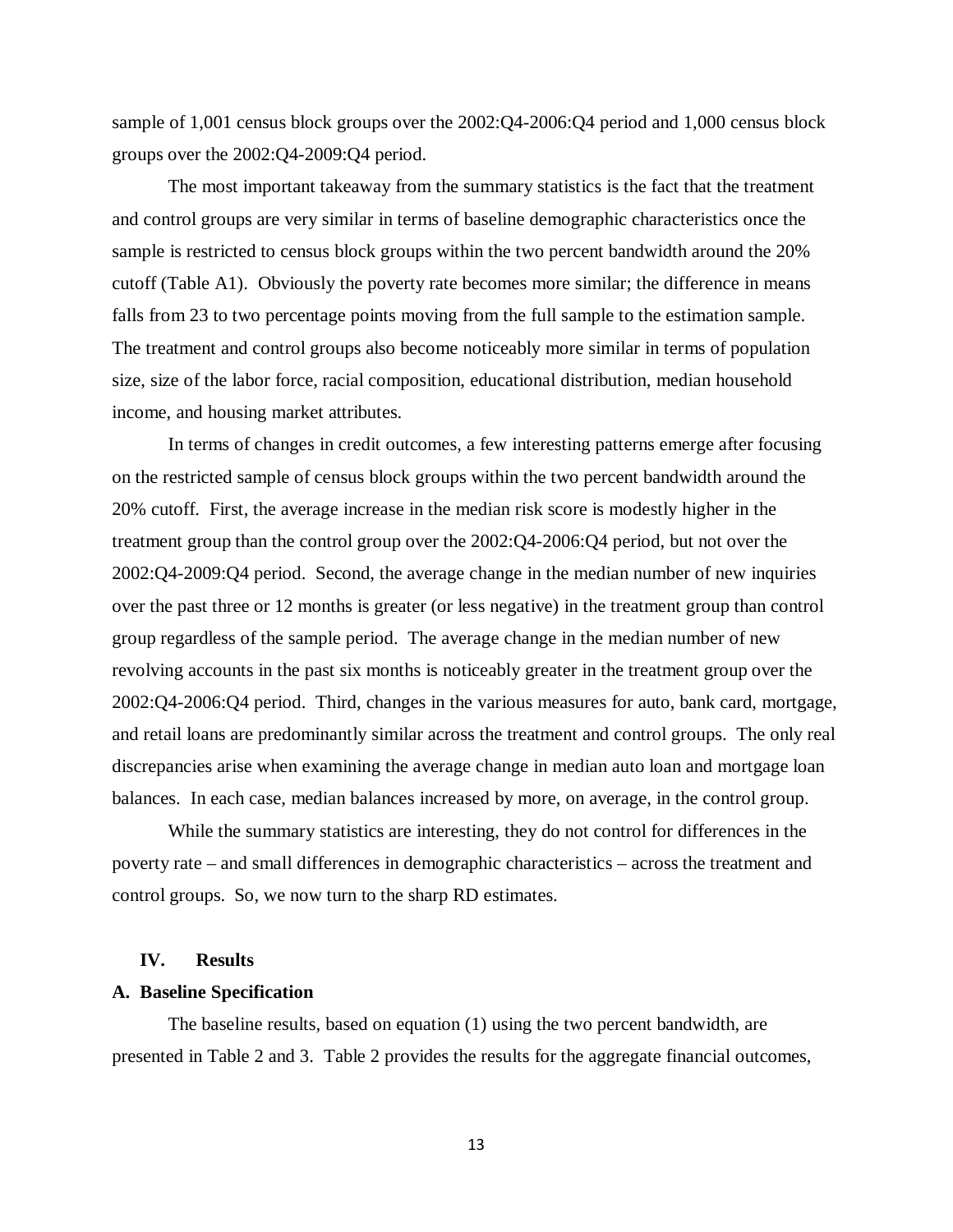while Table 3 presents the results for specific loan types. Each table presents results over the 2002:Q4-2006:Q4 and 2002:Q4-2009:Q4 periods.

In Table 2, the causal effect of EZ designation is statistically significant for only one of 22 outcomes – change in the percentage of residents filing Chapter 13 bankruptcy over the 2002:Q4-2006:Q4 period – and the effect is positive. None of the remaining coefficient estimates are statistically significant at even the p<0.10 level. Thus, as measured by overall financial well-being, there is no evidence that EZ designation under the TEZP improved the welfare of residents, and perhaps some evidence to the contrary. Moreover, the adverse impact on bankruptcy filings is noteworthy given the more than three-fold rise in the personal bankruptcy rate in the US between 1980 and 2000 (Livshits 2015).

Turning to the analysis of specific loan types, several findings emerge.<sup>16</sup> First, over the 2002:Q4-2006:Q4 period, there exists a positive and statistically significant effect of EZ designation on the change in percentage of borrowers delinquent on auto loans ( $\beta_1 = 0.075$ , s.e. = 0.030), as well as the change in percentage of auto loan balances in delinquency ( $\beta_1 = 0.029$ , s.e.  $= 0.016$ ). This is consistent with increased transportation needs among low income workers, but without a commensurate increase in earnings. However, the effect of EZ designation on the change in percentage of auto loan borrowers, while positive, is not statistically significant at conventional levels. Moreover, the effects are no longer statistically significant over the 2002:Q4-2009:Q4 period, although the point estimates on the three measures of delinquency continue to be positive.

Second, over the 2002:Q4-2006:Q4 period, the causal effects of EZ designation on the change in median mortgage loan and retail loan balances are positive and statistically significant (mortgage loans:  $\beta_1 = 255.42$ , s.e. = 140.49; retail loans:  $\beta_1 = 3.132$ , s.e. = 1.569). The effect on retails loans continues to be modestly statistically significant over the 2002:Q4-2009:Q4 period ( $\beta_1 = 3.068$ , s.e. = 1.661), but not for mortgage loans (although the point estimate continues to be positive).

Third, the causal effects of EZ designation on the three measures of delinquency for retail loans are negative across both time periods, and statistically significant for two of the three

l

<span id="page-15-0"></span><sup>&</sup>lt;sup>16</sup> Note, the sample sizes are smaller for the three delinquency outcomes as the percentage of delinquent accounts or balance for a certain type of loan is computed only using individuals with that type of account. As a result, some block groups do not have any individuals in the sample in certain years with a particular type of account.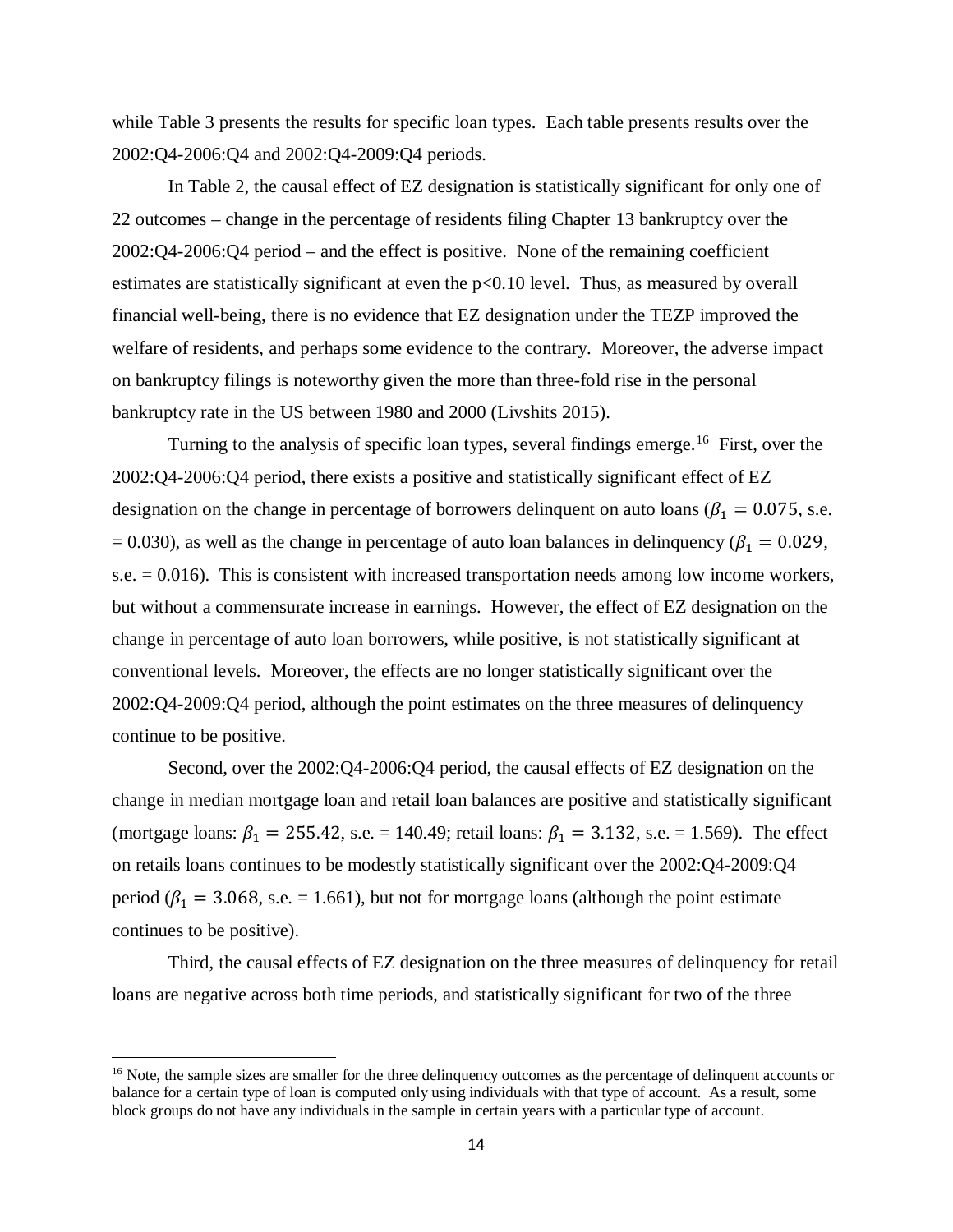measures in the 2002:Q4-2009:Q4 period (borrowers severely delinquent:  $\beta_1 = -0.098$ , s.e. = 0.046; balance delinquent:  $\beta_1 = -0.114$ , s.e. = 0.066). However, for mortgage loans, we obtain the opposite findings. Specifically, the causal effects of EZ designation on the three measures of delinquency are positive across both time periods, and statistically significant for one of the three measures in the 2002:Q4-2009:Q4 period (balance delinquent:  $\beta_1 = 0.097$ , s.e. = 0.057).

Finally, there is no statistically meaningful evidence of a causal effect of EZ designation on changes in bank card activity, or on the change in percentage of individuals partaking in the different types of loans (although the point estimates are generally positive).

To assess the magnitudes of the effects that are statistically significant at conventional levels, it is useful to compare the point estimates to the standard deviations (SD) of the outcomes for non-EZs. Doing so indicates that the impacts on changes in the median balances of mortgage and retail loans are small. For example, an increase in the median mortgage loan balance of \$255 over the 2002:Q4-2006:Q4 period represents slightly more than a 0.1SD gain. An increase in the median retail loan balance of \$3 over the 2002:Q4-2006:Q4 (2002:Q4-2009:Q4) period represents less than a 0.1SD (0.2SD) gain. However, the positive effect on percentage of auto loan borrowers delinquent over the 2002:Q4-2006:Q4 period is meaningful (over 0.5SD), as is the negative effect of retail loan delinquencies over the 2002:Q4-2009:Q4 period (approximately 0.4-0.5SD).

In sum, the overall results point to a minimal impact of EZ designation under the TEZP on the overall financial well-being of individuals. While there is some evidence of a beneficial effect as it relates to retail loans, there is also evidence of adverse effects on auto loan and mortgage delinquency and Chapter 13 bankruptcy filings.<sup>17</sup> The modest impact is consistent with the analysis of the TEZP in Freedman (2013). He finds positive effects on employment growth, but concentrated among low-paying jobs (see also Bondonio and Greenbaum 2007, Mayer et al. 2015). Moreover, he documents a significant rise in home values and fall in vacancy rates. Thus, Freedman's (2013, p. 342) conjecture that these findings "tend to erode any improvement in overall welfare owing to the program" appears on the mark. Moreover, our results are in line with the standard theoretical result, discussed in Kline and Moretti (2014), that

l

<span id="page-16-0"></span> $17$  Note, retail loans account for a small fraction of consumer debt. In Texas in 2014:Q4, per capita total debt was nearly \$40,000. Of this, consumer finance loans (including sales financing and personal loans) and retail loans make up about 5% (Federal Reserve Bank of New York 2015).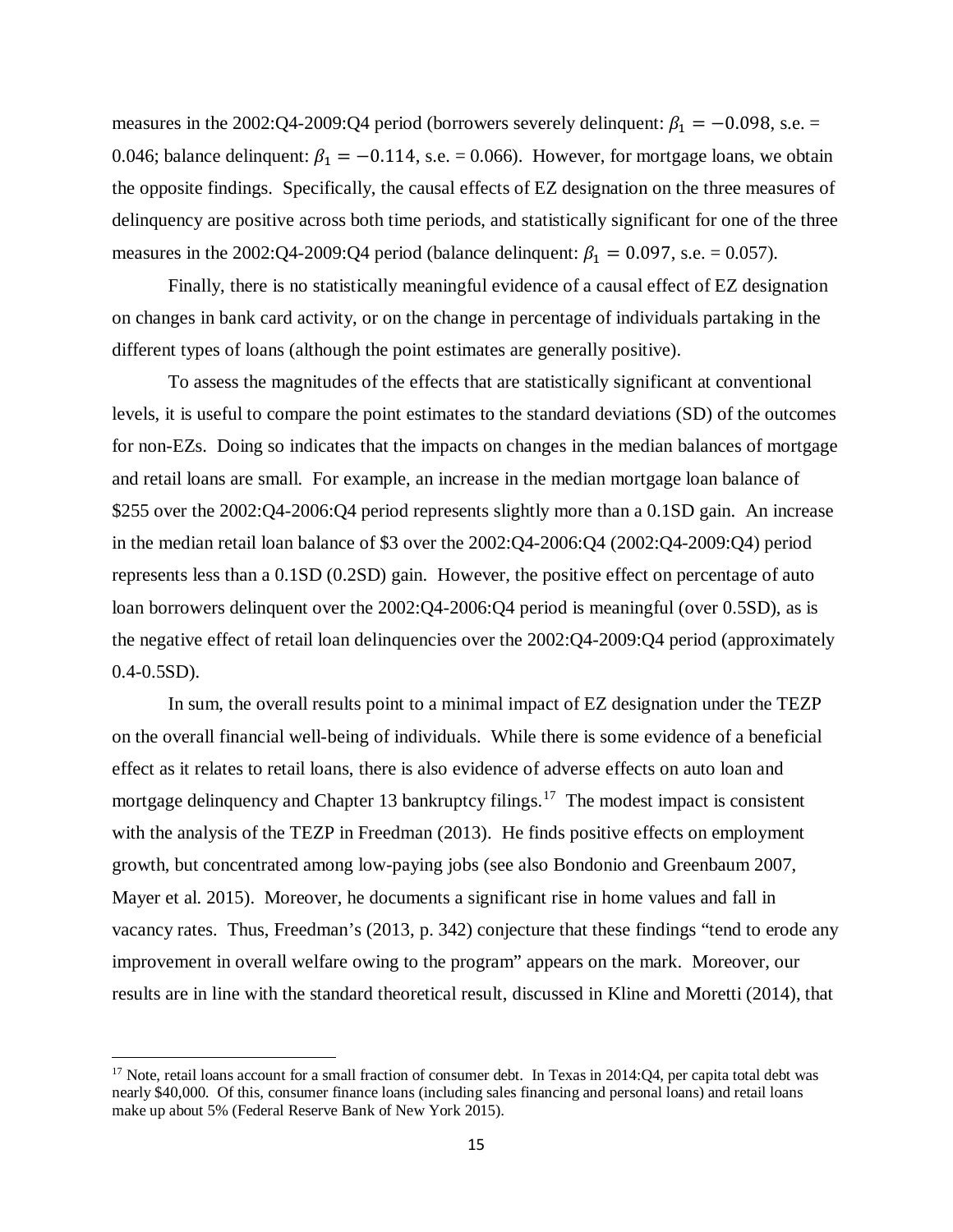all gains from place-based policies are capitalized into land values if labor is perfectly mobile and housing supply is perfectly inelastic.

Before turning to additional specifications to test for spillovers, we conduct two sensitivity analyses. First, we explore the impact of using alternative bandwidths  $-0.01, 0.03$ , 0.05, and 0.10 – around the cutoff. The results are provided in Tables A4-A9 in the appendix. Tables A4 and A5 contain the results for the aggregate financial outcomes over the 2002:Q4- 2006:Q4 and 2002:Q4-2009:Q4 periods, respectively. Tables A6-A9 contain the results for auto loans, bank cards, mortgage loans, and retail loans, respectively.

In terms of aggregate financial outcomes, the most salient finding is that EZ designation has a positive and statistically significant effect on the change in percentage of individuals in Chapter 13 bankruptcy across the majority of bandwidths in both time periods. Chapter 13 "provides for adjustment of debts of an individual with regular income" and "allows a debtor to keep property and pay debts over time, usually three to five years."[18](#page-17-0) The increase in prevalence of Chapter 13 bankruptcies in EZs – which account for about 30% of all bankruptcy filings in the US – may be a positive if it coincides with a decline in Chapter 7 bankruptcies since Chapter 13 allows borrowers to retain their assets (Livshits 2015). However, we do not find any evidence of a corresponding decline in Chapter 7 bankruptcies; the point estimates are statistically insignificant and often positive. Thus, the rise in Chapter 13 bankruptcies in EZs does not appear to a welfare-improving outcome.

Aside from the Chapter 13 bankruptcy results, the only other outcomes that produce some statistically significant results relate to credit scores and the median number of credit inquiries. With respect to credit scores, we find modest evidence of a negative (positive) and statistically significant impact on the change in percentage of individuals with a prime (near prime) risk score. This, too, is not a welfare-improving outcome. In terms of the change in median number of credit inquiries, there is modest evidence that EZ designation reduces the number of credit inquiries over the prior three or 12 months when using the 2002:Q4-2009:Q4 period.

Turning to the loan-specific results, a few findings are noteworthy. First, the positive and statistically significant effect of EZ designation on the change in the percentage of borrowers delinquent on auto loans and the percentage of auto loan balances in delinquency over the 2002:Q4-2006:Q4 period remains in the majority of cases. There is also some evidence of a

 $\overline{\phantom{a}}$ 

<span id="page-17-0"></span><sup>18</sup> See [http://www.uscourts.gov/services-forms/bankruptcy/bankruptcy-basics/chapter-13-bankruptcy-basics.](http://www.uscourts.gov/services-forms/bankruptcy/bankruptcy-basics/chapter-13-bankruptcy-basics)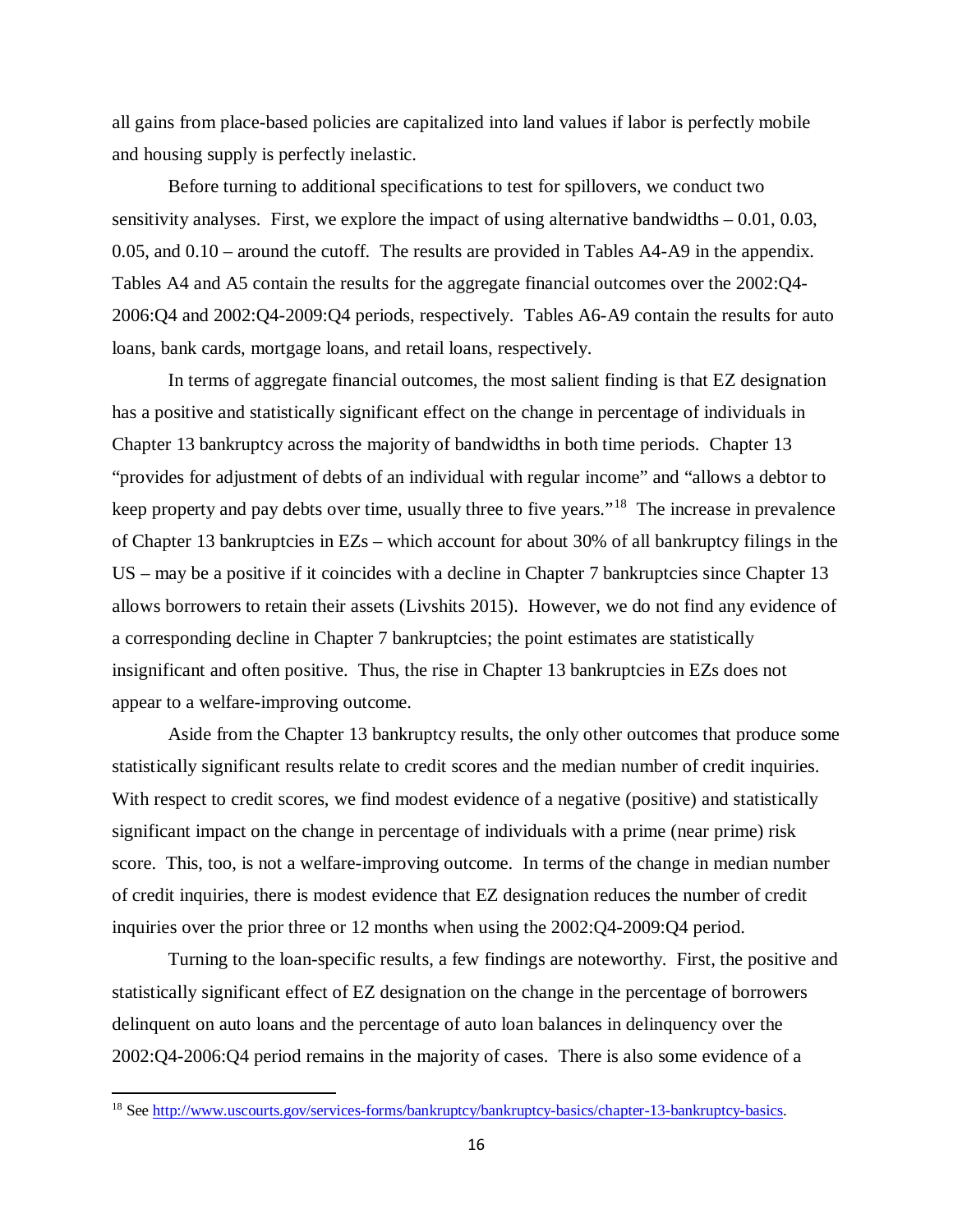positive statistically significant effect on the change in the percentage of borrowers severely delinquent on auto loans. As in Table 3, there is never any statistically significant impact on auto loans over the 2002:Q4-2009:Q4 period.

Second, we continue to find no meaningful evidence of an effect of EZ designation on bank card activity; only two of the 40 coefficients are statistically significant at the  $p<0.10$  level. Third, the positive and statistically significant impact on the change in median mortgage loan balance over the 2002:Q4-2006:Q4 period is not robust to the choice of bandwidth, nor is the effect on the change in the percent of balances in delinquency over the 2002:Q4-2009:Q4 period. However, there is modest evidence of a positive impact on the change in the percentage of severely delinquent borrowers over the 2002:Q4-2006:Q4 period, as well as the change in the percentage of mortgage holders over the 2002:Q4-2009:Q4 period, at alternative bandwidths.

Finally, the positive and statistically significant impact on the change in median retail loan balance over either time period is not robust to the choice of bandwidth. However, the reduction in retail loan delinquency measures over the 2002:Q4-2009:Q4 period as a result of EZ designation persists across the different bandwidths, with the estimates often statistically significant at conventional levels.

The next sensitivity analysis we perform entails assessing the effects of crossing placebo cutoffs. Specifically, reverting back to the two percent bandwidth, we use cutoffs of 17.5% and 22.5%. For the former, we retain census block groups with a poverty rate between 15.5 and 19.5 percent, and designate block groups with a poverty rate above 17.5% as the treatment group. For the latter, we retain census block groups with a poverty rate between 20.5 and 24.5 percent, and designate block groups with a poverty rate above 22.5% as the treatment group. The results using the 17.5% cutoff are presented in Tables A10 and A11. The results using the 22.5% cutoff are presented in Tables A12 and A13.

Tables A10 and A12 contain the results for the aggregate financial outcomes. Of the 44 coefficient estimates, only three are statistically significant at the  $p<0.10$  level, consistent with what one would expect by chance. Tables A11 and A13 contain the results for the loan-specific outcomes. Of the 80 coefficient estimates, 11 are statistically significant at the p<0.10 level, slightly higher than what one would expect by chance. In total, 14 of 124 coefficients estimates are statistically significant at the  $p<0.10$  level, or 11.3%, essentially what one would expect by chance.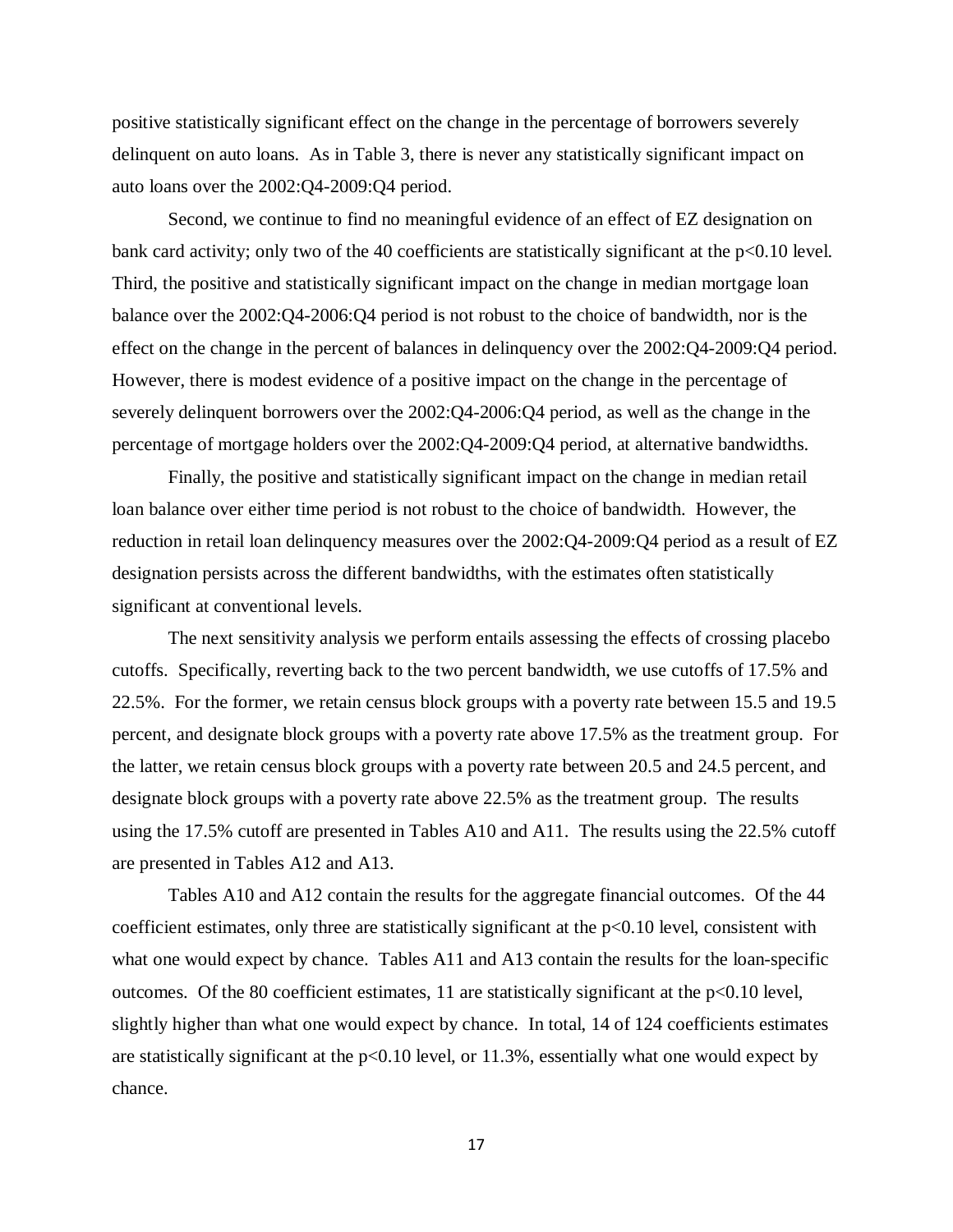In conclusion, the results of the two sensitivity analyses do little to alter the findings from our baseline model. EZ designation under the TEZP has a beneficial impact on retail loan delinquency rates, but has little beneficial impact on other measures of financial well-being. In fact, there is some evidence of an adverse impact on auto loan and mortgage activity, as well as Chapter 13 bankruptcy filings.

#### **B. Spillovers**

As discussed above, placed-based policies may generate spillovers of nearby locations. Such spillovers may be negative if economic activity is displaced from non-EZs to EZs, or may be positive if the benefits of an EZ cross the EZ border. Moreover, in either case, the presence of spillovers may impact the estimates from the baseline model to the extent that non-EZs that are close to EZs are in the control group. In the case of the TEZP, spillovers are especially likely since the TEZP does not require projects physically locate in an EZ. The program instead places residency requirements on new hires. We now turn to the results of our investigation into the presence of spillovers.

#### **B.1. Alternative Control Group**

To begin, we alter the definition of the control group. We continue to use a two percent bandwidth, however we now exclude census block groups that border any EZ (i.e., regardless of how it qualifies as an EZ). Thus, the sample size is reduced relative to the baseline model. The results are presented in Tables 4 and 5.

In terms of the aggregate financial outcomes (Table 4), we find stronger evidence of a positive and statistically significant impact on the change in Chapter 13 bankruptcy filings  $(2002:Q4-2006:Q4: \beta_1 = 0.013, \text{ s.e.} = 0.004; 2002:Q4-2009:Q4: \beta_1 = 0.012, \text{ s.e.} = 0.005).$ None of the other effects are statistical significant at conventional levels.

Turning to the loan-specific outcomes, two findings stand out. First, we find even stronger effects on retail loan activity. Specifically, reductions in delinquency rates are even larger in magnitude and are statistically significant at conventional levels more often. We also now find some evidence of a reduction in delinquency rates of bank cards over the 2002:Q4- 2009:Q4 period as well. Second, the positive effect and statistically significant effect of EZ designation on auto loan delinquency rates over the 2002:Q4-2006:Q4 period persists.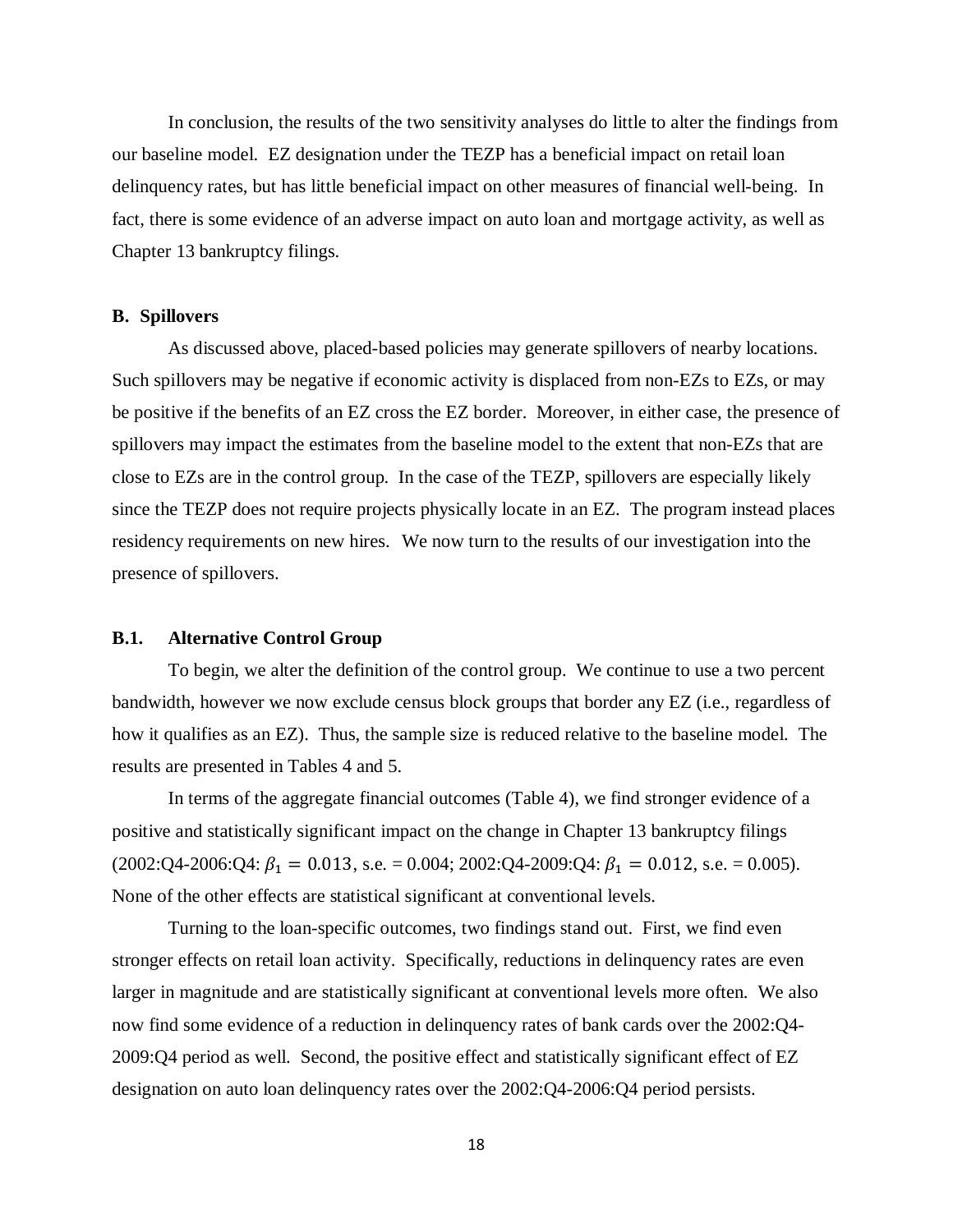Together, then, the results point to spillover effects on bordering non-EZs *in the same direction* as the direct effects on EZs. Given the institutional rules of the TEZP, this is not surprising. However, it is in contrast with many other evaluations of place-based programs that find evidence of negative spillovers in terms of economic activity (e.g., Givord et al. 2013, Hanson and Rohlin 2013, Mayer et al. 2015).

#### **B.2. Alternative Treatment Definition**

Our second test for spillovers alters the definition of the treatment (and hence the control group as well). As shown in (3), the sample is restricted to census block groups with a poverty rate between 15 and (strictly less than) 20 percent. For each block group in the sample, we compute the maximum poverty rate among its contiguous neighboring block groups. The treatment group is defined as those census block groups whose maximum poverty rate among its contiguous neighboring block groups is between 20 and 22 percent. The control group is defined as those census block groups whose maximum poverty rate among its contiguous neighboring block groups is between 18 and 20 percent. Thus, this set up still aligns with the sharp RD framework. However, the sample size is small.

Results are shown in Tables 6 and 7. Among the 62 coefficient estimates, only two are statistically significant at conventional levels. As such, given the lack of precision due to the small sample size, we resist giving these results much weight.

#### **V. Conclusion**

Despite the long history of place-based policies playing a prominent role in regional economic development initiatives, the theoretical and empirical evidence of their efficacy is limited. The overall impact of such policies on welfare depends on their ability to generate investment and employment growth, as well as their impact on individual mobility and the costof-living. Existing studies have examined different pieces of these outcomes, making conclusions regarding overall effects on welfare difficult to draw.

Here, we explore one such program, the Texas Enterprise Zone Program. Taking advantage of the unique institutional rules of the Texas program, along with unique data provided by the Federal Reserve Bank of New York Consumer Credit Panel/Equifax, we are able to assess the direct impact of the program on the financial well-being of residents. In doing so,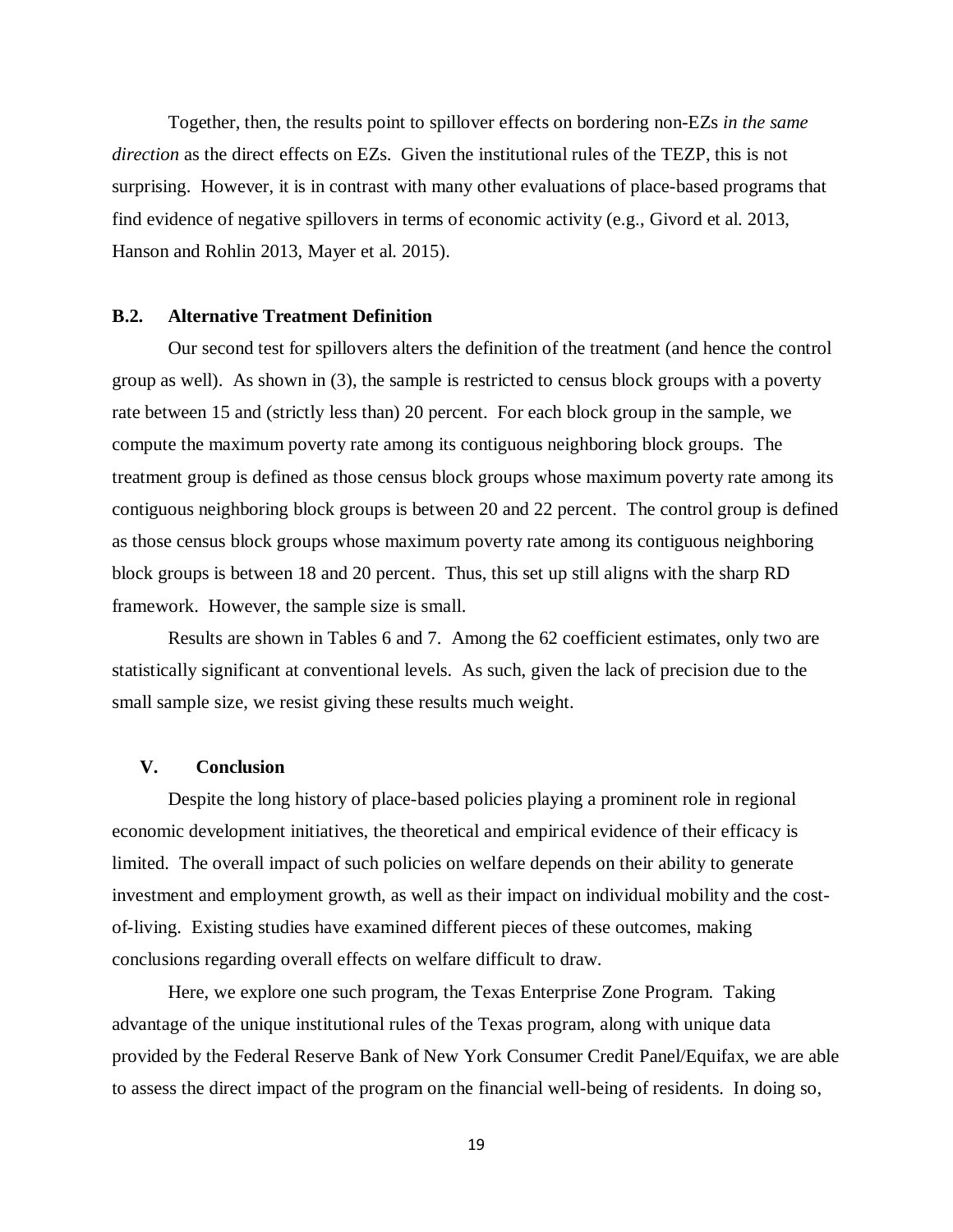we find little beneficial causal impact of the program. At best, we find a modest positive impact on the repayment of retail loans. However, we also find evidence of an increase in the delinquency rates on auto loans, as well as in Chapter 13 bankruptcy filings.

While these findings are illuminating, they also come with some caveats. First, while the regression discontinuity estimates provided here have a high degree of internal validity, their external validity is uncertain. In particular, the results may not generalize to other cutoffs aside from the 20% cutoff currently in use under the program. Moreover, the results may be specific to the peculiarities of the Texas program, such as the fact that census block groups meeting the poverty rate threshold are automatically designated as enterprise zones without having to apply, projects under the program need not physically local in an enterprise zone, and auditing of projects undertaken as a result of the program is questionable (Bondonio and Engberg 2000, Freedman 2013). In particular, Bondonio and Greenbaum (2007) find that US state enterprise zone programs are more effective if they utilize a competitive application process resulting in a small number of zones; not an attribute of the Texas program.

Second, much of the recent literature explores various sources of heterogeneity in the effects of enterprise zones. Kolko and Neumark (2010), for example, uncover several sources of heterogeneity even when focusing on a program in a single state (California). Here, we focus solely on the average effect of enterprise zone designation under the Texas program. Nonetheless, the lack of strong evidence that the Texas program has improved the financial wellbeing of enterprise zone residents on average is significant in light of the costs involved, consistent with Glaeser and Gottlieb's (2008, p. 155) claim that enterprise zones are "expensive relative to their achievements."

#### **References**

- Accetturo, A. and G. de Blasio (2012), "Policies for Local Development: An Evaluation of Italy's 'Patti Territoriali'," *Regional Science and Urban Economics*, 42: 15-26.
- Bondonio, D. and J. Engberg (2000), "Enterprise Zones and Local Employment: Evidence from the States' Programs," *Regional Science and Urban Economics*, 30: 519-549.
- Bondonio, D. and R.T. Greenbaum (2007), "Do Local Tax Incentives Affect Economic Growth? What Mean Impacts Miss in the Analysis of Enterprise Zones Policies," *Regional Science and Urban Economics*, 37(1): 121-136.
- Briant, A., M. Lafourcade, and B. Schmutz (2015), "Can Tax Breaks Beat Geography? Lessons from the French Enterprise Zone Experience," *American Economic Journal: Economic Policy*, 7(2): 88-124.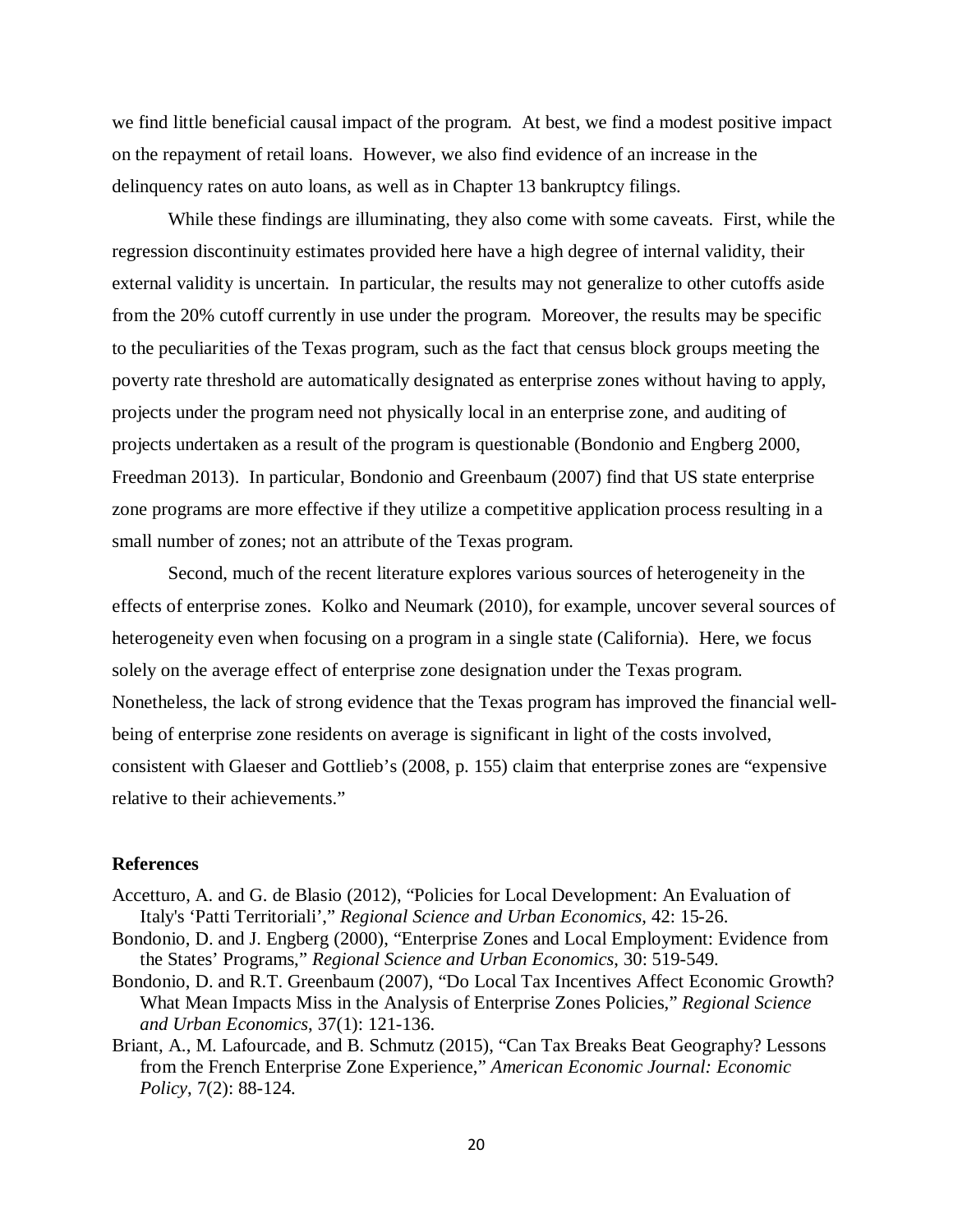- Bronzini, R. and E. Iachini (2014), "Are Incentives for R&D Effective? Evidence from a Regression Discontinuity Approach," *American Economic Journal: Economic Policy*, 6(4): 100-134.
- Busso, M., J. Gregory, and P. Kline (2013), "Assessing the Incidence and Efficiency of a Prominent Place Based Policy," *American Economic Review*, 103(2): 897-947.
- Engberg, J. and R. Greenbaum (1999), "State Enterprise Zones and Local Housing Markets," *Journal of Housing Research*, 10(2): 163–187.
- Federal Reserve Bank of New York (2015), *Quarterly Report on Household Debt and Credit*, February.
- Freedman, M. (2012), "Teaching New Markets Old Tricks: The Effects of Subsidized Investment on Low-Income Neighborhoods," *Journal of Public Economics*, 96(11-12): 1000- 1014.
- Freedman, M. (2013), "Targeted Business Incentives and Local Labor Markets," *Journal of Human Resources*, 48(2): 311-344.
- Givord, P., R. Rathelot, and P. Sillard (2013), "Place-Based Tax Exemptions and Displacement Effects: An Evaluation of the *Zones Franches Urbaines* Program," *Regional Science and Urban Economics*, 43(1): 151-163
- Glaeser, E. and J. Gottlieb (2008), "The Economics of Place-Making Policies," *Brookings Papers on Economic Activity*, 39(1): 155-253.
- Gobillon, L., T. Magnac, and H. Selod (2012), "Do Unemployed Workers Benefit from Enterprise Zones? The French Experience," *Journal of Public Economics*, 96(9–10): 881- 892.
- Ham, J., C. Swenson, A. İmrohoroğlu, and H. Song (2011), "Government Programs Can Improve Local Labor Markets: Evidence from State Enterprise Zones, Federal Empowerment Zones, and Federal Enterprise Community," *Journal of Public Economics*, 95(7-8): 779-797.
- Hanson, A. (2009), "Local Employment, Poverty, and Property Value Effects of Geographically-Targeted Tax Incentives: An Instrumental Variables Approach," *Regional Science and Urban Economics*, 39(6): 721-731.
- Hanson, A. and S. Rohlin (2013), "Do Spatially Targeted Redevelopment Programs Spillover?" *Regional Science and Urban Economics*, 43: 86-100.
- Hellerstein, J.K. and D. Neumark (2012), "Employment Problems in Black Urban Labor Markets: Problems and Solutions," in P.N. Jefferson (ed.) *The Oxford Handbook of the Economics of Poverty*, Oxford: Oxford University Press, 164-202.
- Kline, P. and E. Moretti (2013), "Place Based Policies with Unemployment," *American Economic Review*, 103(3): 238-243.
- Kline, P. and E. Moretti (2014), "People, Places and Public Policy: Some Simple Welfare Economics of Local Economic Development Programs," *Annual Review of Economics*, 6: 629-662.
- Kolko, J. and D. Neumark (2010), "Do Some Enterprise Zones Create Jobs?" *Journal of Policy Analysis and Management*, 29(1): 5-38.
- Krupka, D.J. and D.S. Noonan (2009), "Empowerment Zones, Neighborhood Change and Owner-Occupied Housing," *Regional Science and Urban Economics*, 39: 386-396.
- Ladd, H.F. (1994). "Spatially Targeted Economic Development Strategies: Do They Work?" *Cityscape: A Journal of Policy Development and Research*, 1: 193-218.
- Lee, D. and T. Lemieux (2010), "Regression Discontinuity Designs in Economics," *Journal of Economic Literature*, 48(2): 281-355.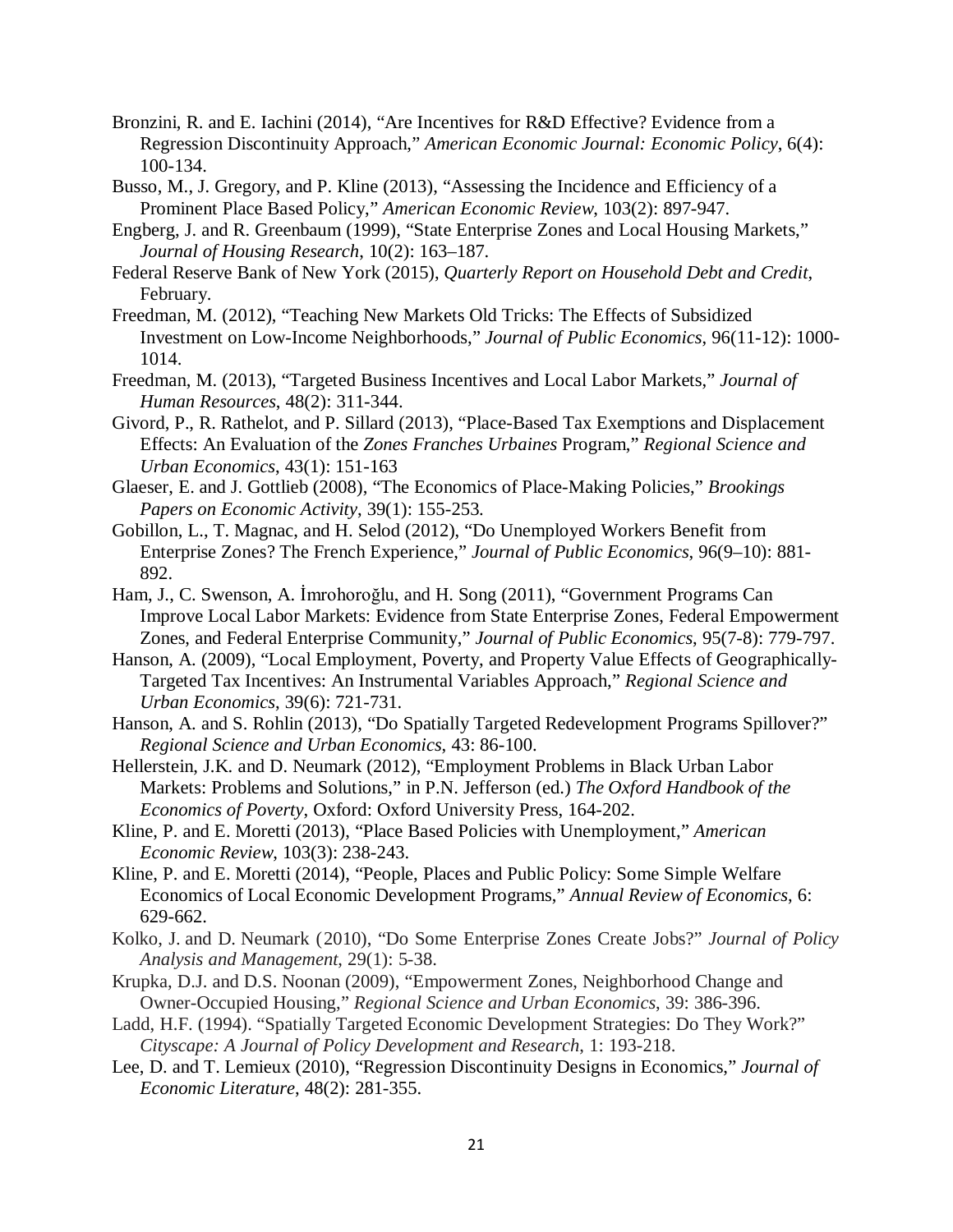- Lee, D. and W. van der Klaauw (2010), "An Introduction to the FRBNY Consumer Credit Panel," FRBNY Staff Report no. 479.
- Mayer, T., F. Mayneris, and L. Py (2015), "The Impact of Urban Enterprise Zones on Establishment Location Decisions and Labor Market Outcomes: Evidence from France," *Journal of Economic Geography*, forthcoming.
- Livshits, I. (2015), "Recent Developments in Consumer Credit and Default Literature," *Journal of Economic Survey*, 29(4): 594-613.
- Moretti, E. (2011), "Local Labor Markets," in O. Ashenfelter and D. Card (eds.) *Handbook of Labor Economics* 4B, Amsterdam: North- Holland, 1237-1313.
- Neumark, D. and H. Simpson (2015), "Place-Based Policies," in G. Duranton, V. Henderson, and W. Strange (eds.) *Handbook of Regional and Urban Economics*, Vol. 5, Amsterdam: Elsevier, 1197-1287.
- Reynolds, C.L. and S.M. Rohlin (2015), "The Effects of Location-Based Tax Policies on the Distribution of Household Income: Evidence from the Federal Empowerment Zone Program," *Journal of Urban Economics*, 88, 1-15.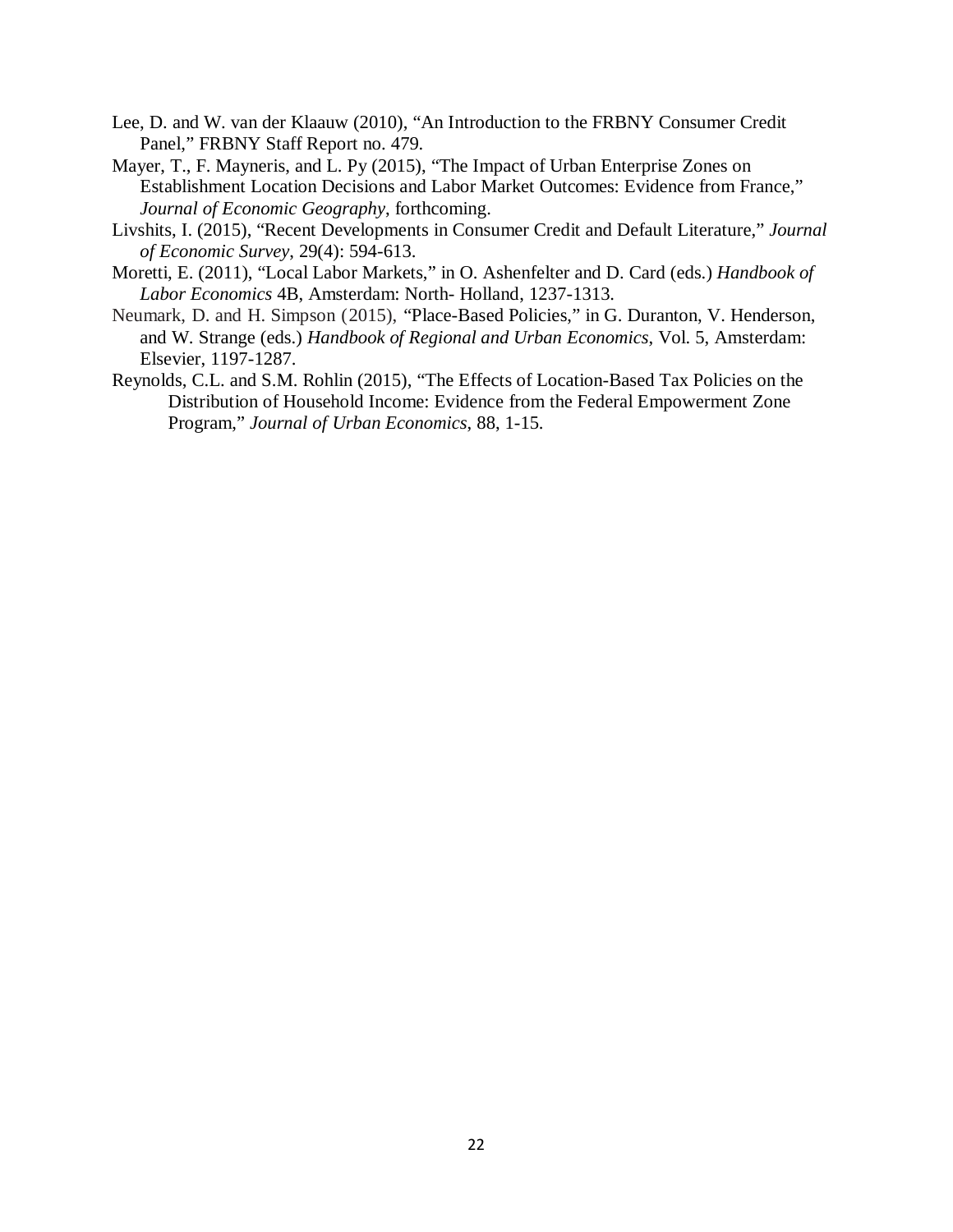

#### **Figure 1. Map of Texas Enterprise Zones, 2009.**

Notes: Census block groups shaded in black qualify solely based on having a poverty rate above 0.20. Census block groups shaded in gray qualify due to being located in a distressed county or in a Federal Empowerment Zone, Renewal Community, or Enterprise Community.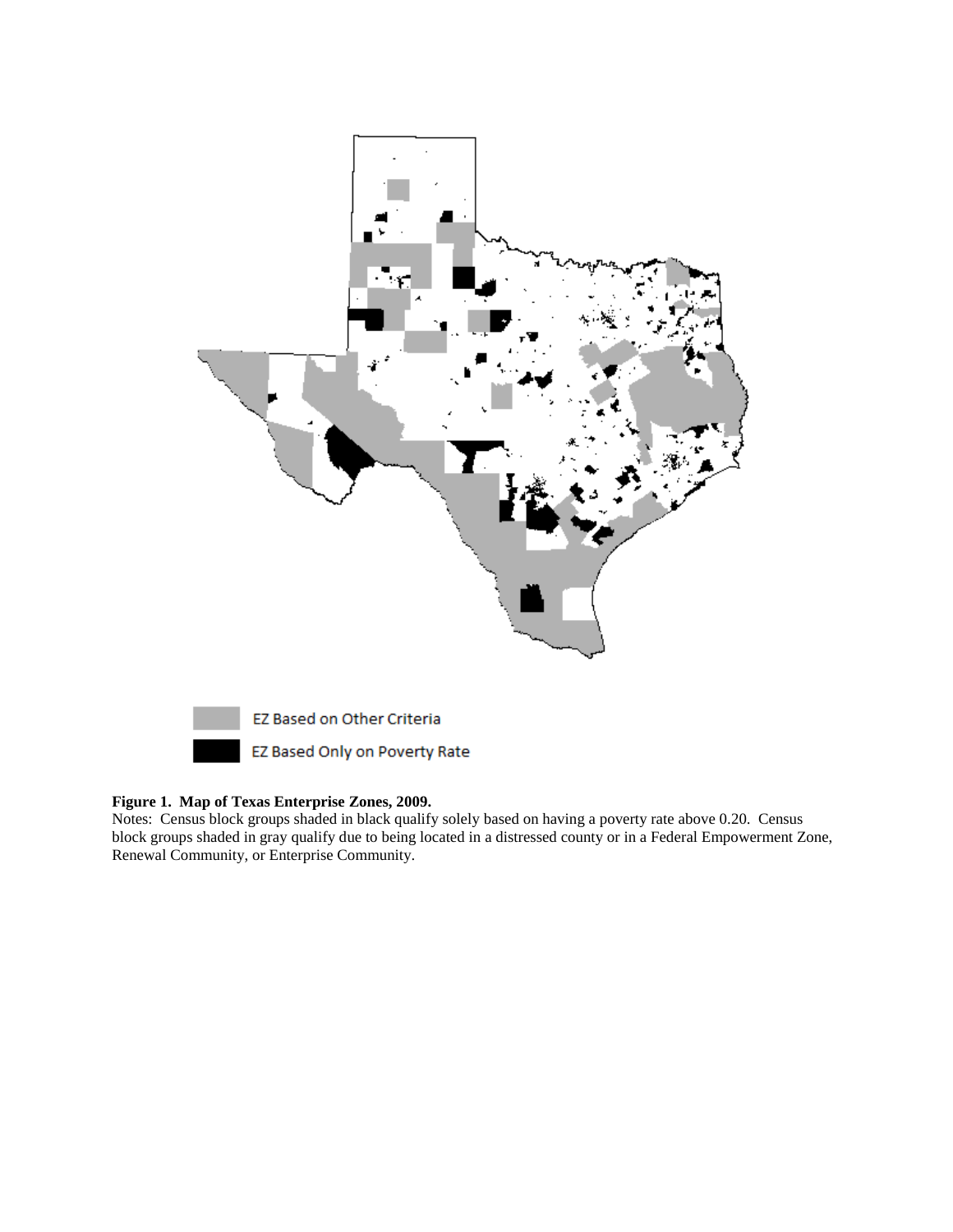

#### **Figure 2. Map of Treatment and Control Groups.**

Notes: Treatment group consists of Census block groups with a poverty rate between 0.20 and 0.22 in 2000. Control group consists of Census block groups with a poverty rate between 0.18 and 0.20 in 2000. Census block groups located in a distressed county at any point from 2005-2009 or in a Federal Empowerment Zone, Renewal Community, or Enterprise Community are excluded.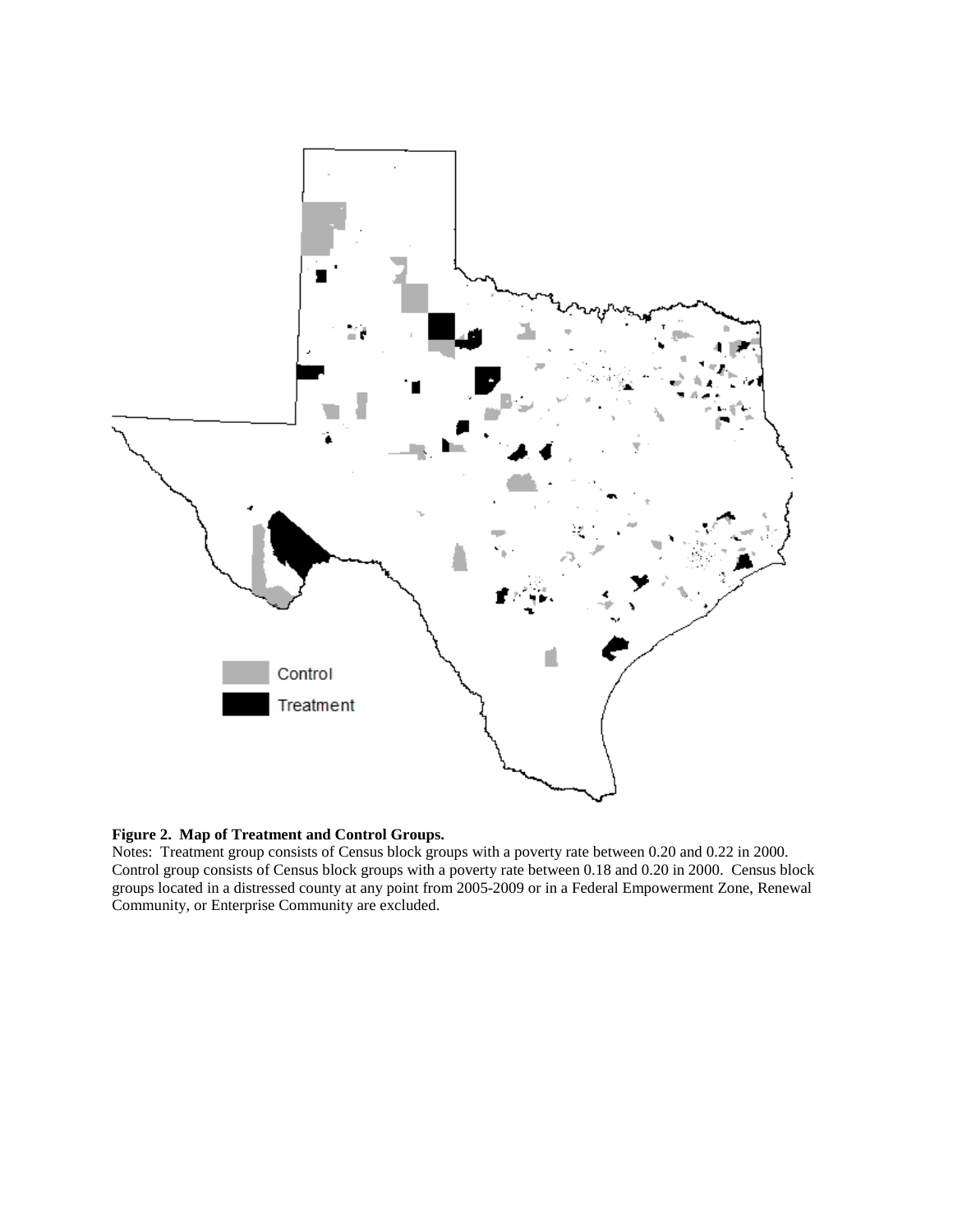

**Figure 3. Density of the Forcing Variable.** Note: Count of census block groups within 0.002 bins of the poverty rate.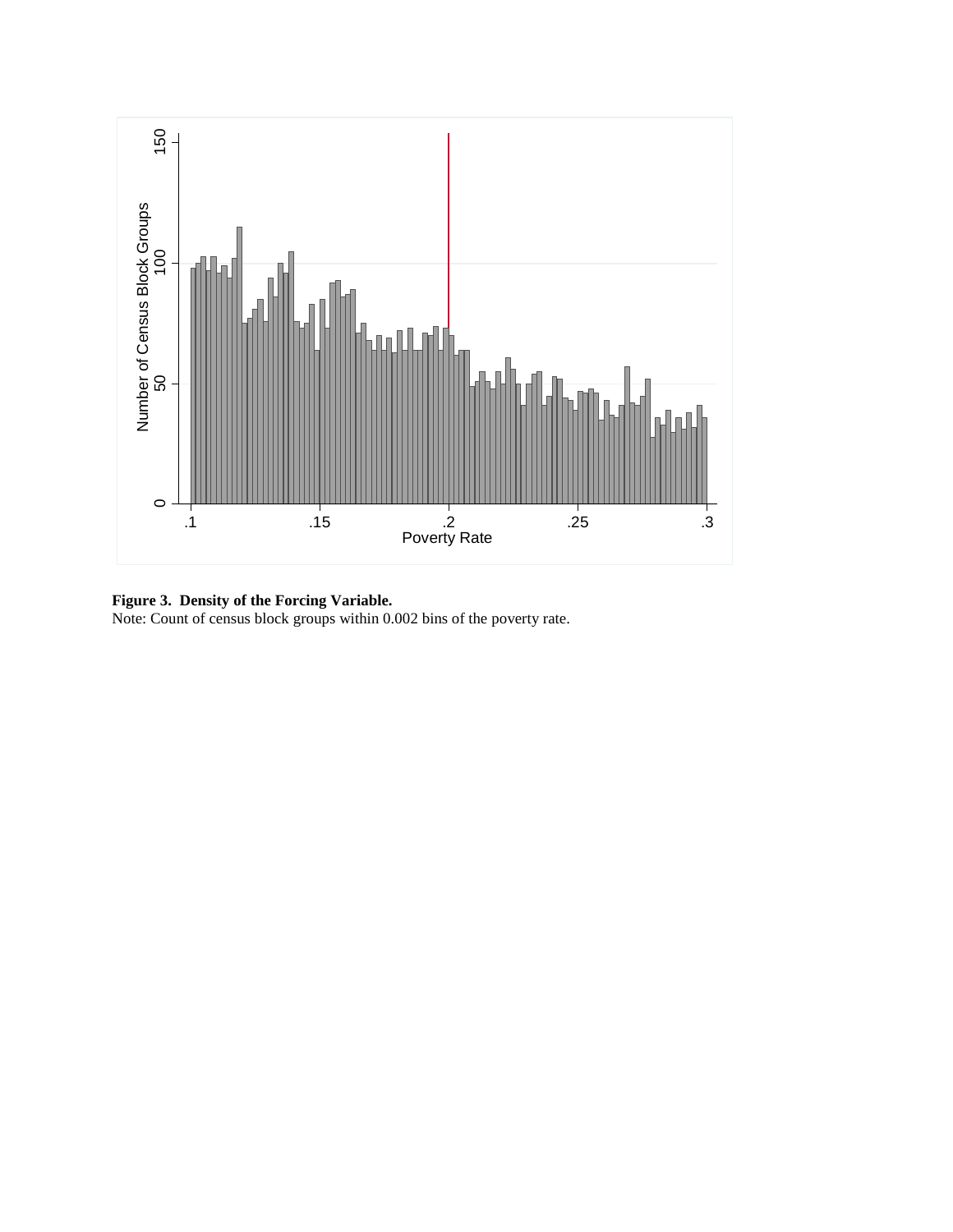|      | Number of       | <b>Number of New Projects</b> |          | Number of<br><b>Announced New</b> |               | <b>Capital Investment</b> | <b>Estimated State Max Tax Refund</b> |                      |  |
|------|-----------------|-------------------------------|----------|-----------------------------------|---------------|---------------------------|---------------------------------------|----------------------|--|
| Year | <b>Projects</b> | <b>Total</b>                  | In an EZ | <b>Jobs</b>                       | Total (\$Mil) | In an $EZ$ ( $Mil$ )      | Total (\$Mil)                         | In an $EZ$ ( $Mil$ ) |  |
| 2003 | 19              | 19                            | 14       | 3,244                             | 1,135         | 1,002                     | 7.8                                   | 6.6                  |  |
| 2004 | 64              | 45                            | 24       | 6,491                             | 4,778         | 2,245                     | 18.9                                  | 9.4                  |  |
| 2005 | 96              | 32                            | 14       | 7,644                             | 2,949         | 542                       | 15.9                                  | 8.6                  |  |
| 2006 | 116             | 20                            | 12       | 3,086                             | 1,104         | 312                       | 6.4                                   | 5.4                  |  |
| 2007 | 136             | 20                            | 10       | 3,056                             | 1,355         | 648                       | 7.4                                   | 2.2                  |  |
| 2008 | 163             | 46                            | 16       | 7,835                             | 3,407         | 474                       | 15.8                                  | 5.0                  |  |
| 2009 | 174             | 56                            | 22       | 3,975                             | 11,634        | 1,321                     | 8.8                                   | 4.2                  |  |
| 2010 | 224             | 82                            | 38       | 8,926                             | 8,678         | 2,306                     | 22.5                                  | 10.7                 |  |
| 2011 | 228             | 24                            | 6        | 1,528                             | 5,252         | 1,547                     | 7.5                                   | 3.8                  |  |
| 2012 | 253             | 45                            | 20       | 2,028                             | 4,603         | 918                       | 5.2                                   | 2.0                  |  |
| 2013 | 255             | 48                            | 21       | 2,072                             | 3,701         | 977                       | 22.4                                  | 6.2                  |  |
| 2014 | 248             | 49                            | 29       | 5,032                             | 11,857        | 6,085                     | 23.5                                  | 13.6                 |  |

**Table 1. Projects Under Texas Enterprise Zone Program**

Note: Authors' calcuation based on TEZP public record and tax incentive schedule at: https://texaswideopenforbusiness.com/services/tax-incentives.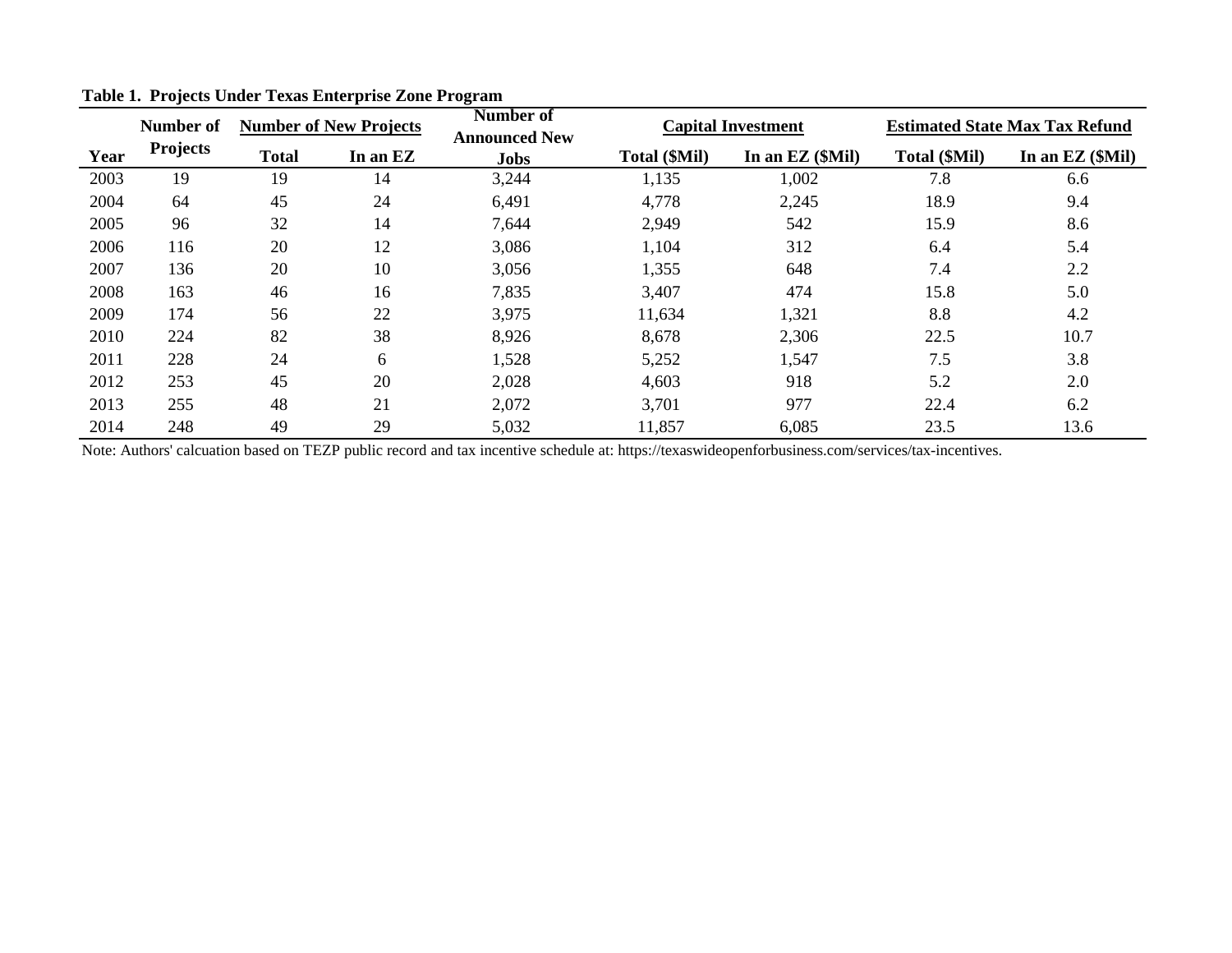#### **Table 2. Effect of Texas Enterprise Zone Program on the Change in Aggregate Financial Outcomes**

|                                 | <b>Median</b><br><b>Risk Score</b> | <b>Prime Risk</b><br><b>Score</b><br>(Percent) | <b>Near Prime</b><br><b>Risk Score</b><br>(Percent) | <b>Sub-Prime</b><br><b>Risk Score</b><br>(Percent) | <b>Chapter 7</b><br><b>Bankruptcy</b><br>(Percent) | <b>Chapter 13</b><br><b>Bankruptcy</b><br>(Percent) | <b>Median</b><br>Number of<br>Credit<br><b>Inquiries</b><br>(Past 3)<br><b>Months</b> ) | <b>Median</b><br>Number of<br><b>Credit</b><br><b>Inquiries</b><br>(Past 12)<br><b>Months</b> ) | <b>Median</b><br>Number of<br><b>New</b><br><b>Accounts</b><br>(Past 6)<br>Months) | <b>Median</b><br>Number of<br><b>New</b><br><b>Revolving</b><br><b>Accounts</b><br>(Past 6)<br><b>Months</b> ) | <b>Median</b><br>Number of<br><b>New</b><br><b>Accounts</b><br>(Past 12)<br><b>Months</b> ) |
|---------------------------------|------------------------------------|------------------------------------------------|-----------------------------------------------------|----------------------------------------------------|----------------------------------------------------|-----------------------------------------------------|-----------------------------------------------------------------------------------------|-------------------------------------------------------------------------------------------------|------------------------------------------------------------------------------------|----------------------------------------------------------------------------------------------------------------|---------------------------------------------------------------------------------------------|
| I. $\Delta(2006; Q4-2002; Q4)$  |                                    |                                                |                                                     |                                                    |                                                    |                                                     |                                                                                         |                                                                                                 |                                                                                    |                                                                                                                |                                                                                             |
| $TX$ EZ $(1 = Yes)$             | 4.681                              | $-0.007$                                       | 0.001                                               | 0.006                                              | $-0.007$                                           | $0.010$ ***                                         | 0.765                                                                                   | 1.233                                                                                           | $-0.026$                                                                           | $-0.551$                                                                                                       | 0.061                                                                                       |
|                                 | (7.992)                            | (0.018)                                        | (0.013)                                             | (0.018)                                            | (0.007)                                            | (0.003)                                             | (0.744)                                                                                 | (0.889)                                                                                         | (0.042)                                                                            | (1.605)                                                                                                        | (0.251)                                                                                     |
| N                               | 1001                               | 1001                                           | 1001                                                | 1001                                               | 1001                                               | 1001                                                | 1001                                                                                    | 1001                                                                                            | 1001                                                                               | 1001                                                                                                           | 1001                                                                                        |
| II. $\Delta(2009; Q4-2002; Q4)$ |                                    |                                                |                                                     |                                                    |                                                    |                                                     |                                                                                         |                                                                                                 |                                                                                    |                                                                                                                |                                                                                             |
| $TX$ EZ $(1 = Yes)$             | 3.745                              | $-0.069$                                       | 0.032                                               | 0.037                                              | 0.001                                              | 0.006                                               | 0.905                                                                                   | 1.351                                                                                           | 0.000                                                                              | $-0.119$                                                                                                       | 0.111                                                                                       |
|                                 | (10.47)                            | (0.051)                                        | (0.024)                                             | (0.042)                                            | (0.008)                                            | (0.005)                                             | (1.548)                                                                                 | (1.586)                                                                                         | (0.021)                                                                            | (1.315)                                                                                                        | (0.158)                                                                                     |
| N                               | 1000                               | 1000                                           | 1000                                                | 1000                                               | 1000                                               | 1000                                                | 1000                                                                                    | 1000                                                                                            | 1000                                                                               | 1000                                                                                                           | 1000                                                                                        |

Notes: \* p<0.10, \*\* p<0.05, \*\*\* p<0.01. Sample restricted to Census block groups with a poverty rate between 0.18 and 0.22 in 2000. Number of EZs is 445 in Panels I and II. Number of non-EZs is 556 and 555 in Panels I and II, respectively. Estimation is by OLS, weighted by number of individuals in the block group. Covariates include all variables listed in Table A1 in the appendix. Standard errors are clustered at the county level. Data sources: Federal Reserve Bank of New York Consumer Credit Panel/Equifax and 2000 Decennial Census.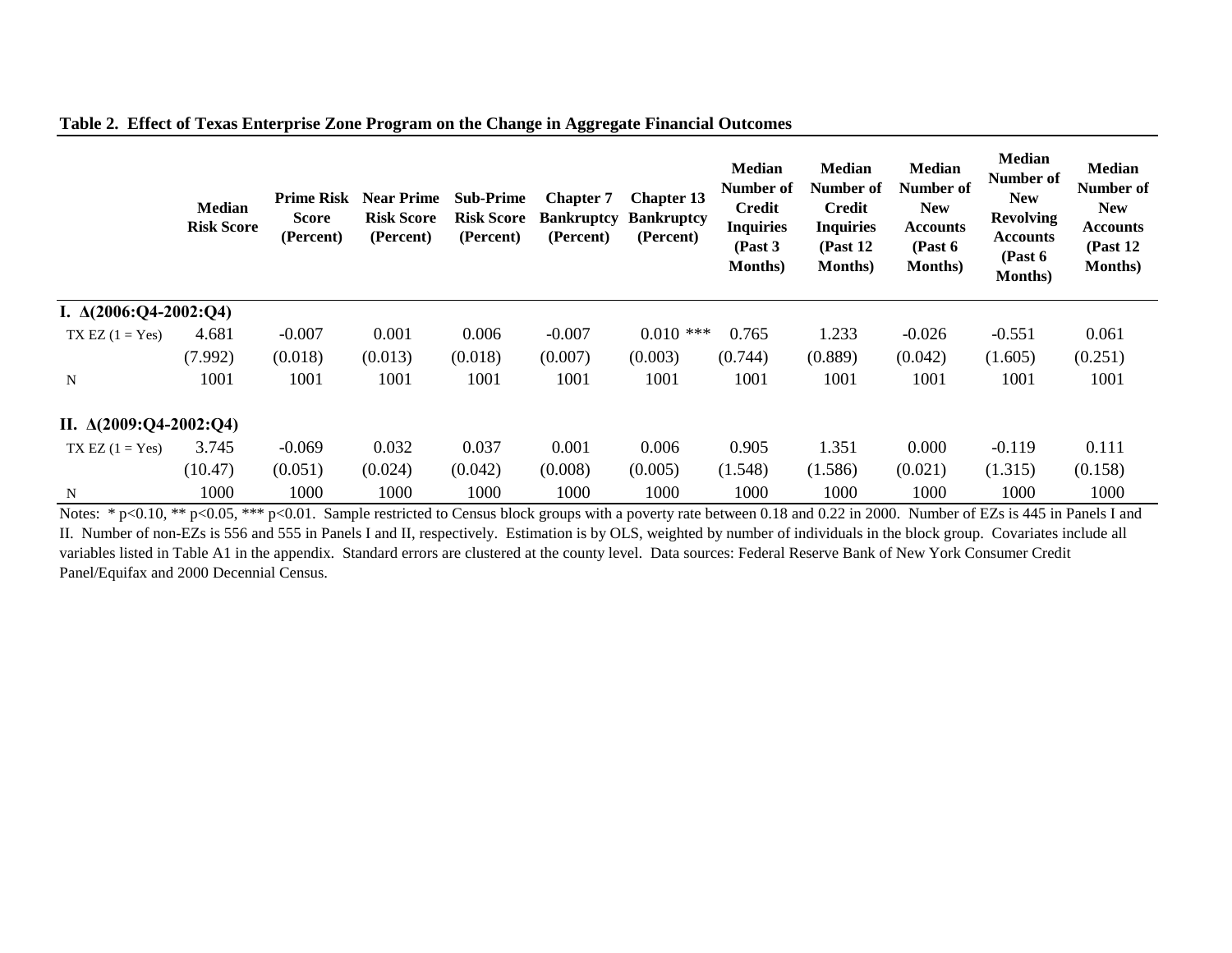|                            |                               |                                                    | $\Delta(2006:Q4-2002:Q4)$                                             |                                                  |                                              | $\Delta(2009; Q4 - 2002; Q4)$ |                                                    |                                                                       |                                                  |                                              |  |  |
|----------------------------|-------------------------------|----------------------------------------------------|-----------------------------------------------------------------------|--------------------------------------------------|----------------------------------------------|-------------------------------|----------------------------------------------------|-----------------------------------------------------------------------|--------------------------------------------------|----------------------------------------------|--|--|
|                            | <b>Borrowers</b><br>(Percent) | <b>Borrowers</b><br><b>Delinquent</b><br>(Percent) | <b>Borrowers</b><br><b>Severely</b><br><b>Delinquent</b><br>(Percent) | <b>Balance</b><br><b>Delinquent</b><br>(Percent) | <b>Median</b><br><b>Balance</b><br>(Dollars) | <b>Borrowers</b><br>(Percent) | <b>Borrowers</b><br><b>Delinquent</b><br>(Percent) | <b>Borrowers</b><br><b>Severely</b><br><b>Delinquent</b><br>(Percent) | <b>Balance</b><br><b>Delinquent</b><br>(Percent) | <b>Median</b><br><b>Balance</b><br>(Dollars) |  |  |
| I. Auto Loans              |                               |                                                    |                                                                       |                                                  |                                              |                               |                                                    |                                                                       |                                                  |                                              |  |  |
| $TX EZ (1 = Yes)$          | 0.002                         | $0.075$ **                                         | 0.019                                                                 | $0.029*$                                         | 14.20                                        | $-0.039$                      | 0.022                                              | 0.040                                                                 | 0.006                                            | $-4097.6$                                    |  |  |
|                            | (0.02)                        | (0.030)                                            | (0.027)                                                               | (0.016)                                          | (57.38)                                      | (0.062)                       | (0.042)                                            | (0.028)                                                               | (0.026)                                          | (3615)                                       |  |  |
| ${\bf N}$                  | 1001                          | 985                                                | 985                                                                   | 985                                              | 1001                                         | 1000                          | 987                                                | 987                                                                   | 987                                              | 1000                                         |  |  |
| <b>II. Bank Cards</b>      |                               |                                                    |                                                                       |                                                  |                                              |                               |                                                    |                                                                       |                                                  |                                              |  |  |
| TX EZ $(1 = Yes)$          | 0.032                         | 0.005                                              | $-0.002$                                                              | $-0.014$                                         | 81.61                                        | 0.054                         | $-0.024$                                           | $-0.023$                                                              | 0.004                                            | 62.00                                        |  |  |
|                            | (0.022)                       | (0.025)                                            | (0.027)                                                               | (0.046)                                          | (82.11)                                      | (0.043)                       | (0.035)                                            | (0.041)                                                               | (0.041)                                          | (75.21)                                      |  |  |
| ${\bf N}$                  | 1001                          | 998                                                | 998                                                                   | 998                                              | 1001                                         | 1000                          | 994                                                | 994                                                                   | 994                                              | 1000                                         |  |  |
| <b>III.</b> Mortgage Loans |                               |                                                    |                                                                       |                                                  |                                              |                               |                                                    |                                                                       |                                                  |                                              |  |  |
| $TX EZ (1 = Yes)$          | $-0.001$                      | 0.013                                              | 0.016                                                                 | 0.023                                            | 255.42 *                                     | 0.008                         | 0.084                                              | 0.013                                                                 | $0.097 *$                                        | 107.04                                       |  |  |
|                            | (0.015)                       | (0.039)                                            | (0.024)                                                               | (0.050)                                          | (140.5)                                      | (0.021)                       | (0.051)                                            | (0.032)                                                               | (0.057)                                          | (152.0)                                      |  |  |
| ${\bf N}$                  | 1001                          | 860                                                | 860                                                                   | 860                                              | 1001                                         | 1000                          | 862                                                | 862                                                                   | 862                                              | 1000                                         |  |  |
| <b>IV.</b> Retail Loans    |                               |                                                    |                                                                       |                                                  |                                              |                               |                                                    |                                                                       |                                                  |                                              |  |  |
| $TX EZ (1 = Yes)$          | 0.009                         | $-0.030$                                           | $-0.046$                                                              | $-0.006$                                         | $3.132**$                                    | 0.047                         | $-0.076$                                           | $-0.098$ **                                                           | $-0.114$ *                                       | $3.068 *$                                    |  |  |
|                            | (0.017)                       | (0.048)                                            | (0.042)                                                               | (0.057)                                          | (1.569)                                      | (0.032)                       | (0.048)                                            | (0.046)                                                               | (0.066)                                          | (1.66)                                       |  |  |
| $\mathbf N$                | 1001                          | 989                                                | 989                                                                   | 989                                              | 1001                                         | 1000                          | 977                                                | 977                                                                   | 978                                              | 1000                                         |  |  |

**Table 3. Effect of Texas Enterprise Zone Program on the Change in Aggregate Financial Outcomes by Type**

Notes: \* p<0.10, \*\* p<0.05, \*\*\* p<0.01. See Table 2 for details.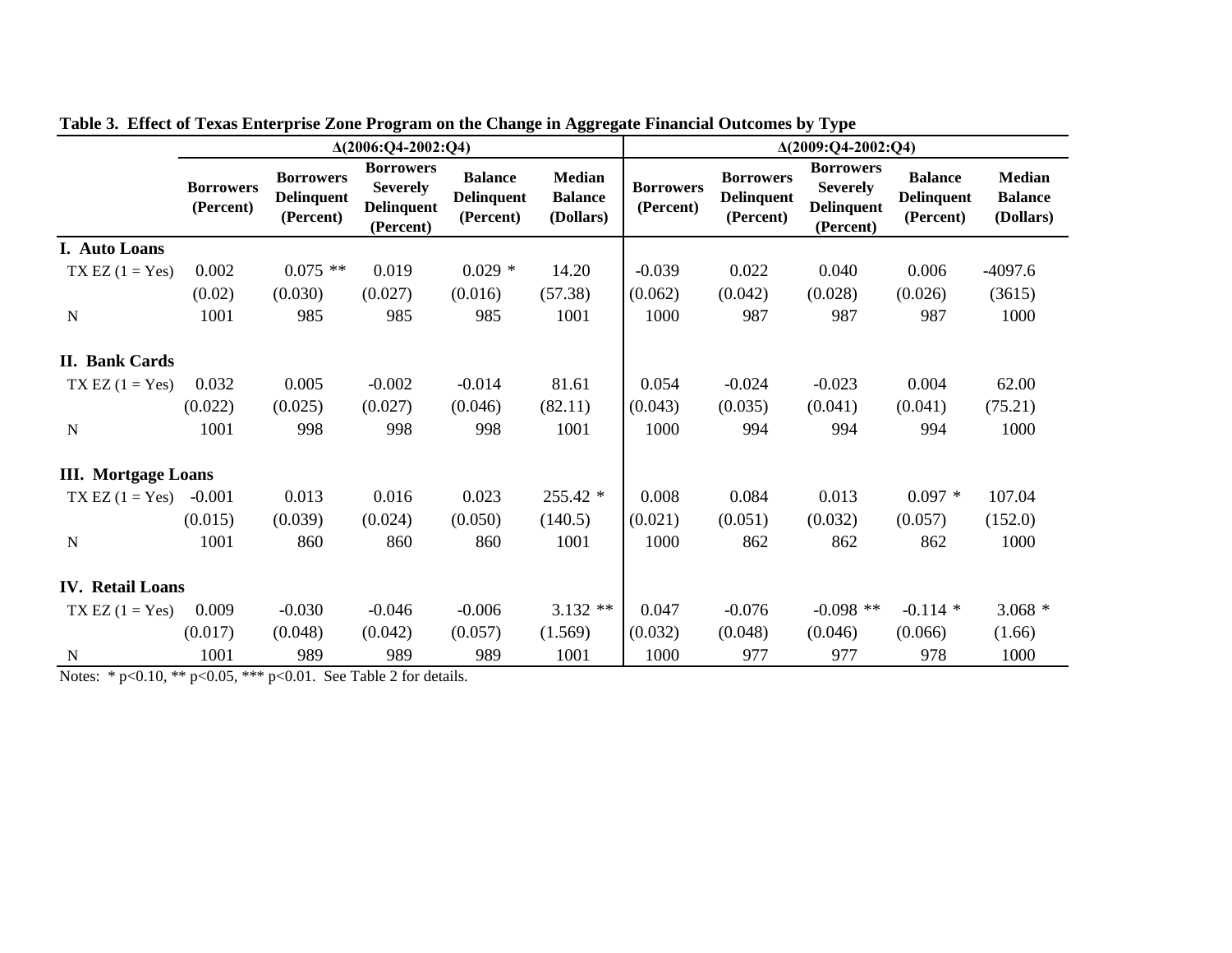|                                 | <b>Median</b><br><b>Risk Score</b> | <b>Prime Risk</b><br><b>Score</b><br>(Percent) | <b>Near Prime</b><br><b>Risk Score</b><br>(Percent) | <b>Sub-Prime</b><br><b>Risk Score</b><br>(Percent) | <b>Chapter 7</b><br><b>Bankruptcy</b><br>(Percent) | <b>Chapter 13</b><br><b>Bankruptcy</b><br>(Percent) | <b>Median</b><br>Number of<br><b>Credit</b><br><b>Inquiries</b><br>(Past 3)<br><b>Months</b> ) | <b>Median</b><br>Number of<br><b>Credit</b><br><b>Inquiries</b><br>(Past 12)<br><b>Months</b> ) | <b>Median</b><br>Number of<br><b>New</b><br><b>Accounts</b><br>(Past 6)<br><b>Months</b> ) | <b>Median</b><br>Number of<br><b>New</b><br><b>Revolving</b><br><b>Accounts</b><br>(Past 6)<br><b>Months</b> ) | <b>Median</b><br>Number of<br><b>New</b><br><b>Accounts</b><br>(Past 12)<br><b>Months</b> ) |
|---------------------------------|------------------------------------|------------------------------------------------|-----------------------------------------------------|----------------------------------------------------|----------------------------------------------------|-----------------------------------------------------|------------------------------------------------------------------------------------------------|-------------------------------------------------------------------------------------------------|--------------------------------------------------------------------------------------------|----------------------------------------------------------------------------------------------------------------|---------------------------------------------------------------------------------------------|
| I. $\Delta(2006; Q4-2002; Q4)$  |                                    |                                                |                                                     |                                                    |                                                    |                                                     |                                                                                                |                                                                                                 |                                                                                            |                                                                                                                |                                                                                             |
| $TX$ EZ $(1 = Yes)$             | 4.016                              | 0.002                                          | $-0.009$                                            | 0.008                                              | $-0.008$                                           | $0.013$ ***                                         | 0.497                                                                                          | 0.504                                                                                           | 0.010                                                                                      | $-2.379$                                                                                                       | $-0.001$                                                                                    |
|                                 | (10.95)                            | (0.030)                                        | (0.023)                                             | (0.030)                                            | (0.010)                                            | (0.004)                                             | (0.808)                                                                                        | (0.933)                                                                                         | (0.043)                                                                                    | (1.953)                                                                                                        | (0.253)                                                                                     |
| $\mathbf N$                     | 834                                | 834                                            | 834                                                 | 834                                                | 834                                                | 834                                                 | 834                                                                                            | 834                                                                                             | 834                                                                                        | 834                                                                                                            | 834                                                                                         |
| II. $\Delta(2009; Q4-2002; Q4)$ |                                    |                                                |                                                     |                                                    |                                                    |                                                     |                                                                                                |                                                                                                 |                                                                                            |                                                                                                                |                                                                                             |
| $TX$ EZ $(1 = Yes)$             | 13.219                             | 0.022                                          | $-0.008$                                            | $-0.014$                                           | 0.002                                              | $0.012$ **                                          | 1.528                                                                                          | 1.579                                                                                           | $-0.009$                                                                                   | $-2.046$                                                                                                       | 0.060                                                                                       |
|                                 | (12.00)                            | (0.038)                                        | (0.018)                                             | (0.039)                                            | (0.010)                                            | (0.005)                                             | (2.421)                                                                                        | (2.402)                                                                                         | (0.021)                                                                                    | (1.562)                                                                                                        | (0.178)                                                                                     |
| $\mathbf N$                     | 833                                | 833                                            | 833                                                 | 833                                                | 833                                                | 833                                                 | 833                                                                                            | 833                                                                                             | 833                                                                                        | 833                                                                                                            | 833                                                                                         |

**Table 4. Effect of Texas Enterprise Zone Program on the Change in Aggregate Financial Outcomes: Alternative Control Group**

Notes: \* p<0.10, \*\* p<0.05, \*\*\* p<0.01. Sample restricted to Census block groups with a poverty rate between 0.20 and 0.22 in 2000 and 0.18 and 0.20 in 2000 unless the block group borders at last one other block group with a poverty rate 0.20 or higher. Number of EZs is 445 in Panels I and II. Number of non-EZs is 389 and 388 in Panels I and II, respectively. Estimation is by OLS, weighted by number of individuals in the block group. Covariates include all variables listed in Table A1 in the appendix. Standard errors are clustered at the county level. Data sources: Federal Reserve Bank of New York Consumer Credit Panel/Equifax and 2000 Decennial Census.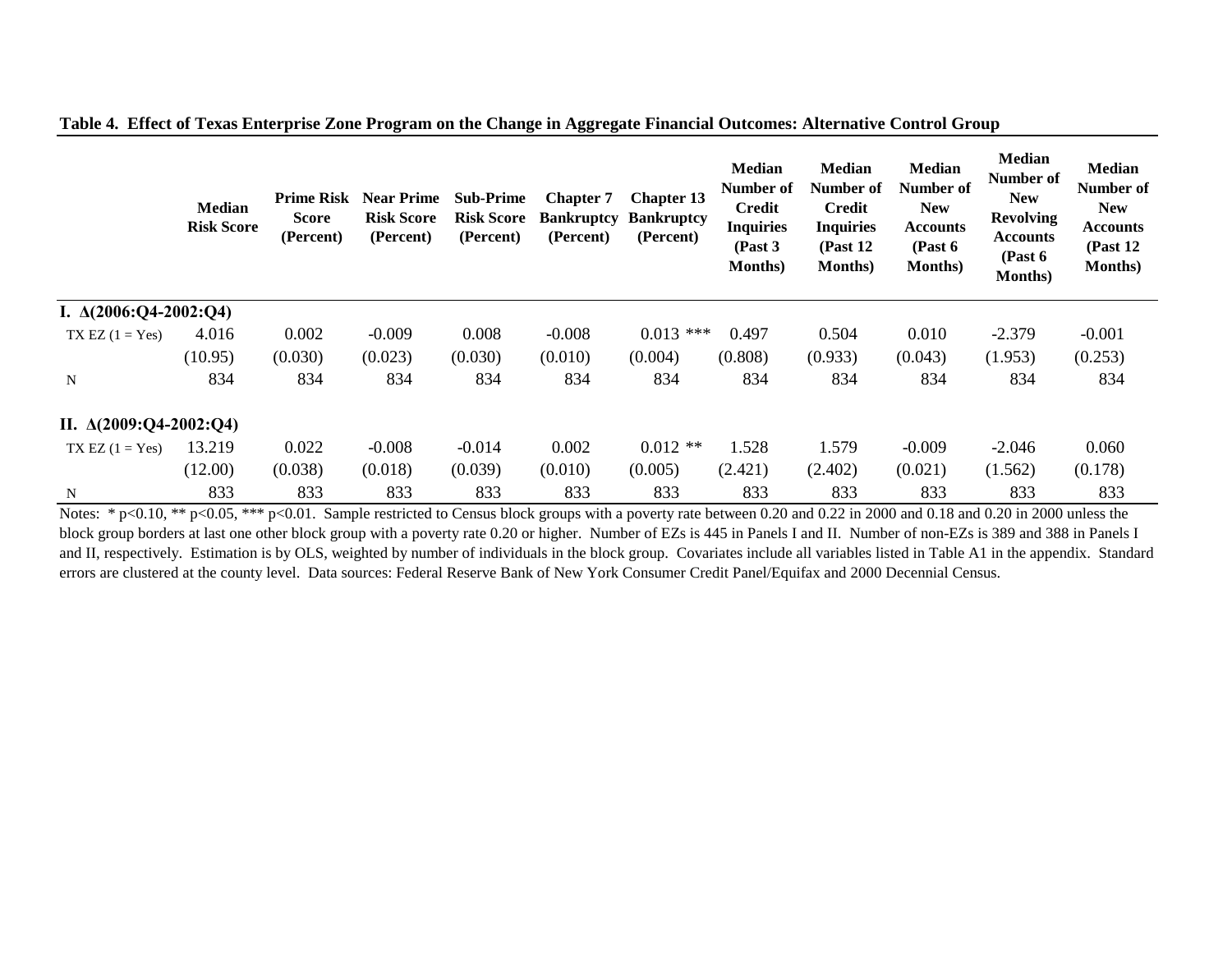|                            |                               |                                                    | $\Delta(2006; Q4 - 2002; Q4)$                                         |                                                  |                                              | $\Delta(2009; Q4 - 2002; Q4)$ |                                                    |                                                                       |                                                  |                                              |  |  |
|----------------------------|-------------------------------|----------------------------------------------------|-----------------------------------------------------------------------|--------------------------------------------------|----------------------------------------------|-------------------------------|----------------------------------------------------|-----------------------------------------------------------------------|--------------------------------------------------|----------------------------------------------|--|--|
|                            | <b>Borrowers</b><br>(Percent) | <b>Borrowers</b><br><b>Delinquent</b><br>(Percent) | <b>Borrowers</b><br><b>Severely</b><br><b>Delinquent</b><br>(Percent) | <b>Balance</b><br><b>Delinquent</b><br>(Percent) | <b>Median</b><br><b>Balance</b><br>(Dollars) | <b>Borrowers</b><br>(Percent) | <b>Borrowers</b><br><b>Delinquent</b><br>(Percent) | <b>Borrowers</b><br><b>Severely</b><br><b>Delinquent</b><br>(Percent) | <b>Balance</b><br><b>Delinquent</b><br>(Percent) | <b>Median</b><br><b>Balance</b><br>(Dollars) |  |  |
| I. Auto Loans              |                               |                                                    |                                                                       |                                                  |                                              |                               |                                                    |                                                                       |                                                  |                                              |  |  |
| $TX EZ (1 = Yes)$          | $-0.013$                      | $0.069*$                                           | 0.007                                                                 | 0.025                                            | 26.43                                        | 0.002                         | $-0.005$                                           | $-0.006$                                                              | $-0.007$                                         | $-11.76$                                     |  |  |
|                            | (0.023)                       | (0.036)                                            | (0.033)                                                               | (0.023)                                          | (63.25)                                      | (0.029)                       | (0.039)                                            | (0.027)                                                               | (0.027)                                          | (113.0)                                      |  |  |
| N                          | 834                           | 822                                                | 822                                                                   | 822                                              | 834                                          | 833                           | 824                                                | 824                                                                   | 824                                              | 833                                          |  |  |
| <b>II. Bank Cards</b>      |                               |                                                    |                                                                       |                                                  |                                              |                               |                                                    |                                                                       |                                                  |                                              |  |  |
| $TX$ EZ $(1 = Yes)$        | 0.022                         | $-0.027$                                           | $-0.030$                                                              | $-0.030$                                         | $-1.23$                                      | 0.006                         | $-0.064$ **                                        | $-0.045$                                                              | 0.011                                            | 11.13                                        |  |  |
|                            | (0.027)                       | (0.031)                                            | (0.033)                                                               | (0.056)                                          | (88.05)                                      | (0.024)                       | (0.029)                                            | (0.034)                                                               | (0.041)                                          | (99.55)                                      |  |  |
| N                          | 834                           | 831                                                | 831                                                                   | 831                                              | 834                                          | 833                           | 829                                                | 829                                                                   | 829                                              | 833                                          |  |  |
| <b>III.</b> Mortgage Loans |                               |                                                    |                                                                       |                                                  |                                              |                               |                                                    |                                                                       |                                                  |                                              |  |  |
| $TX EZ (1 = Yes)$          | $-0.008$                      | $-0.005$                                           | $-0.004$                                                              | $-0.008$                                         | 350.99                                       | $-0.017$                      | 0.053                                              | 0.005                                                                 | 0.069                                            | 115.22                                       |  |  |
|                            | (0.016)                       | (0.052)                                            | (0.029)                                                               | (0.056)                                          | (230.7)                                      | (0.017)                       | (0.055)                                            | (0.043)                                                               | (0.058)                                          | (227.7)                                      |  |  |
| N                          | 834                           | 709                                                | 709                                                                   | 709                                              | 834                                          | 833                           | 713                                                | 713                                                                   | 713                                              | 833                                          |  |  |
| <b>IV. Retail Loans</b>    |                               |                                                    |                                                                       |                                                  |                                              |                               |                                                    |                                                                       |                                                  |                                              |  |  |
| $TX EZ (1 = Yes)$          | 0.001                         | $-0.087$ *                                         | $-0.102$ **                                                           | $-0.051$                                         | 2.513                                        | 0.021                         | $-0.099*$                                          | $-0.116$ **                                                           | $-0.114$ *                                       | 2.988 *                                      |  |  |
|                            | (0.021)                       | (0.049)                                            | (0.045)                                                               | (0.068)                                          | (1.752)                                      | (0.028)                       | (0.056)                                            | (0.051)                                                               | (0.067)                                          | (1.61)                                       |  |  |
| N                          | 834                           | 822                                                | 822                                                                   | 822                                              | 834                                          | 833                           | 813                                                | 813                                                                   | 814                                              | 833                                          |  |  |

**Table 5. Effect of Texas Enterprise Zone Program on the Change in Aggregate Financial Outcomes by Type: Alternative Control Group**

Notes: \* p<0.10, \*\* p<0.05, \*\*\* p<0.01. See Table 4 for details.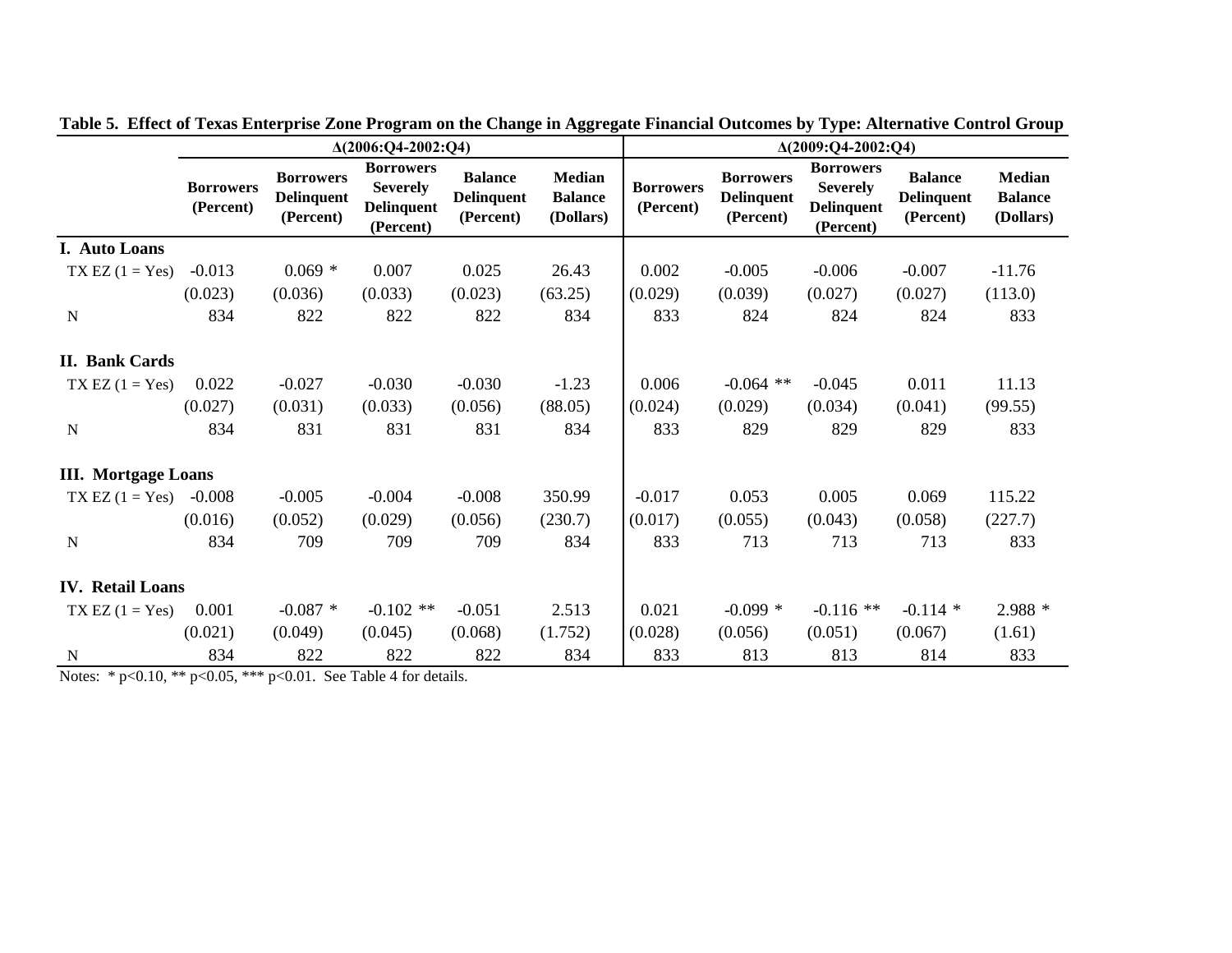|                                | <b>Median</b><br><b>Risk Score</b> | Prime Risk<br><b>Score</b><br>(Percent) | <b>Near Prime</b><br><b>Risk Score</b><br>(Percent) | <b>Sub-Prime</b><br><b>Risk Score</b><br>(Percent) | <b>Chapter 7</b><br><b>Bankruptcy</b><br>(Percent) | <b>Chapter 13</b><br><b>Bankruptcy</b><br>(Percent) | <b>Median</b><br>Number of<br>Credit<br><b>Inquiries</b><br>(Past 3)<br><b>Months</b> ) | <b>Median</b><br>Number of<br><b>Credit</b><br><b>Inquiries</b><br>(Past 12)<br><b>Months</b> ) | <b>Median</b><br>Number of<br><b>New</b><br><b>Accounts</b><br>(Past 6)<br>Months) | <b>Median</b><br>Number of<br><b>New</b><br><b>Revolving</b><br><b>Accounts</b><br>(Past 6)<br><b>Months</b> ) | <b>Median</b><br>Number of<br><b>New</b><br><b>Accounts</b><br>(Past 12)<br><b>Months</b> ) |
|--------------------------------|------------------------------------|-----------------------------------------|-----------------------------------------------------|----------------------------------------------------|----------------------------------------------------|-----------------------------------------------------|-----------------------------------------------------------------------------------------|-------------------------------------------------------------------------------------------------|------------------------------------------------------------------------------------|----------------------------------------------------------------------------------------------------------------|---------------------------------------------------------------------------------------------|
| I. $\Delta(2006; Q4-2002; Q4)$ |                                    |                                         |                                                     |                                                    |                                                    |                                                     |                                                                                         |                                                                                                 |                                                                                    |                                                                                                                |                                                                                             |
| Border TX EZ                   | 12.429                             | 0.041                                   | $-0.048$ *                                          | 0.007                                              | $-0.014$                                           | 0.008                                               | 0.179                                                                                   | $-0.527$                                                                                        | $-0.033$                                                                           | $-2.684$                                                                                                       | 0.021                                                                                       |
| $(1 = Yes)$                    | (12.65)                            | (0.043)                                 | (0.029)                                             | (0.048)                                            | (0.018)                                            | (0.008)                                             | (0.758)                                                                                 | (0.700)                                                                                         | (0.063)                                                                            | (4.033)                                                                                                        | (0.285)                                                                                     |
| $\mathbf N$                    | 220                                | 220                                     | 220                                                 | 220                                                | 220                                                | 220                                                 | 220                                                                                     | 220                                                                                             | 220                                                                                | 220                                                                                                            | 220                                                                                         |
| II. $\Delta(2009:Q4-2002:Q4)$  |                                    |                                         |                                                     |                                                    |                                                    |                                                     |                                                                                         |                                                                                                 |                                                                                    |                                                                                                                |                                                                                             |
| Border TX EZ                   | 3.342                              | $-0.034$                                | 0.049                                               | $-0.015$                                           | $-0.018$                                           | 0.017                                               | 0.497                                                                                   | $-0.172$                                                                                        | $-0.034$                                                                           | $-1.547$                                                                                                       | $-0.376$                                                                                    |
| $(1 = Yes)$                    | (15.01)                            | (0.052)                                 | (0.043)                                             | (0.063)                                            | (0.018)                                            | (0.011)                                             | (1.43)                                                                                  | (1.569)                                                                                         | (0.078)                                                                            | (3.932)                                                                                                        | (0.247)                                                                                     |
| N                              | 219                                | 219                                     | 219                                                 | 219                                                | 219                                                | 219                                                 | 219                                                                                     | 219                                                                                             | 219                                                                                | 219                                                                                                            | 219                                                                                         |

**Table 6. Effect of Texas Enterprise Zone Program on the Change in Aggregate Financial Outcomes: Alternative Treatment Definition**

Notes: \* p<0.10, \*\* p<0.05, \*\*\* p<0.01. Sample restricted to Census block groups with a poverty rate between 0.15 and 0.20 in 2000. Treatment group is defined as block groups with a maximum poverty rate amongst its contiguous neighboring block groups between 0.20 and 0.22. Control group is defined as block groups with a maximum poverty rate amongst its contiguous neighboring block groups between 0.18 and 0.20. Number of treated is 99 in Panels I and II. Number of controls is 121 and 120 in Panels I and II, respectively. Estimation is by OLS, weighted by number of individuals in the block group. Covariates include all variables listed in Table A1 in the appendix, plus the block group's own poverty rate. Standard errors are clustered at the county level. Data sources: Federal Reserve Bank of New York Consumer Credit Panel/Equifax and 2000 Decennial Census.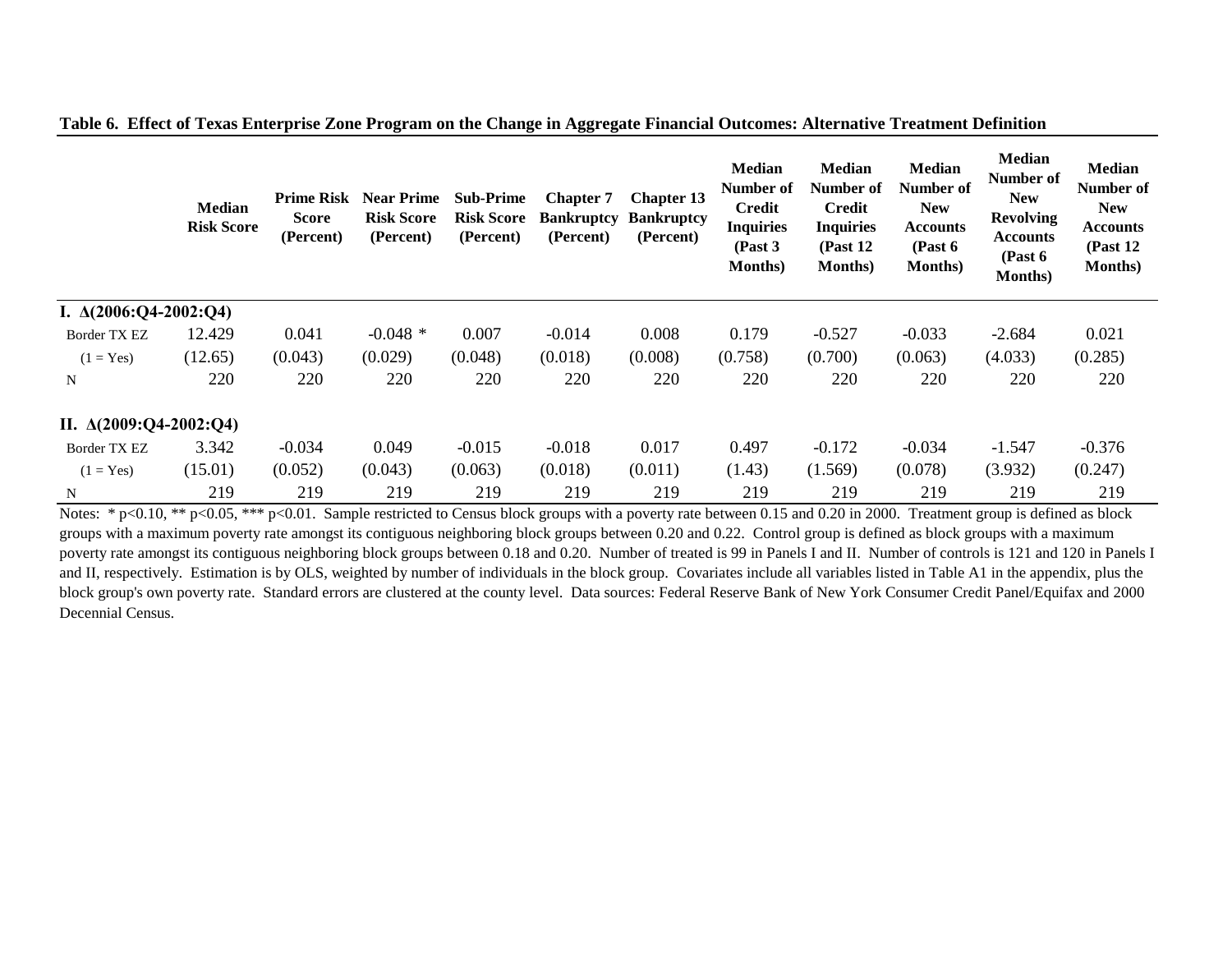|                            |                               |                                                    | $\Delta(2006; Q4 - 2002; Q4)$                                         |                                                  |                                              | $\Delta(2009; Q4 - 2002; Q4)$ |                                                    |                                                                       |                                                  |                                              |  |  |
|----------------------------|-------------------------------|----------------------------------------------------|-----------------------------------------------------------------------|--------------------------------------------------|----------------------------------------------|-------------------------------|----------------------------------------------------|-----------------------------------------------------------------------|--------------------------------------------------|----------------------------------------------|--|--|
|                            | <b>Borrowers</b><br>(Percent) | <b>Borrowers</b><br><b>Delinquent</b><br>(Percent) | <b>Borrowers</b><br><b>Severely</b><br><b>Delinquent</b><br>(Percent) | <b>Balance</b><br><b>Delinquent</b><br>(Percent) | <b>Median</b><br><b>Balance</b><br>(Dollars) | <b>Borrowers</b><br>(Percent) | <b>Borrowers</b><br><b>Delinquent</b><br>(Percent) | <b>Borrowers</b><br><b>Severely</b><br><b>Delinquent</b><br>(Percent) | <b>Balance</b><br><b>Delinquent</b><br>(Percent) | <b>Median</b><br><b>Balance</b><br>(Dollars) |  |  |
| I. Auto Loans              |                               |                                                    |                                                                       |                                                  |                                              |                               |                                                    |                                                                       |                                                  |                                              |  |  |
| Border TX EZ               | 0.064                         | 0.068                                              | 0.057                                                                 | 0.004                                            | 91.52                                        | $-0.038$                      | 0.088                                              | $-0.001$                                                              | $0.090$ **                                       | $-2117.3$                                    |  |  |
| $(1 = Yes)$                | (0.045)                       | (0.064)                                            | (0.068)                                                               | (0.034)                                          | (111.3)                                      | (0.054)                       | (0.057)                                            | (0.063)                                                               | (0.042)                                          | (1971)                                       |  |  |
| N                          | 220                           | 217                                                | 217                                                                   | 217                                              | 220                                          | 219                           | 217                                                | 217                                                                   | 217                                              | 219                                          |  |  |
| <b>II. Bank Cards</b>      |                               |                                                    |                                                                       |                                                  |                                              |                               |                                                    |                                                                       |                                                  |                                              |  |  |
| Border TX EZ               | $-0.039$                      | $-0.003$                                           | 0.030                                                                 | 0.082                                            | 77.75                                        | $-0.033$                      | 0.023                                              | 0.058                                                                 | 0.115                                            | $-43.83$                                     |  |  |
| $(1 = Yes)$                | (0.04)                        | (0.057)                                            | (0.055)                                                               | (0.102)                                          | (141.8)                                      | (0.061)                       | (0.091)                                            | (0.083)                                                               | (0.108)                                          | (90.52)                                      |  |  |
| ${\bf N}$                  | 220                           | 219                                                | 219                                                                   | 219                                              | 220                                          | 219                           | 217                                                | 217                                                                   | 217                                              | 219                                          |  |  |
| <b>III.</b> Mortgage Loans |                               |                                                    |                                                                       |                                                  |                                              |                               |                                                    |                                                                       |                                                  |                                              |  |  |
| <b>Border TX EZ</b>        | $-0.046$                      | 0.008                                              | 0.031                                                                 | $-0.025$                                         | $-13.64$                                     | $-0.043$                      | $-0.041$                                           | $-0.005$                                                              | $-0.135$                                         |                                              |  |  |
| $(1 = Yes)$                | (0.032)                       | (0.099)                                            | (0.04)                                                                | (0.110)                                          | (16.98)                                      | (0.027)                       | (0.121)                                            | (0.076)                                                               | (0.160)                                          |                                              |  |  |
| N                          | 220                           | 202                                                | 202                                                                   | 202                                              | 220                                          | 219                           | 204                                                | 204                                                                   | 204                                              |                                              |  |  |
| <b>IV.</b> Retail Loans    |                               |                                                    |                                                                       |                                                  |                                              |                               |                                                    |                                                                       |                                                  |                                              |  |  |
| Border TX EZ               | $-0.056$                      | $-0.075$                                           | $-0.053$                                                              | $-0.107$                                         | $-0.386$                                     | $-0.049$                      | $-0.080$                                           | $-0.048$                                                              | 0.066                                            | 0.772                                        |  |  |
| $(1 = Yes)$                | (0.038)                       | (0.104)                                            | (0.087)                                                               | (0.162)                                          | (0.519)                                      | (0.031)                       | (0.104)                                            | (0.079)                                                               | (0.146)                                          | (1.62)                                       |  |  |
| $\mathbf N$                | 220                           | 216                                                | 216                                                                   | 216                                              | 220                                          | 219                           | 213                                                | 213                                                                   | 213                                              | 219                                          |  |  |

**Table 7. Effect of Texas Enterprise Zone Program on the Change in Aggregate Financial Outcomes by Type: Alternative Treatment Definition**

Notes: \* p<0.10, \*\* p<0.05, \*\*\* p<0.01. See Table 6 for details.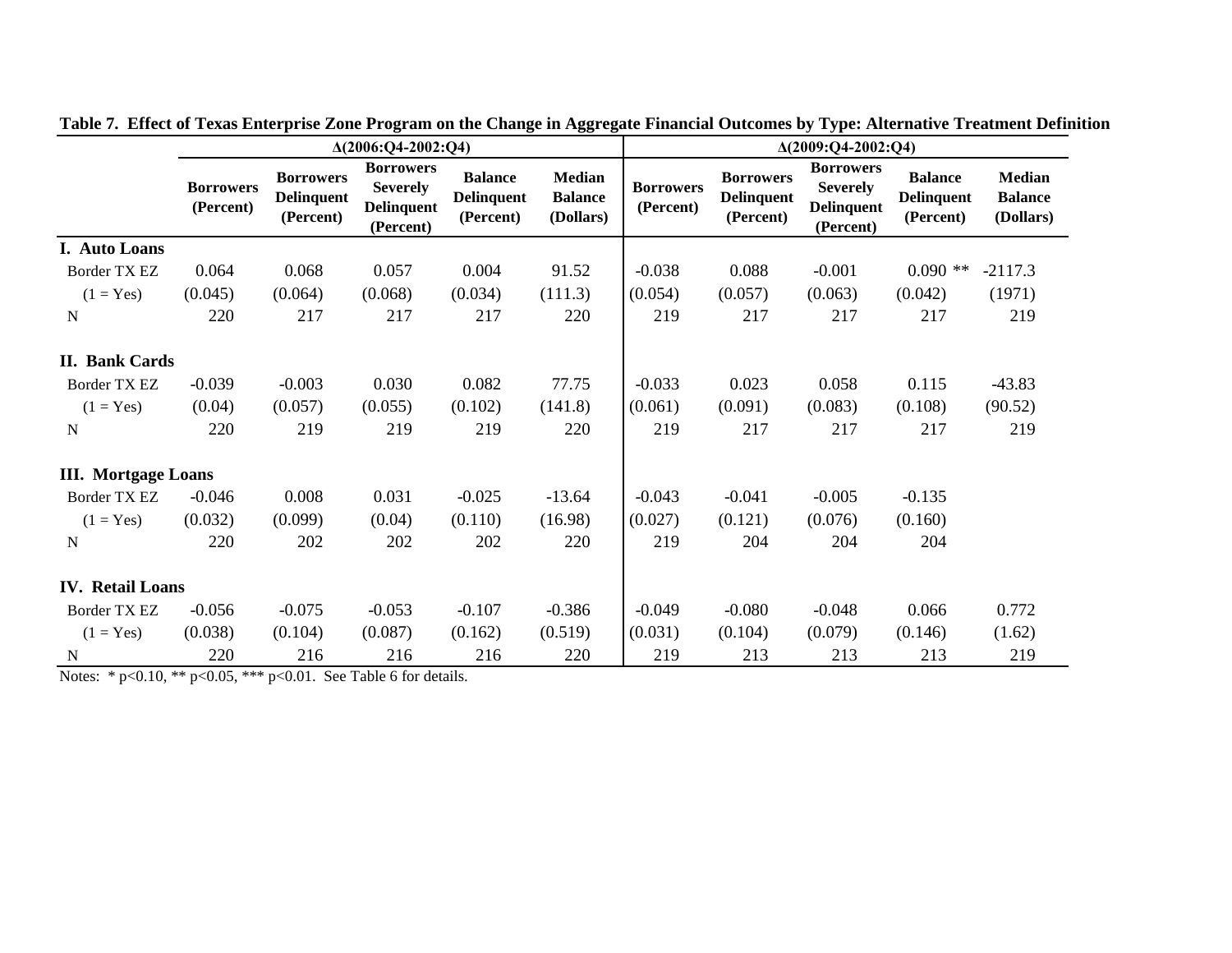



#### **Figure A1. Map of Treatment and Alternative Control Groups.**

Notes: Treatment group consists of Census block groups with a poverty rate between 0.20 and 0.22. Control group consists of Census block groups with a poverty rate between 0.18 and 0.20 that do not border a block group with a poverty rate exceeding 0.20.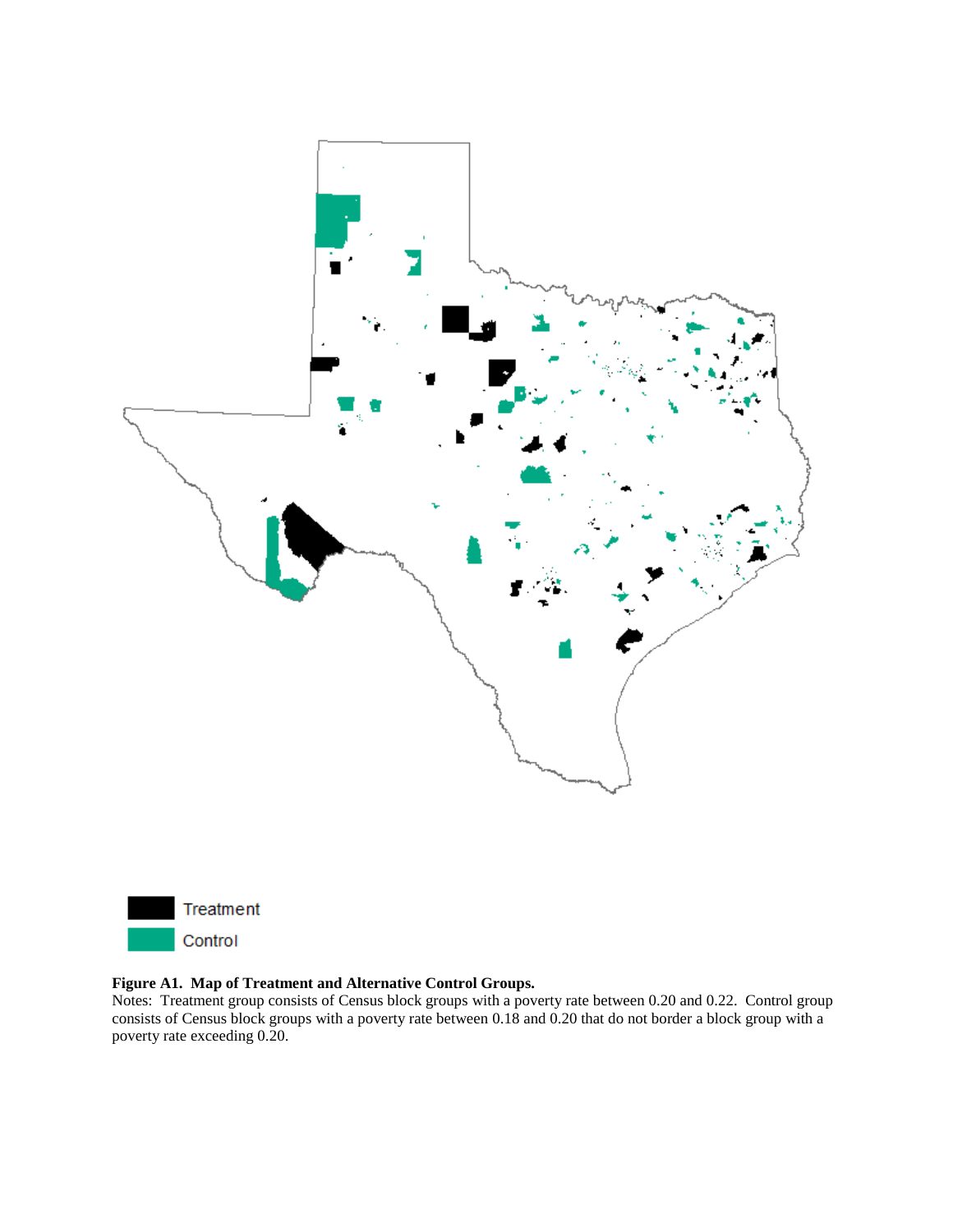



#### **Figure A2. Map of Alternative Treatment and Control Groups.**

Notes: Treatment group consists of Census block groups with a poverty rate between 0.15 and 0.20 and the maximum poverty rate among its contiguous neighbors between 0.20 and 0.22. Control group consists of block groups with a poverty rate between 0.15 and 0.20 and the maximum poverty rate among its contiguous neighbors between 0.18 and 0.20.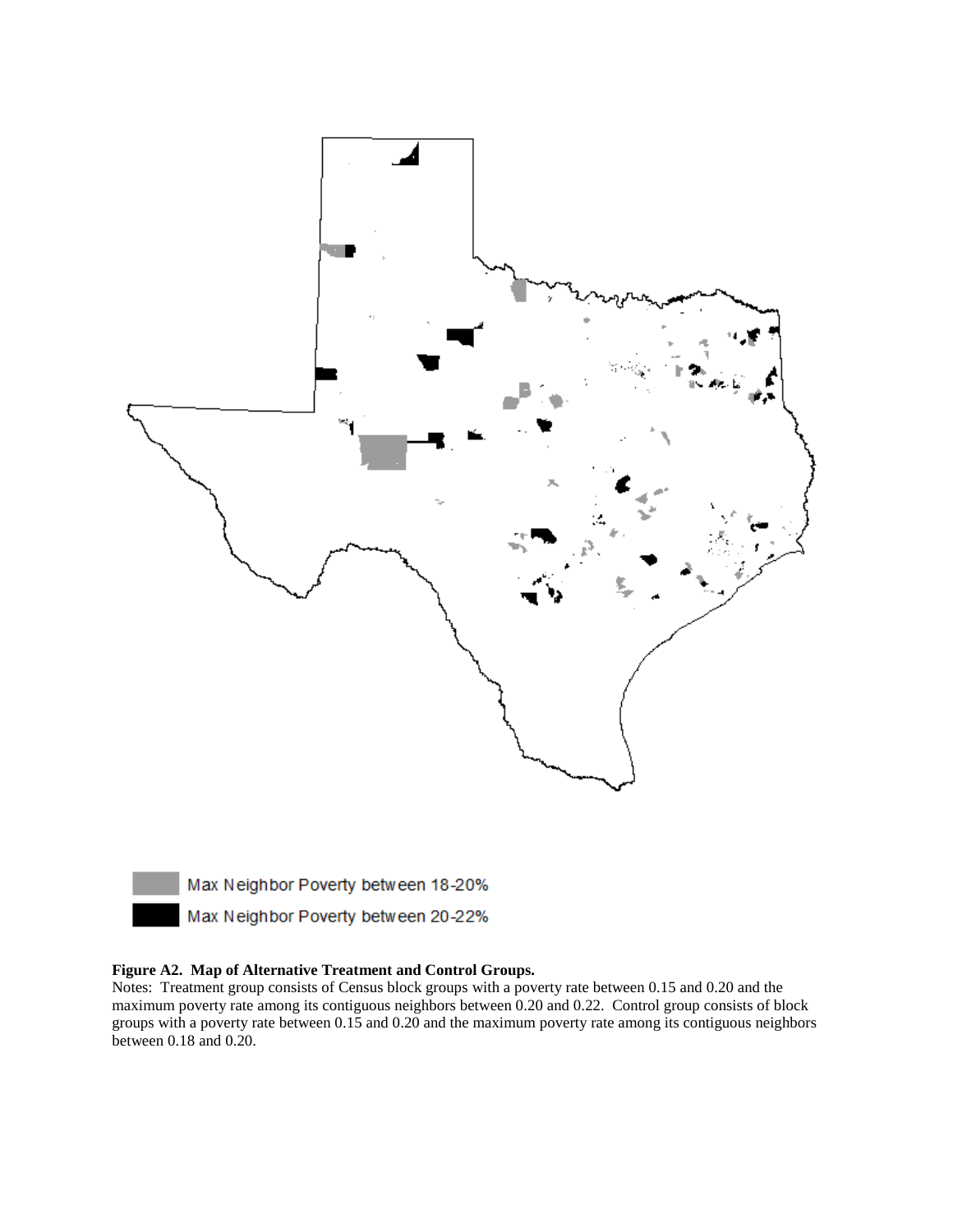|                                    |            | $BW = 0.02$ |          |            |            |            | <b>Full Sample</b> |          |  |  |
|------------------------------------|------------|-------------|----------|------------|------------|------------|--------------------|----------|--|--|
|                                    | <b>EZs</b> |             | Non-EZs  |            | <b>EZs</b> |            | Non-EZs            |          |  |  |
|                                    | Mean       | ${\bf SD}$  | Mean     | ${\bf SD}$ | Mean       | ${\bf SD}$ | Mean               | SD       |  |  |
| Poverty Rate                       | 0.21       | $0.01\,$    | 0.19     | 0.01       | 0.31       | 0.11       | 0.08               | 0.05     |  |  |
| Population                         | 1658.69    | 993.30      | 1631.97  | 937.67     | 1653.06    | 1124.57    | 2171.47            | 1657.10  |  |  |
| Population, Male                   | 833.11     | 519.19      | 807.43   | 478.17     | 830.92     | 620.13     | 1075.91            | 870.61   |  |  |
| Population, Aged 18-64             | 1039.67    | 677.96      | 1023.22  | 654.20     | 1041.68    | 841.15     | 1391.30            | 1098.91  |  |  |
| Population, White                  | 919.52     | 522.27      | 957.16   | 540.97     | 809.28     | 673.58     | 1642.45            | 1296.83  |  |  |
| Population, Black                  | 293.56     | 426.65      | 310.94   | 461.16     | 397.03     | 550.75     | 212.43             | 415.09   |  |  |
| Population, Hispanic               | 698.73     | 653.62      | 551.68   | 540.21     | 746.94     | 783.57     | 388.97             | 459.91   |  |  |
| Population, Male, Educ 2           | 10.78      | 15.75       | 8.85     | 12.37      | 12.96      | 19.33      | 3.86               | 8.22     |  |  |
| Population, Male, Educ 3           | 29.62      | 41.99       | 22.44    | 26.23      | 34.42      | 46.39      | 10.73              | 18.13    |  |  |
| Population, Male, Educ 4           | 24.68      | 22.22       | 20.80    | 18.67      | 24.94      | 28.03      | 11.89              | 15.59    |  |  |
| Population, Male, Educ 5           | 25.65      | 28.80       | 20.70    | 19.45      | 25.90      | 32.26      | 12.29              | 17.12    |  |  |
| Population, Male, Educ 6           | 16.81      | 16.29       | 17.79    | 17.80      | 18.78      | 20.67      | 12.36              | 15.90    |  |  |
| Population, Male, Educ 7           | 17.87      | 19.22       | 16.71    | 14.80      | 19.00      | 22.12      | 12.07              | 16.37    |  |  |
| Population, Male, Educ 8           | 24.12      | 23.05       | 22.00    | 20.87      | 25.68      | 28.49      | 17.64              | 18.91    |  |  |
| Population, Male, Educ 9           | 121.43     | 86.43       | 123.13   | 79.48      | 110.19     | 98.51      | 133.58             | 104.94   |  |  |
| Population, Male, Educ 10          | 30.09      | 25.19       | 30.80    | 25.52      | 24.28      | 26.90      | 46.84              | 44.72    |  |  |
| Population, Male, Educ 11          | 63.55      | 46.86       | 69.54    | 56.71      | 51.33      | 53.46      | 112.98             | 96.74    |  |  |
| Population, Male, Educ 12          | 18.52      | 17.62       | 21.12    | 22.44      | 15.06      | 18.16      | 41.94              | 44.09    |  |  |
| Population, Male, Educ 13          | 49.43      | 64.18       | 54.39    | 78.76      | 36.76      | 54.68      | 156.64             | 192.32   |  |  |
| Population, Male, Educ 14          | 17.39      | 29.28       | 16.85    | 25.10      | 12.57      | 25.36      | 52.64              | 75.68    |  |  |
| Population, Male, Educ 15          | 6.01       | 11.33       | 6.39     | 12.21      | 4.59       | 11.97      | 17.83              | 29.29    |  |  |
| Population, Male, Educ 16          | 3.84       | 10.91       | 3.89     | 9.66       | 3.54       | 12.58      | 10.24              | 19.35    |  |  |
| Population, Female, Educ 2         | 9.35       | 11.82       | 8.15     | 11.56      | 11.32      | 14.81      | 3.89               | 7.66     |  |  |
| Population, Female, Educ 3         | 26.92      | 32.26       | 20.82    | 22.74      | 29.08      | 35.60      | 10.19              | 16.31    |  |  |
| Population, Female, Educ 4         | 24.53      | 20.28       | 22.64    | 19.26      | 25.65      | 22.03      | 13.69              | 17.65    |  |  |
| Population, Female, Educ 5         | 25.10      | 23.71       | 21.30    | 17.48      | 25.23      | 24.40      | 12.53              | 14.92    |  |  |
| Population, Female, Educ 6         | 19.56      | 15.81       | 20.34    | 17.52      | 20.55      | 17.92      | 14.39              | 16.53    |  |  |
| Population, Female, Educ 7         | 18.31      | 14.97       | 19.89    | 17.19      | 20.91      | 18.85      | 14.19              | 16.60    |  |  |
| Population, Female, Educ 8         | 22.70      | 22.92       | 23.45    | 22.11      | 23.84      | 23.61      | 19.77              | 20.37    |  |  |
| Population, Female, Educ 9         | 133.58     | 77.45       | 140.05   | 82.23      | 123.29     | 84.70      | 169.50             | 114.05   |  |  |
| Population, Female, Educ 10        | 34.64      | 27.24       | 43.23    | 35.79      | 29.87      | 27.62      | 63.64              | 52.77    |  |  |
| Population, Female, Educ 11        | 61.80      | 47.72       | 71.54    | 54.47      | 51.79      | 47.04      | 120.95             | 100.08   |  |  |
| Population, Female, Educ 12        | 20.96      | 21.26       | 24.23    | 23.55      | 16.28      | 18.69      | 46.08              | 43.34    |  |  |
| Population, Female, Educ 13        | 49.37      | 57.66       | 53.21    | 61.11      | 35.39      | 49.32      | 149.42             | 175.41   |  |  |
| Population, Female, Educ 14        | 15.72      | 20.00       | 16.07    | 19.70      | 12.12      | 20.77      | 45.39              | 55.68    |  |  |
| Population, Female, Educ 15        | 4.58       | 10.22       | 4.21     | 7.00       | 3.86       | 9.99       | 9.88               | 16.02    |  |  |
| Population, Female, Educ 16        | 1.70       | 4.57        | 1.49     | 4.37       | 1.75       | 6.95       | 4.23               | 8.56     |  |  |
| Median HH Income                   | 30908.80   | 6724.30     | 32268.00 | 6788.36    | 25259.60   | 8301.65    | 53989.40           | 23994.00 |  |  |
| Housing Units, Vacant              | 57.76      | 58.40       | 65.69    | 66.28      | 59.48      | 60.10      | 58.87              | 79.41    |  |  |
| Housing Units, Owner-Occupied      | 265.86     | 170.52      | 298.18   | 186.72     | 214.24     | 156.46     | 538.12             | 443.24   |  |  |
| Housing Units, Rental              | 327.43     | 360.97      | 307.05   | 377.92     | 348.43     | 398.86     | 254.72             | 389.89   |  |  |
| Housing Units, Median Rooms        | 4.53       | 0.77        | 4.67     | 0.74       | 4.34       | 0.83       | 5.57               | 1.19     |  |  |
| Housing Units, Median Age          | 1968.41    | 11.92       | 1969.48  | 11.86      | 1964.05    | 61.37      | 1977.74            | 12.74    |  |  |
| Housing Units, Median Value        | 59562.90   | 31106.30    | 62699.90 | 37849.70   | 53492.30   | 44596.90   | 107098.00          | 77682.90 |  |  |
| Population, Male Aged 16+, In LF   | 434.35     | 298.25      | 427.46   | 295.64     | 399.37     | 331.75     | 632.62             | 560.43   |  |  |
| Population, Female Aged 16+, In LF | 336.95     | 221.71      | 349.01   | 240.93     | 317.81     | 245.80     | 517.85             | 396.05   |  |  |

Notes: Weighted by number of individuals in the block group. LF = labor force.  $N = 445$  (555) for EZs (non-EZs) when BW = 0.02.  $N = 3006$  (8680) for EZs (non-EZs) in full sample. Data sources: 2000 Decennial Census.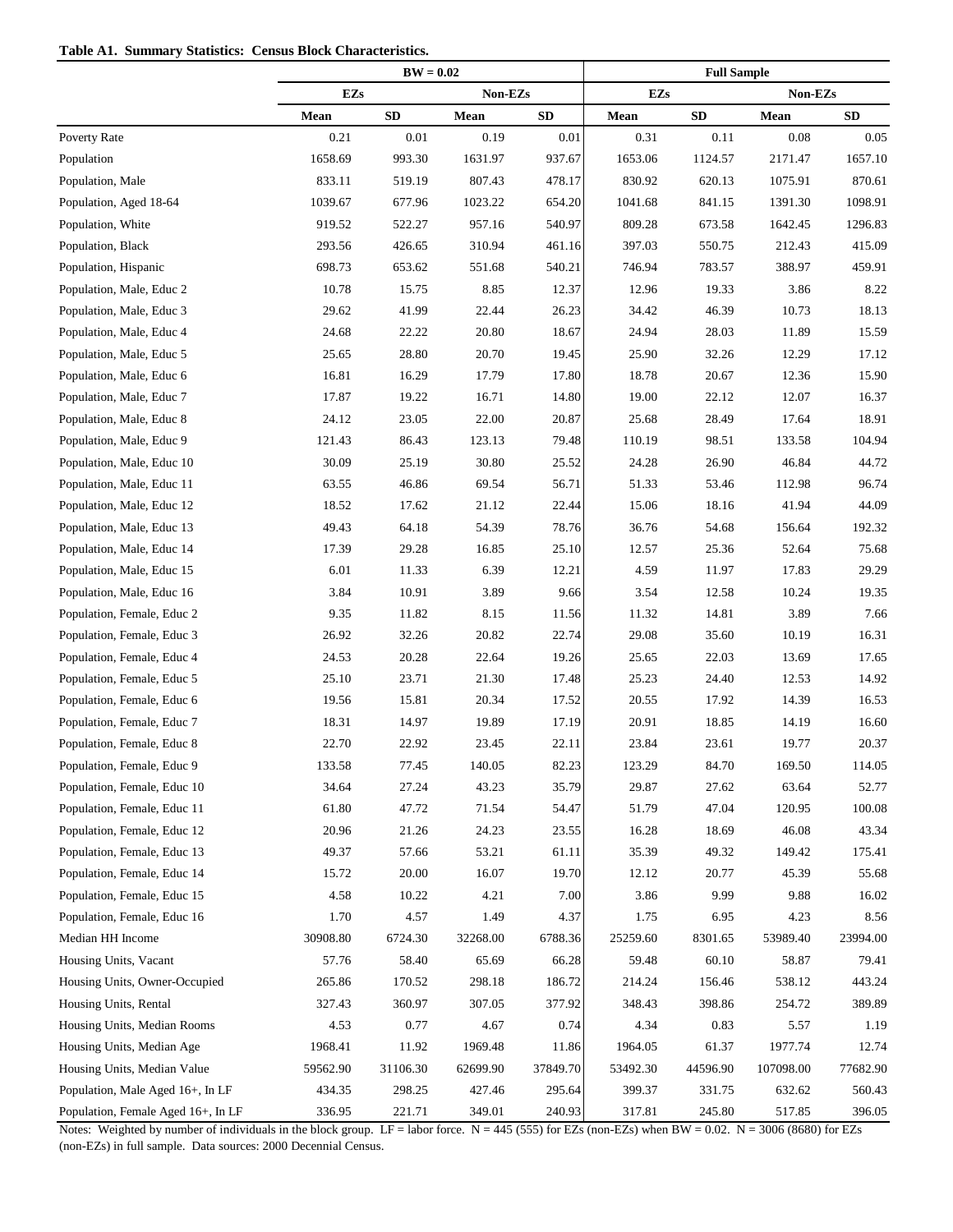#### **Table A2. Summary Statistics: 2002:Q4-2006:Q4.**

|                                                                  | $BW = 0.02$ |            |        |           |          |           | <b>Full Sample</b> |            |         |           |           |         |
|------------------------------------------------------------------|-------------|------------|--------|-----------|----------|-----------|--------------------|------------|---------|-----------|-----------|---------|
|                                                                  |             | <b>EZs</b> |        |           | Non-EZs  |           |                    | <b>EZs</b> |         |           | Non-EZs   |         |
|                                                                  | ${\bf N}$   | Mean       | SD     | ${\bf N}$ | Mean     | <b>SD</b> | ${\bf N}$          | Mean       | SD      | ${\bf N}$ | Mean      | SD      |
| ∆ Median Risk Score                                              | 445         | 1.70       | 30.04  | 556       | 1.57     | 28.31     | 3012               | 3.49       | 28.57   | 8678      | 2.25      | 24.67   |
| $\Delta$ Prime Risk Score (%)                                    | 445         | 0.01       | 0.09   | 556       | 0.01     | 0.08      | 3012               | 0.00       | 0.09    | 8678      | 0.00      | 0.07    |
| $\Delta$ Near PrimeRisk Score (%)                                | 445         | 0.00       | 0.08   | 556       | 0.00     | 0.07      | 3012               | 0.00       | 0.08    | 8678      | $-0.01$   | 0.06    |
| $\Delta$ Sub-Prime Risk Score (%)                                | 445         | 0.00       | 0.09   | 556       | 0.00     | 0.09      | 3012               | 0.00       | 0.10    | 8678      | 0.00      | 0.08    |
| $\Delta$ Chapter 7 Bankruptcy (%)                                | 445         | 0.00       | 0.03   | 556       | 0.00     | 0.03      | 3012               | 0.00       | 0.02    | 8678      | 0.01      | 0.03    |
| $\Delta$ Chapter 13 Bankruptcy (%)                               | 445         | 0.00       | 0.02   | 556       | 0.00     | 0.02      | 3012               | 0.00       | 0.02    | 8678      | 0.00      | 0.02    |
| ∆ Median Number of New Inquiries (Past 3 Months)                 | 445         | 0.23       | 4.40   | 556       | $-0.38$  | 5.88      | 3012               | 0.20       | 5.57    | 8678      | $-0.20$   | 6.09    |
| $\Delta$ Median Number of New Inquiries (Past 12 Months)         | 445         | 0.29       | 4.52   | 556       | $-0.26$  | 5.85      | 3012               | 0.28       | 5.57    | 8678      | $-0.15$   | 6.03    |
| ∆ Median Number of New Accounts (Past 6 Months)                  | 445         | 0.01       | 0.20   | 556       | 0.01     | 0.18      | 3012               | 0.07       | 2.31    | 8678      | $-0.01$   | 0.24    |
| $\Delta$ Median Number of New Revolving Accounts (Past 6 Months) | 445         | 1.46       | 12.70  | 556       | 0.47     | 6.16      | 3012               | 2.76       | 16.66   | 8678      | 0.09      | 2.74    |
| ∆ Median Number of New Accounts (Past 12 Months)                 | 445         | $-0.05$    | 0.65   | 556       | $-0.02$  | 0.60      | 3012               | 0.09       | 2.38    | 8678      | $-0.07$   | 0.57    |
| Auto Loans                                                       |             |            |        |           |          |           |                    |            |         |           |           |         |
| $\Delta$ Borrowers (%)                                           | 445         | 0.00       | 0.09   | 556       | 0.01     | 0.08      | 3012               | 0.01       | 0.08    | 8678      | 0.02      | 0.08    |
| $\Delta$ Borrowers Delinquent (%)                                | 442         | 0.03       | 0.15   | 543       | 0.02     | 0.13      | 2942               | 0.03       | 0.18    | 8610      | 0.01      | 0.10    |
| $\Delta$ Borrowers Severely Delinquent (%)                       | 442         | 0.03       | 0.12   | 543       | 0.02     | 0.11      | 2942               | 0.03       | 0.15    | 8610      | 0.02      | 0.08    |
| $\Delta$ Balances Delinquent (%)                                 | 442         | 0.01       | 0.08   | 543       | 0.01     | 0.06      | 2942               | 0.01       | 0.09    | 8610      | 0.01      | 0.05    |
| ∆ Median Balance                                                 | 445         | 8.69       | 594.43 | 556       | 16.85    | 446.41    | 3012               | 0.17       | 457.04  | 8678      | 66.98     | 810.93  |
| <b>Bank Cards</b>                                                |             |            |        |           |          |           |                    |            |         |           |           |         |
| $\Delta$ Borrowers (%)                                           | 445         | $-0.07$    | 0.09   | 556       | $-0.07$  | 0.08      | 3012               | $-0.07$    | 0.09    | 8678      | $-0.05$   | 0.07    |
| $\Delta$ Borrowers Delinquent (%)                                | 445         | 0.02       | 0.14   | 553       | 0.01     | 0.12      | 2990               | 0.02       | 0.15    | 8659      | 0.01      | 0.09    |
| $\Delta$ Borrowers Severely Delinquent (%)                       | 445         | 0.02       | 0.14   | 553       | 0.02     | 0.12      | 2990               | 0.03       | 0.15    | 8659      | 0.02      | 0.09    |
| $\Delta$ Balances Delinquent (%)                                 | 445         | 0.04       | 0.19   | 553       | 0.03     | 0.18      | 2990               | 0.04       | 0.21    | 8659      | 0.02      | 0.13    |
| ∆ Median Balance                                                 | 445         | $-82.83$   | 274.95 | 556       | $-94.41$ | 306.07    | 3012               | $-57.69$   | 244.69  | 8678      | $-118.06$ | 465.56  |
| Mortgage Loans                                                   |             |            |        |           |          |           |                    |            |         |           |           |         |
| $\Delta$ Borrowers (%)                                           | 445         | 0.01       | 0.05   | 556       | 0.01     | 0.06      | 3012               | 0.01       | 0.05    | 8678      | 0.01      | 0.07    |
| $\Delta$ Borrowers Delinquent (%)                                | 379         | 0.00       | 0.21   | 481       | 0.01     | 0.18      | 2230               | 0.00       | 0.23    | 8291      | 0.00      | 0.11    |
| $\Delta$ Borrowers Severely Delinquent (%)                       | 379         | 0.01       | 0.11   | 481       | 0.00     | 0.09      | 2230               | 0.01       | 0.14    | 8291      | 0.00      | 0.06    |
| $\Delta$ Balances Delinquent (%)                                 | 379         | 0.01       | 0.22   | 481       | 0.01     | 0.19      | 2231               | 0.00       | 0.24    | 8292      | 0.00      | 0.13    |
| ∆ Median Balance                                                 | 445         | $-0.59$    | 311.42 | 556       | 91.24    | 2492.80   | 3012               | 40.23      | 1660.82 | 8678      | 71.23     | 8534.04 |
| Retail Loans                                                     |             |            |        |           |          |           |                    |            |         |           |           |         |
| $\Delta$ Borrowers (%)                                           | 445         | $-0.08$    | 0.07   | 556       | $-0.08$  | 0.07      | 3012               | $-0.08$    | 0.08    | 8678      | $-0.05$   | 0.07    |
| $\Delta$ Borrowers Delinquent (%)                                | 438         | $-0.07$    | 0.21   | 551       | $-0.08$  | 0.18      | 2920               | $-0.08$    | 0.22    | 8612      | $-0.05$   | 0.14    |
| $\Delta$ Borrowers Severely Delinquent (%)                       | 438         | $-0.06$    | 0.20   | 551       | $-0.07$  | 0.17      | 2920               | $-0.08$    | 0.21    | 8612      | $-0.05$   | 0.13    |
| $\Delta$ Balances Delinquent (%)                                 | 438         | $-0.11$    | 0.29   | 551       | $-0.10$  | 0.25      | 2920               | $-0.11$    | 0.29    | 8612      | $-0.09$   | 0.21    |
| ∆ Median Balance                                                 | 445         | $-0.30$    | 9.30   | 556       | $-0.93$  | 36.82     | 3012               | $-0.40$    | 15.96   | 8678      | $-0.30$   | 12.89   |

Notes: Weighted by number of individuals in the block group. Data sources: Federal Reserve Bank of New York Consumer Credit Panel/Equifax.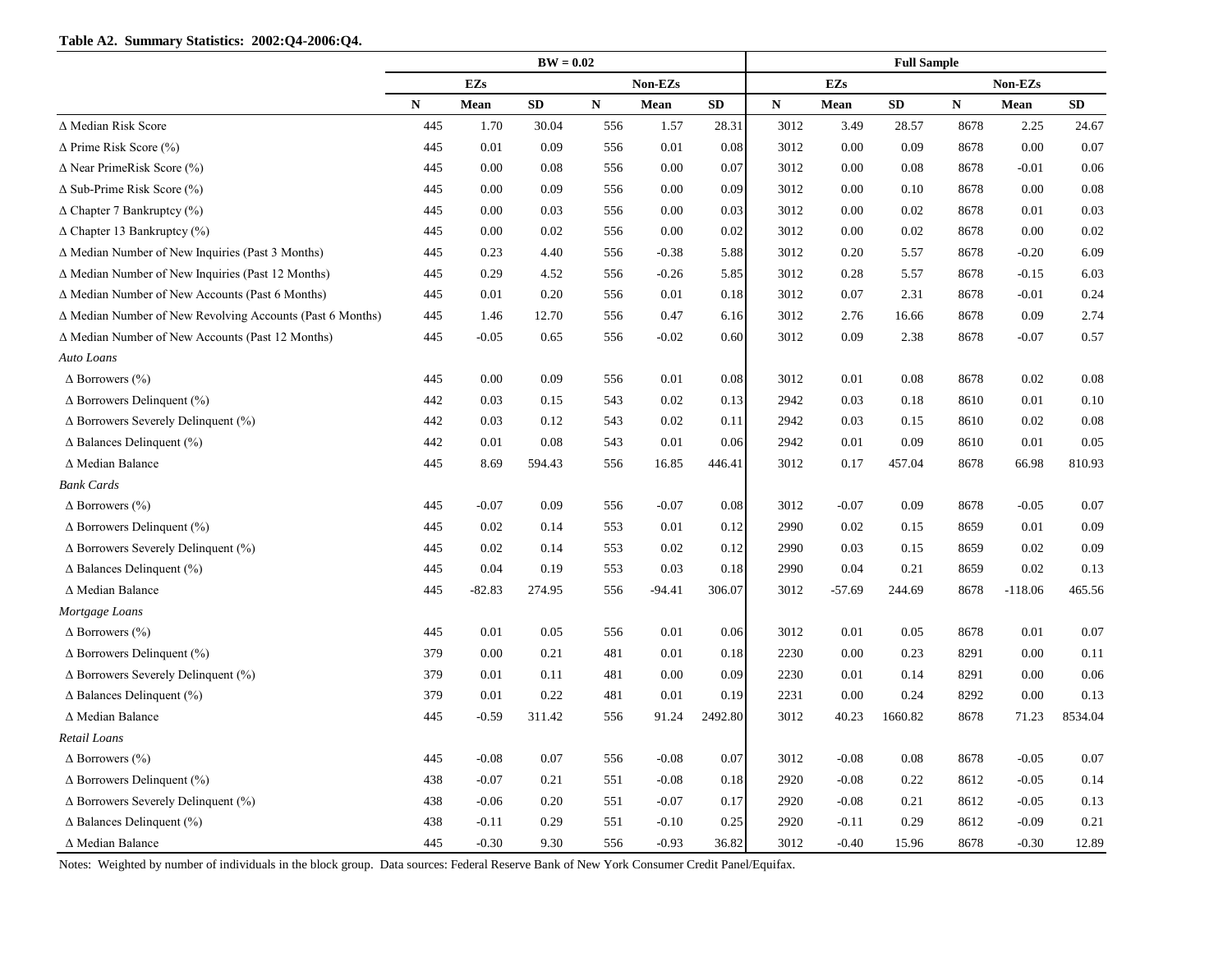#### **Table A3. Summary Statistics: 2002:Q4-2009:Q4.**

|                                                           | $BW = 0.02$ |            |         |           |           |            | <b>Full Sample</b> |            |         |           |           |         |
|-----------------------------------------------------------|-------------|------------|---------|-----------|-----------|------------|--------------------|------------|---------|-----------|-----------|---------|
|                                                           |             | <b>EZs</b> |         |           | Non-EZs   |            |                    | <b>EZs</b> |         |           | Non-EZs   |         |
|                                                           | ${\bf N}$   | Mean       | SD      | ${\bf N}$ | Mean      | ${\bf SD}$ | ${\bf N}$          | Mean       | SD      | ${\bf N}$ | Mean      | SD      |
| ∆ Median Risk Score                                       | 445         | 13.00      | 34.29   | 555       | 14.05     | 33.79      | 3006               | 13.26      | 33.72   | 8680      | 10.38     | 28.49   |
| $\Delta$ Prime Risk Score (%)                             | 445         | 0.03       | 0.10    | 555       | 0.04      | 0.12       | 3006               | 0.03       | 0.10    | 8680      | 0.02      | 0.09    |
| $\Delta$ Near PrimeRisk Score (%)                         | 445         | 0.01       | 0.08    | 555       | 0.00      | 0.08       | 3006               | 0.01       | 0.09    | 8680      | 0.00      | 0.07    |
| $\Delta$ Sub-Prime Risk Score (%)                         | 445         | $-0.04$    | 0.11    | 555       | $-0.04$   | 0.12       | 3006               | $-0.04$    | 0.12    | 8680      | $-0.02$   | 0.09    |
| $\Delta$ Chapter 7 Bankruptcy (%)                         | 445         | 0.00       | 0.03    | 555       | 0.00      | 0.03       | 3006               | 0.00       | 0.03    | 8680      | 0.00      | 0.03    |
| $\Delta$ Chapter 13 Bankruptcy (%)                        | 445         | 0.00       | 0.02    | 555       | 0.00      | 0.02       | 3006               | 0.00       | 0.02    | 8680      | 0.00      | 0.02    |
| ∆ Median Number of New Inquiries (Past 3 Months)          | 445         | $-0.05$    | 4.97    | 555       | $-0.13$   | 9.38       | 3006               | 0.05       | 6.83    | 8680      | $-0.35$   | 7.12    |
| $\Delta$ Median Number of New Inquiries (Past 12 Months)  | 445         | $-0.17$    | 4.98    | 555       | $-0.27$   | 9.30       | 3006               | $-0.10$    | 6.79    | 8680      | $-0.39$   | 7.04    |
| ∆ Median Number of New Accounts (Past 6 Months)           | 445         | 0.00       | 0.17    | 555       | $-0.01$   | 0.13       | 3006               | 0.01       | 1.30    | 8680      | $-0.02$   | 0.18    |
| ∆ Median Number of New Revolving Accounts (Past 6 Months) | 445         | 0.75       | 10.93   | 555       | 0.89      | 8.60       | 3006               | 2.24       | 15.50   | 8680      | 0.16      | 3.87    |
| ∆ Median Number of New Accounts (Past 12 Months)          | 445         | $-0.27$    | 0.56    | 555       | $-0.25$   | 0.54       | 3006               | $-0.18$    | 1.40    | 8680      | $-0.47$   | 0.55    |
| Auto Loans                                                |             |            |         |           |           |            |                    |            |         |           |           |         |
| $\Delta$ Borrowers (%)                                    | 445         | 0.03       | 0.09    | 555       | 0.03      | 0.11       | 3006               | 0.03       | 0.09    | 8680      | 0.02      | 0.09    |
| $\Delta$ Borrowers Delinquent (%)                         | 442         | 0.06       | 0.18    | 545       | 0.06      | 0.17       | 2929               | 0.07       | 0.20    | 8608      | 0.05      | 0.11    |
| $\Delta$ Borrowers Severely Delinquent (%)                | 442         | 0.07       | 0.15    | 545       | 0.06      | 0.14       | 2929               | 0.07       | 0.17    | 8608      | 0.04      | 0.09    |
| $\Delta$ Balances Delinquent (%)                          | 442         | 0.04       | 0.09    | 545       | 0.04      | 0.10       | 2929               | 0.04       | 0.10    | 8608      | 0.02      | 0.06    |
| $\Delta$ Median Balance                                   | 445         | 8.03       | 478.72  | 555       | 340.60    | 3769.65    | 3006               | 13.64      | 572.87  | 8680      | 57.58     | 1191.32 |
| <b>Bank Cards</b>                                         |             |            |         |           |           |            |                    |            |         |           |           |         |
| $\Delta$ Borrowers (%)                                    | 445         | $-0.10$    | 0.11    | 555       | $-0.10$   | 0.12       | 3006               | $-0.10$    | 0.11    | 8680      | $-0.08$   | 0.09    |
| $\Delta$ Borrowers Delinquent (%)                         | 444         | $-0.07$    | 0.15    | 550       | $-0.08$   | 0.15       | 2981               | $-0.08$    | 0.18    | 8647      | $-0.04$   | 0.10    |
| $\Delta$ Borrowers Severely Delinquent (%)                | 444         | $-0.06$    | 0.14    | 550       | $-0.06$   | 0.15       | 2981               | $-0.07$    | 0.18    | 8647      | $-0.03$   | 0.10    |
| $\Delta$ Balances Delinquent (%)                          | 444         | $-0.02$    | 0.21    | 550       | $-0.01$   | 0.21       | 2981               | $-0.01$    | 0.24    | 8647      | 0.02      | 0.15    |
| ∆ Median Balance                                          | 445         | $-96.82$   | 327.84  | 555       | $-112.88$ | 380.63     | 3006               | $-67.92$   | 275.61  | 8680      | $-242.55$ | 510.61  |
| Mortgage Loans                                            |             |            |         |           |           |            |                    |            |         |           |           |         |
| $\Delta$ Borrowers (%)                                    | 445         | 0.04       | 0.06    | 555       | 0.03      | 0.07       | 3006               | 0.03       | 0.06    | 8680      | 0.02      | 0.08    |
| $\Delta$ Borrowers Delinquent (%)                         | 381         | 0.04       | 0.20    | 481       | 0.04      | 0.21       | 2248               | 0.04       | 0.25    | 8295      | 0.03      | 0.13    |
| $\Delta$ Borrowers Severely Delinquent (%)                | 381         | 0.03       | 0.13    | 481       | 0.03      | 0.15       | 2248               | 0.04       | 0.17    | 8295      | 0.03      | 0.09    |
| $\Delta$ Balances Delinquent (%)                          | 381         | 0.05       | 0.21    | 481       | 0.05      | 0.23       | 2249               | 0.04       | 0.27    | 8295      | 0.04      | 0.15    |
| $\Delta$ Median Balance                                   | 445         | 49.13      | 1342.55 | 555       | 84.47     | 2261.48    | 3006               | 36.16      | 1478.66 | 8680      | $-266.52$ | 9788.33 |
| Retail Loans                                              |             |            |         |           |           |            |                    |            |         |           |           |         |
| $\Delta$ Borrowers (%)                                    | 445         | $-0.05$    | 0.08    | 555       | $-0.05$   | 0.10       | 3006               | $-0.05$    | 0.09    | 8680      | $-0.03$   | 0.08    |
| $\Delta$ Borrowers Delinquent (%)                         | 434         | $-0.13$    | 0.20    | 543       | $-0.12$   | 0.19       | 2920               | $-0.14$    | 0.22    | 8598      | $-0.08$   | 0.14    |
| $\Delta$ Borrowers Severely Delinquent (%)                | 434         | $-0.13$    | 0.19    | 543       | $-0.12$   | 0.19       | 2920               | $-0.14$    | 0.21    | 8598      | $-0.08$   | 0.13    |
| $\Delta$ Balances Delinquent (%)                          | 435         | $-0.17$    | 0.28    | 543       | $-0.15$   | 0.26       | 2921               | $-0.18$    | 0.29    | 8598      | $-0.11$   | 0.22    |
| $\Delta$ Median Balance                                   | 445         | $-0.15$    | 16.19   | 555       | $-0.77$   | 34.45      | 3006               | $-0.19$    | 27.73   | 8680      | $-0.23$   | 16.94   |

Notes: Weighted by number of individuals in the block group. Data sources: Federal Reserve Bank of New York Consumer Credit Panel/Equifax.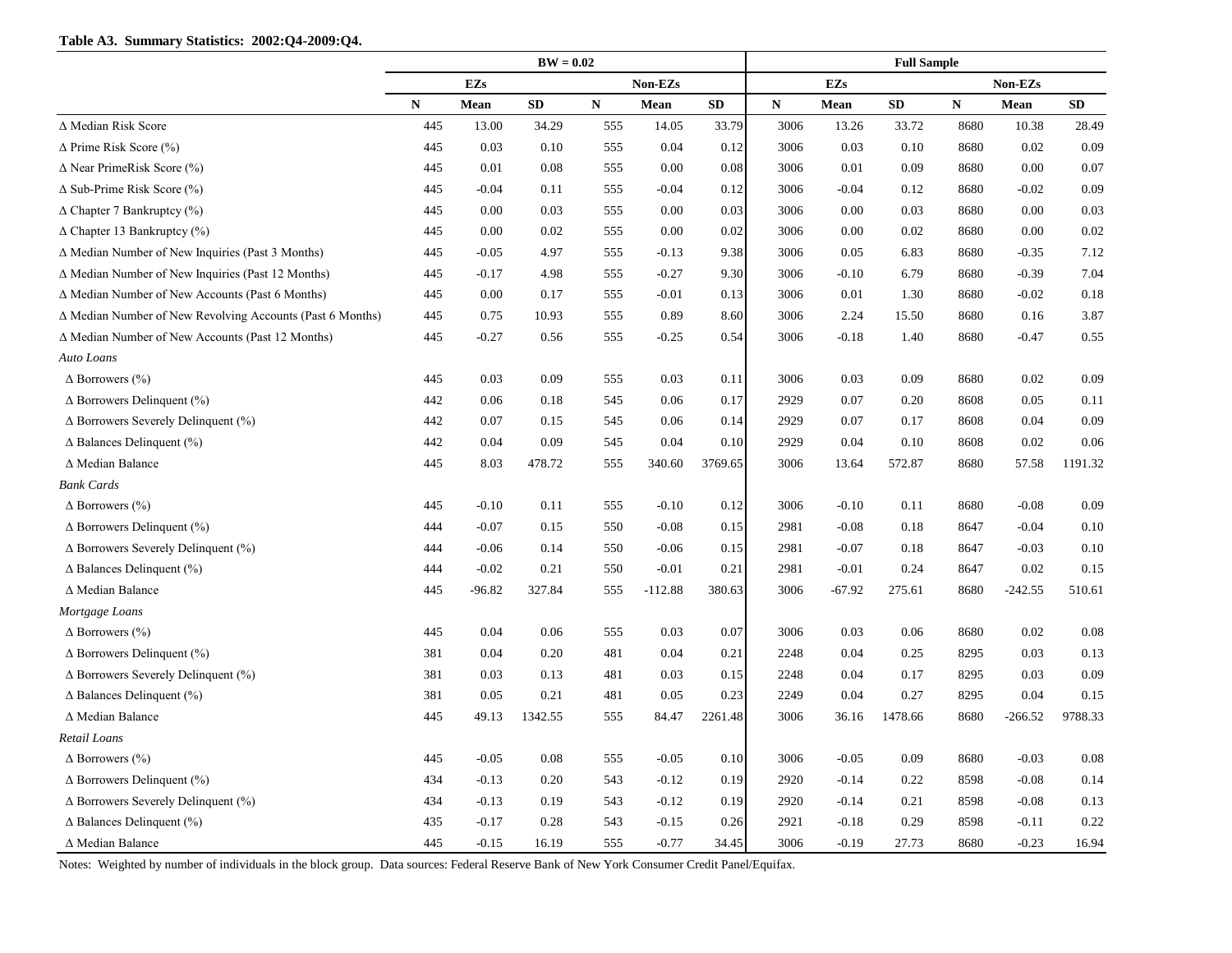|                                | <b>Median Risk</b><br><b>Score</b> | <b>Prime Risk</b><br><b>Score (Percent)</b> | <b>Near Prime</b><br><b>Risk Score</b><br>(Percent) | <b>Sub-Prime Risk</b><br><b>Score (Percent)</b> | <b>Chapter 7</b><br><b>Bankruptcy</b><br>(Percent) | <b>Chapter 13</b><br><b>Bankruptcy</b><br>(Percent) | <b>Median</b><br>Number of<br><b>Credit</b><br><b>Inquiries (Past</b><br>3 Months) | <b>Median</b><br>Number of<br><b>Credit</b><br><b>Inquiries (Past</b><br>12 Months) | Median<br>Number of<br><b>New Accounts</b><br>(Past 6)<br>Months) | <b>Median</b><br>Number of<br><b>New Revolving</b><br><b>Accounts (Past</b><br>6 Months) | <b>Median</b><br>Number of<br><b>New Accounts</b><br>(Past 12)<br>Months) |
|--------------------------------|------------------------------------|---------------------------------------------|-----------------------------------------------------|-------------------------------------------------|----------------------------------------------------|-----------------------------------------------------|------------------------------------------------------------------------------------|-------------------------------------------------------------------------------------|-------------------------------------------------------------------|------------------------------------------------------------------------------------------|---------------------------------------------------------------------------|
| I. Bandwidth $= 0.01$          |                                    |                                             |                                                     |                                                 |                                                    |                                                     |                                                                                    |                                                                                     |                                                                   |                                                                                          |                                                                           |
| TX EZ $(1 = Yes)$              | $-9.183$                           | $-0.053$ *                                  | 0.044                                               | 0.009                                           | $-0.013$                                           | 0.010                                               | 0.035                                                                              | 0.500                                                                               | $-0.007$                                                          | $-0.941$                                                                                 | $-0.018$                                                                  |
|                                | (13.091)                           | (0.028)                                     | (0.027)                                             | (0.037)                                         | (0.008)                                            | (0.006)                                             | (0.288)                                                                            | (0.542)                                                                             | (0.056)                                                           | (2.008)                                                                                  | (0.250)                                                                   |
| N                              | 537                                | 537                                         | 537                                                 | 537                                             | 537                                                | 537                                                 | 537                                                                                | 537                                                                                 | 537                                                               | 537                                                                                      | 537                                                                       |
| II. Bandwidth $= 0.03$         |                                    |                                             |                                                     |                                                 |                                                    |                                                     |                                                                                    |                                                                                     |                                                                   |                                                                                          |                                                                           |
| TX EZ $(1 = Yes)$              | 7.193                              | $-0.002$                                    | $-0.005$                                            | 0.007                                           | $-0.001$                                           | $0.008$ ***                                         | $-0.412$                                                                           | $-0.233$                                                                            | $-0.008$                                                          | 0.447                                                                                    | 0.011                                                                     |
|                                | (6.339)                            | (0.013)                                     | (0.012)                                             | (0.017)                                         | (0.005)                                            | (0.003)                                             | (0.673)                                                                            | (0.687)                                                                             | (0.031)                                                           | (1.274)                                                                                  | (0.154)                                                                   |
| N                              | 1465                               | 1465                                        | 1465                                                | 1465                                            | 1465                                               | 1465                                                | 1465                                                                               | 1465                                                                                | 1465                                                              | 1465                                                                                     | 1465                                                                      |
| <b>III.</b> Bandwidth $= 0.05$ |                                    |                                             |                                                     |                                                 |                                                    |                                                     |                                                                                    |                                                                                     |                                                                   |                                                                                          |                                                                           |
| TX EZ $(1 = Yes)$              | 4.885                              | 0.005                                       | $-0.006$                                            | 0.001                                           | 0.000                                              | $0.008$ ***                                         | $-0.087$                                                                           | $-0.061$                                                                            | 0.006                                                             | 0.358                                                                                    | 0.098                                                                     |
|                                | (4.410)                            | (0.010)                                     | (0.010)                                             | (0.012)                                         | (0.004)                                            | (0.002)                                             | (0.435)                                                                            | (0.511)                                                                             | (0.022)                                                           | (0.793)                                                                                  | (0.128)                                                                   |
| N                              | 2466                               | 2466                                        | 2466                                                | 2466                                            | 2466                                               | 2466                                                | 2466                                                                               | 2466                                                                                | 2466                                                              | 2466                                                                                     | 2466                                                                      |
| IV. Bandwidth $= 0.10$         |                                    |                                             |                                                     |                                                 |                                                    |                                                     |                                                                                    |                                                                                     |                                                                   |                                                                                          |                                                                           |
| TX EZ $(1 = Yes)$              | 2.595                              | 0.004                                       | 0.002                                               | $-0.005$                                        | 0.002                                              | $0.005$ **                                          | 0.633                                                                              | 0.605                                                                               | 0.002                                                             | 0.631                                                                                    | 0.024                                                                     |
|                                | (4.379)                            | (0.011)                                     | (0.009)                                             | (0.013)                                         | (0.002)                                            | (0.002)                                             | (0.393)                                                                            | (0.433)                                                                             | (0.018)                                                           | (0.995)                                                                                  | (0.089)                                                                   |
| N                              | 5029                               | 5029                                        | 5029                                                | 5029                                            | 5029                                               | 5029                                                | 5029                                                                               | 5029                                                                                | 5029                                                              | 5029                                                                                     | 5029                                                                      |

**Table A4. Effect of Texas Enterprise Zone Program on the Change in Aggregate Financial Outcomes: Δ(2006:Q4-2002:Q4)**

Notes: \* p<0.10, \*\* p<0.05, \*\*\* p<0.01. Sample restricted to Census block groups a poverty rate within the listed bandwidth around 0.2 in 2000. Estimation is by OLS, weighted by number of individuals in the block group. Covariates include all variables listed in Table A1 in the appendix. Standard errors are clustered at the county level. Data sources: Federal Reserve Bank of New York Consumer Credit Panel/Equifax and 2000 Decennial Census.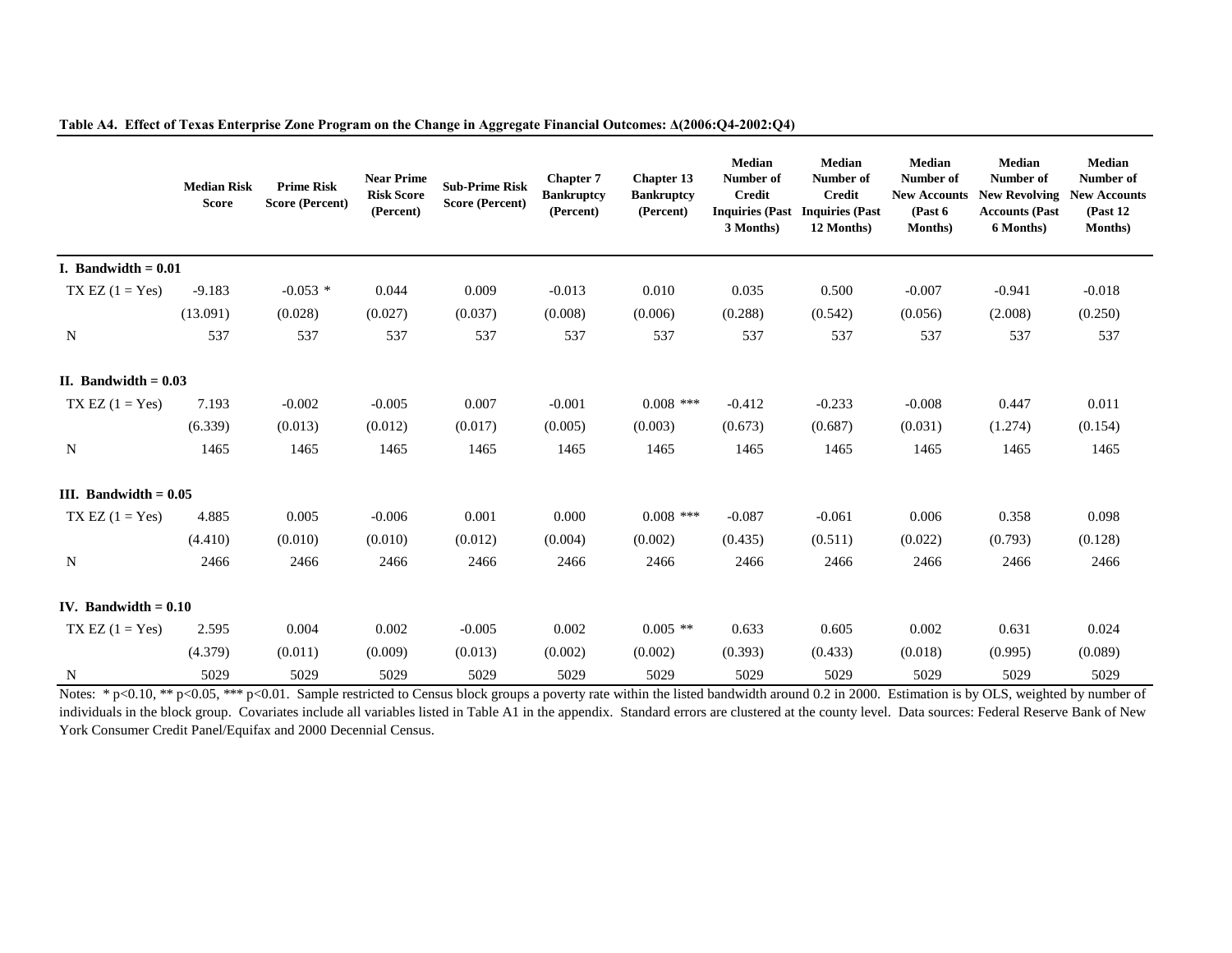|                         | <b>Median Risk</b><br><b>Score</b> | <b>Prime Risk</b><br><b>Score (Percent)</b> | <b>Near Prime</b><br><b>Risk Score</b><br>(Percent) | <b>Sub-Prime Risk</b><br><b>Score (Percent)</b> | <b>Chapter 7</b><br><b>Bankruptcy</b><br>(Percent) | <b>Chapter 13</b><br><b>Bankruptcy</b><br>(Percent) | <b>Median</b><br>Number of<br><b>Credit</b><br><b>Inquiries (Past</b><br>3 Months) | <b>Median</b><br>Number of<br><b>Credit</b><br><b>Inquiries (Past</b><br>12 Months) | Median<br>Number of<br><b>New Accounts</b><br>(Past 6<br>Months) | <b>Median</b><br>Number of<br><b>New Revolving</b><br><b>Accounts (Past</b><br>6 Months) | <b>Median</b><br>Number of<br><b>New Accounts</b><br>(Past 12)<br>Months) |
|-------------------------|------------------------------------|---------------------------------------------|-----------------------------------------------------|-------------------------------------------------|----------------------------------------------------|-----------------------------------------------------|------------------------------------------------------------------------------------|-------------------------------------------------------------------------------------|------------------------------------------------------------------|------------------------------------------------------------------------------------------|---------------------------------------------------------------------------|
| I. Bandwidth $= 0.01$   |                                    |                                             |                                                     |                                                 |                                                    |                                                     |                                                                                    |                                                                                     |                                                                  |                                                                                          |                                                                           |
| TX EZ $(1 = Yes)$       | $-7.933$                           | $-0.133*$                                   | 0.047                                               | 0.086                                           | $-0.009$                                           | $0.012$ *                                           | $-0.633$                                                                           | $-0.056$                                                                            | $-0.040$                                                         | $-0.623$                                                                                 | $-0.174$                                                                  |
|                         | (12.757)                           | (0.068)                                     | (0.029)                                             | (0.054)                                         | (0.012)                                            | (0.007)                                             | (1.619)                                                                            | (1.818)                                                                             | (0.034)                                                          | (1.804)                                                                                  | (0.176)                                                                   |
| N                       | 536                                | 536                                         | 536                                                 | 536                                             | 536                                                | 536                                                 | 536                                                                                | 536                                                                                 | 536                                                              | 536                                                                                      | 536                                                                       |
| II. Bandwidth $= 0.03$  |                                    |                                             |                                                     |                                                 |                                                    |                                                     |                                                                                    |                                                                                     |                                                                  |                                                                                          |                                                                           |
| TX EZ $(1 = Yes)$       | 5.188                              | $-0.048$                                    | 0.023                                               | 0.026                                           | 0.007                                              | $0.006*$                                            | $-1.330*$                                                                          | $-1.160$                                                                            | $-0.173$                                                         | 1.585                                                                                    | $-0.218$                                                                  |
|                         | (6.781)                            | (0.036)                                     | (0.019)                                             | (0.028)                                         | (0.006)                                            | (0.003)                                             | (0.718)                                                                            | (0.774)                                                                             | (0.149)                                                          | (1.598)                                                                                  | (0.222)                                                                   |
| N                       | 1463                               | 1463                                        | 1463                                                | 1463                                            | 1463                                               | 1463                                                | 1463                                                                               | 1463                                                                                | 1463                                                             | 1463                                                                                     | 1463                                                                      |
| III. Bandwidth $= 0.05$ |                                    |                                             |                                                     |                                                 |                                                    |                                                     |                                                                                    |                                                                                     |                                                                  |                                                                                          |                                                                           |
| TX EZ $(1 = Yes)$       | 2.675                              | $-0.032$                                    | 0.011                                               | 0.021                                           | 0.005                                              | $0.007$ **                                          | $-1.517$ *                                                                         | $-1.519*$                                                                           | $-0.009$                                                         | 0.771                                                                                    | 0.000                                                                     |
|                         | (4.660)                            | (0.025)                                     | (0.013)                                             | (0.020)                                         | (0.004)                                            | (0.003)                                             | (0.894)                                                                            | (0.877)                                                                             | (0.020)                                                          | (0.844)                                                                                  | (0.106)                                                                   |
| N                       | 2463                               | 2463                                        | 2463                                                | 2463                                            | 2463                                               | 2463                                                | 2463                                                                               | 2463                                                                                | 2463                                                             | 2463                                                                                     | 2463                                                                      |
| IV. Bandwidth $= 0.10$  |                                    |                                             |                                                     |                                                 |                                                    |                                                     |                                                                                    |                                                                                     |                                                                  |                                                                                          |                                                                           |
| TX EZ $(1 = Yes)$       | 2.069                              | $-0.027$                                    | $0.022$ ***                                         | 0.005                                           | 0.004                                              | $0.005$ ***                                         | $-0.289$                                                                           | $-0.340$                                                                            | $-0.033$                                                         | $-0.047$                                                                                 | $-0.144$                                                                  |
|                         | (4.379)                            | (0.017)                                     | (0.008)                                             | (0.017)                                         | (0.003)                                            | (0.002)                                             | (1.007)                                                                            | (0.991)                                                                             | (0.042)                                                          | (0.859)                                                                                  | (0.090)                                                                   |
| N                       | 5026                               | 5026                                        | 5026                                                | 5026                                            | 5026                                               | 5026                                                | 5026                                                                               | 5026                                                                                | 5026                                                             | 5026                                                                                     | 5026                                                                      |

#### **Table A5. Effect of Texas Enterprise Zone Program on the Change in Aggregate Financial Outcomes: Δ(2009:Q4-2002:Q4)**

Notes: \* p<0.10, \*\* p<0.05, \*\*\* p<0.01. Sample restricted to Census block groups a poverty rate within the listed bandwidth around 0.2 in 2000. Estimation is by OLS, weighted by number of individuals in the block group. Covariates include all variables listed in Table A1 in the appendix. Standard errors are clustered at the county level. Data sources: Federal Reserve Bank of New York Consumer Credit Panel/Equifax and 2000 Decennial Census.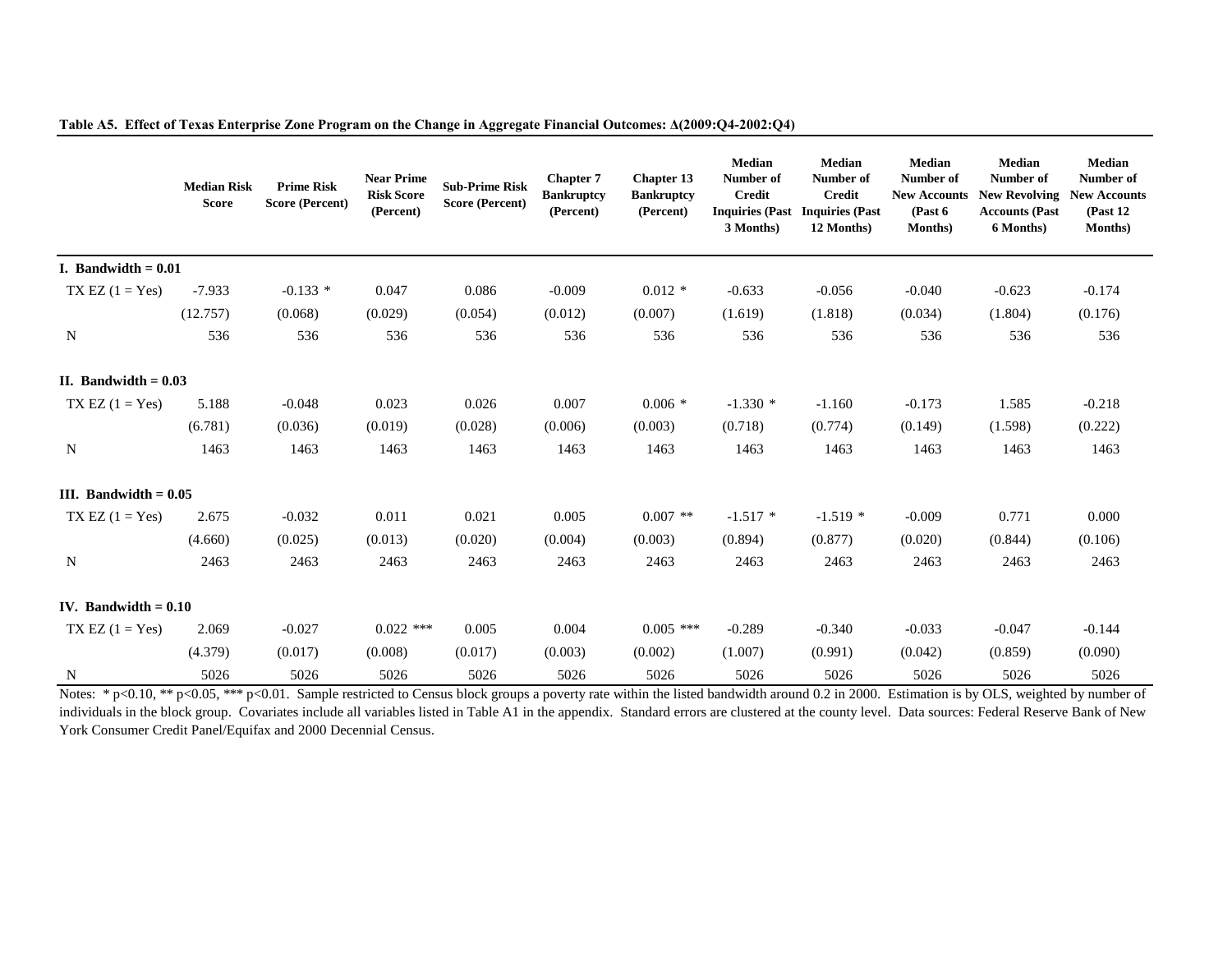|                                |                               |                                                    | $\Delta(2006; Q4 - 2002; Q4)$                                         | 88.8                                             |                                              | $\Delta(2009;O4-2002;O4)$     |                                                    |                                                                       |                                                  |                                              |  |  |
|--------------------------------|-------------------------------|----------------------------------------------------|-----------------------------------------------------------------------|--------------------------------------------------|----------------------------------------------|-------------------------------|----------------------------------------------------|-----------------------------------------------------------------------|--------------------------------------------------|----------------------------------------------|--|--|
|                                | <b>Borrowers</b><br>(Percent) | <b>Borrowers</b><br><b>Delinquent</b><br>(Percent) | <b>Borrowers</b><br><b>Severely</b><br><b>Delinquent</b><br>(Percent) | <b>Balance</b><br><b>Delinquent</b><br>(Percent) | <b>Median</b><br><b>Balance</b><br>(Dollars) | <b>Borrowers</b><br>(Percent) | <b>Borrowers</b><br><b>Delinquent</b><br>(Percent) | <b>Borrowers</b><br><b>Severely</b><br><b>Delinquent</b><br>(Percent) | <b>Balance</b><br><b>Delinquent</b><br>(Percent) | <b>Median</b><br><b>Balance</b><br>(Dollars) |  |  |
| I. Bandwidth $= 0.01$          |                               |                                                    |                                                                       |                                                  |                                              |                               |                                                    |                                                                       |                                                  |                                              |  |  |
| TX EZ $(1 = Yes)$              | 0.003                         | $0.083$ **                                         | 0.012                                                                 | 0.029                                            | 16.31                                        | $-0.054$                      | 0.051                                              | 0.036                                                                 | 0.024                                            | $-6504.4$                                    |  |  |
|                                | (0.025)                       | (0.037)                                            | (0.028)                                                               | (0.017)                                          | (51.41)                                      | (0.092)                       | (0.057)                                            | (0.045)                                                               | (0.039)                                          | (5168.4)                                     |  |  |
| N                              | 537                           | 530                                                | 530                                                                   | 530                                              | 537                                          | 536                           | 532                                                | 532                                                                   | 532                                              | 536                                          |  |  |
| II. Bandwidth $= 0.03$         |                               |                                                    |                                                                       |                                                  |                                              |                               |                                                    |                                                                       |                                                  |                                              |  |  |
| TX EZ $(1 = Yes)$              | $-0.007$                      | $0.083$ ***                                        | $0.037 *$                                                             | $0.031$ **                                       | 8.70                                         | $-0.042$                      | 0.000                                              | 0.016                                                                 | $-0.005$                                         | $-2866.3$                                    |  |  |
|                                | (0.013)                       | (0.025)                                            | (0.021)                                                               | (0.015)                                          | (36.31)                                      | (0.045)                       | (0.025)                                            | (0.018)                                                               | (0.017)                                          | (2591.0)                                     |  |  |
| ${\bf N}$                      | 1465                          | 1441                                               | 1441                                                                  | 1441                                             | 1465                                         | 1463                          | 1440                                               | 1440                                                                  | 1440                                             | 1463                                         |  |  |
| <b>III.</b> Bandwidth $= 0.05$ |                               |                                                    |                                                                       |                                                  |                                              |                               |                                                    |                                                                       |                                                  |                                              |  |  |
| TX EZ $(1 = Yes)$              | $-0.001$                      | $0.064$ ***                                        | $0.046$ ***                                                           | $0.025$ **                                       | $-15.26$                                     | $-0.018$                      | $-0.009$                                           | 0.002                                                                 | $-0.012$                                         | $-1921.7$                                    |  |  |
|                                | (0.010)                       | (0.022)                                            | (0.015)                                                               | (0.011)                                          | (18.77)                                      | (0.031)                       | (0.019)                                            | (0.016)                                                               | (0.013)                                          | (1808.8)                                     |  |  |
| $\mathbf N$                    | 2466                          | 2435                                               | 2435                                                                  | 2435                                             | 2466                                         | 2463                          | 2434                                               | 2434                                                                  | 2434                                             | 2463                                         |  |  |
| IV. Bandwidth $= 0.10$         |                               |                                                    |                                                                       |                                                  |                                              |                               |                                                    |                                                                       |                                                  |                                              |  |  |
| $TX$ EZ $(1 = Yes)$            | 0.005                         | $0.029*$                                           | 0.018                                                                 | 0.011                                            | $-58.59*$                                    | $-0.003$                      | 0.004                                              | 0.009                                                                 | $-0.001$                                         | $-967.29$                                    |  |  |
|                                | (0.008)                       | (0.015)                                            | (0.011)                                                               | (0.008)                                          | (34.497)                                     | (0.019)                       | (0.015)                                            | (0.013)                                                               | (0.010)                                          | (936.80)                                     |  |  |
| N                              | 5029                          | 4965                                               | 4965                                                                  | 4965                                             | 5029                                         | 5026                          | 4963                                               | 4963                                                                  | 4963                                             | 5026                                         |  |  |

**Table A6. Effect of Texas Enterprise Zone Program on the Change in Aggregate Financial Outcomes: Auto Loans**

Notes: \* p<0.10, \*\* p<0.05, \*\*\* p<0.01. Sample restricted to Census block groups a poverty rate within the listed bandwidth around 0.2 in 2000. Estimation is by OLS, weighted by number of individuals in the block group. Covariates include all variables listed in Table A1 in the appendix. Standard errors are clustered at the county level. Data sources: Federal Reserve Bank of New York Consumer Credit Panel/Equifax and 2000 Decennial Census.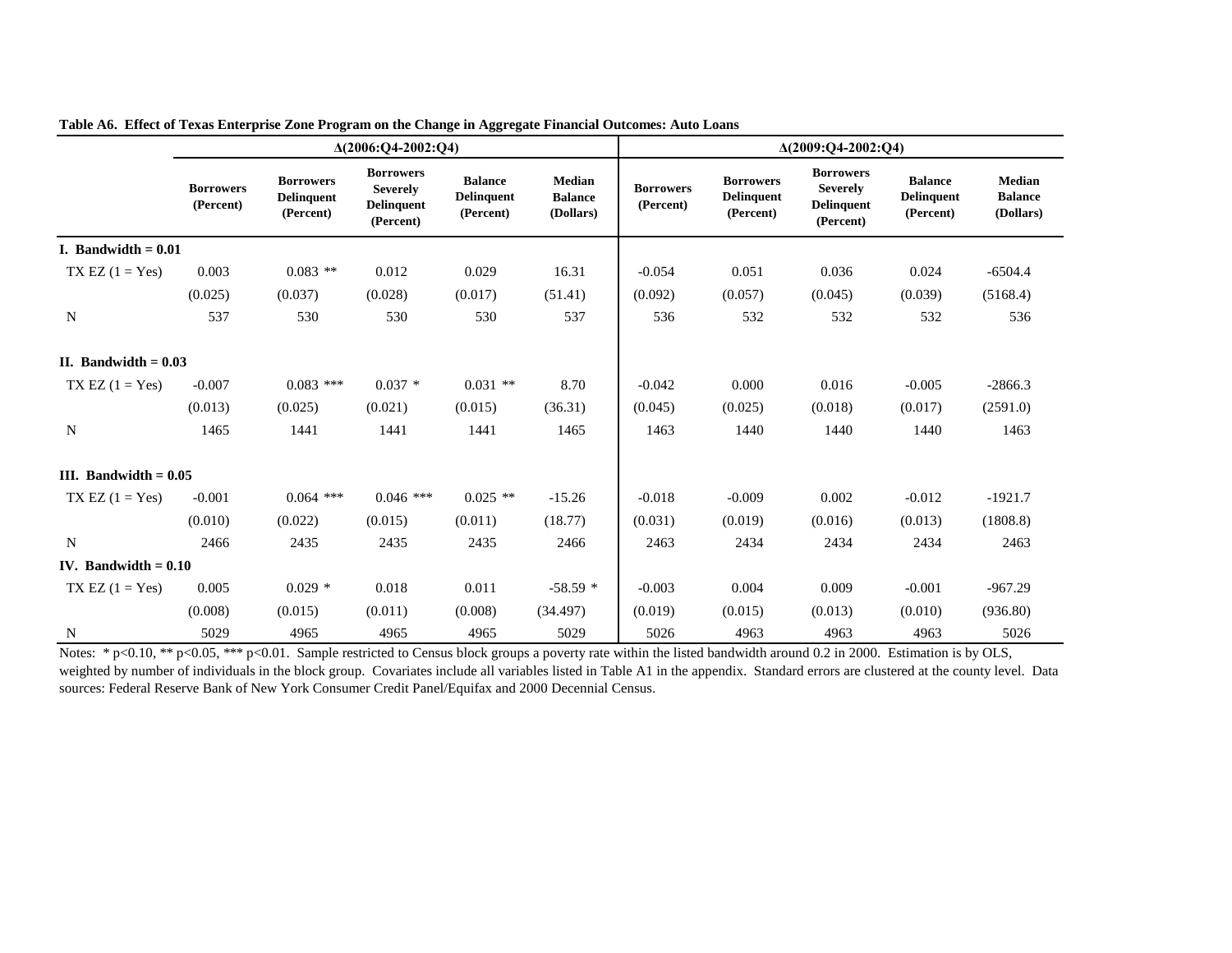|                                |                               |                                                    | $\Delta(2006; Q4 - 2002; Q4)$                                         | 88.8                                             |                                              | $\Delta(2009; Q4 - 2002; Q4)$ |                                                    |                                                                       |                                                  |                                              |  |  |
|--------------------------------|-------------------------------|----------------------------------------------------|-----------------------------------------------------------------------|--------------------------------------------------|----------------------------------------------|-------------------------------|----------------------------------------------------|-----------------------------------------------------------------------|--------------------------------------------------|----------------------------------------------|--|--|
|                                | <b>Borrowers</b><br>(Percent) | <b>Borrowers</b><br><b>Delinquent</b><br>(Percent) | <b>Borrowers</b><br><b>Severely</b><br><b>Delinquent</b><br>(Percent) | <b>Balance</b><br><b>Delinquent</b><br>(Percent) | <b>Median</b><br><b>Balance</b><br>(Dollars) | <b>Borrowers</b><br>(Percent) | <b>Borrowers</b><br><b>Delinquent</b><br>(Percent) | <b>Borrowers</b><br><b>Severely</b><br><b>Delinquent</b><br>(Percent) | <b>Balance</b><br><b>Delinquent</b><br>(Percent) | <b>Median</b><br><b>Balance</b><br>(Dollars) |  |  |
| I. Bandwidth $= 0.01$          |                               |                                                    |                                                                       |                                                  |                                              |                               |                                                    |                                                                       |                                                  |                                              |  |  |
| $TX$ EZ $(1 = Yes)$            | 0.009                         | $-0.016$                                           | $-0.027$                                                              | 0.003                                            | $-28.94$                                     | 0.052                         | $-0.015$                                           | $-0.022$                                                              | $-0.001$                                         | $-6.22$                                      |  |  |
|                                | (0.027)                       | (0.041)                                            | (0.045)                                                               | (0.080)                                          | (108.04)                                     | (0.067)                       | (0.055)                                            | (0.056)                                                               | (0.062)                                          | (112.02)                                     |  |  |
| N                              | 537                           | 536                                                | 536                                                                   | 536                                              | 537                                          | 536                           | 534                                                | 534                                                                   | 534                                              | 536                                          |  |  |
| II. Bandwidth $= 0.03$         |                               |                                                    |                                                                       |                                                  |                                              |                               |                                                    |                                                                       |                                                  |                                              |  |  |
| TX EZ $(1 = Yes)$              | 0.014                         | 0.023                                              | 0.009                                                                 | 0.037                                            | 49.93                                        | 0.028                         | 0.003                                              | $-0.001$                                                              | 0.018                                            | 37.38                                        |  |  |
|                                | (0.019)                       | (0.021)                                            | (0.023)                                                               | (0.033)                                          | (77.83)                                      | (0.032)                       | (0.025)                                            | (0.030)                                                               | (0.036)                                          | (73.11)                                      |  |  |
| N                              | 1465                          | 1458                                               | 1458                                                                  | 1458                                             | 1465                                         | 1463                          | 1453                                               | 1453                                                                  | 1453                                             | 1463                                         |  |  |
| <b>III.</b> Bandwidth $= 0.05$ |                               |                                                    |                                                                       |                                                  |                                              |                               |                                                    |                                                                       |                                                  |                                              |  |  |
| TX EZ $(1 = Yes)$              | 0.004                         | $0.030**$                                          | 0.018                                                                 | $0.044$ **                                       | 8.43                                         | 0.013                         | 0.010                                              | 0.005                                                                 | 0.014                                            | 1.60                                         |  |  |
|                                | (0.009)                       | (0.014)                                            | (0.013)                                                               | (0.020)                                          | (38.06)                                      | (0.023)                       | (0.017)                                            | (0.019)                                                               | (0.025)                                          | (51.97)                                      |  |  |
| $\mathbf N$                    | 2466                          | 2457                                               | 2457                                                                  | 2457                                             | 2466                                         | 2463                          | 2450                                               | 2450                                                                  | 2450                                             | 2463                                         |  |  |
| IV. Bandwidth $= 0.10$         |                               |                                                    |                                                                       |                                                  |                                              |                               |                                                    |                                                                       |                                                  |                                              |  |  |
| $TX$ EZ $(1 = Yes)$            | 0.000                         | 0.005                                              | $-0.006$                                                              | 0.001                                            | 13.75                                        | $-0.002$                      | $-0.002$                                           | $-0.009$                                                              | $-0.017$                                         | 3.62                                         |  |  |
|                                | (0.010)                       | (0.013)                                            | (0.013)                                                               | (0.022)                                          | (32.548)                                     | (0.014)                       | (0.012)                                            | (0.011)                                                               | (0.018)                                          | (48.66)                                      |  |  |
| N                              | 5029                          | 5012                                               | 5012                                                                  | 5012                                             | 5029                                         | 5026                          | 5004                                               | 5004                                                                  | 5004                                             | 5026                                         |  |  |

**Table A7. Effect of Texas Enterprise Zone Program on the Change in Aggregate Financial Outcomes: Bank Cards**

Notes: \* p<0.10, \*\* p<0.05, \*\*\* p<0.01. Sample restricted to Census block groups a poverty rate within the listed bandwidth around 0.2 in 2000. Estimation is by OLS, weighted by number of individuals in the block group. Covariates include all variables listed in Table A1 in the appendix. Standard errors are clustered at the county level. Data sources: Federal Reserve Bank of New York Consumer Credit Panel/Equifax and 2000 Decennial Census.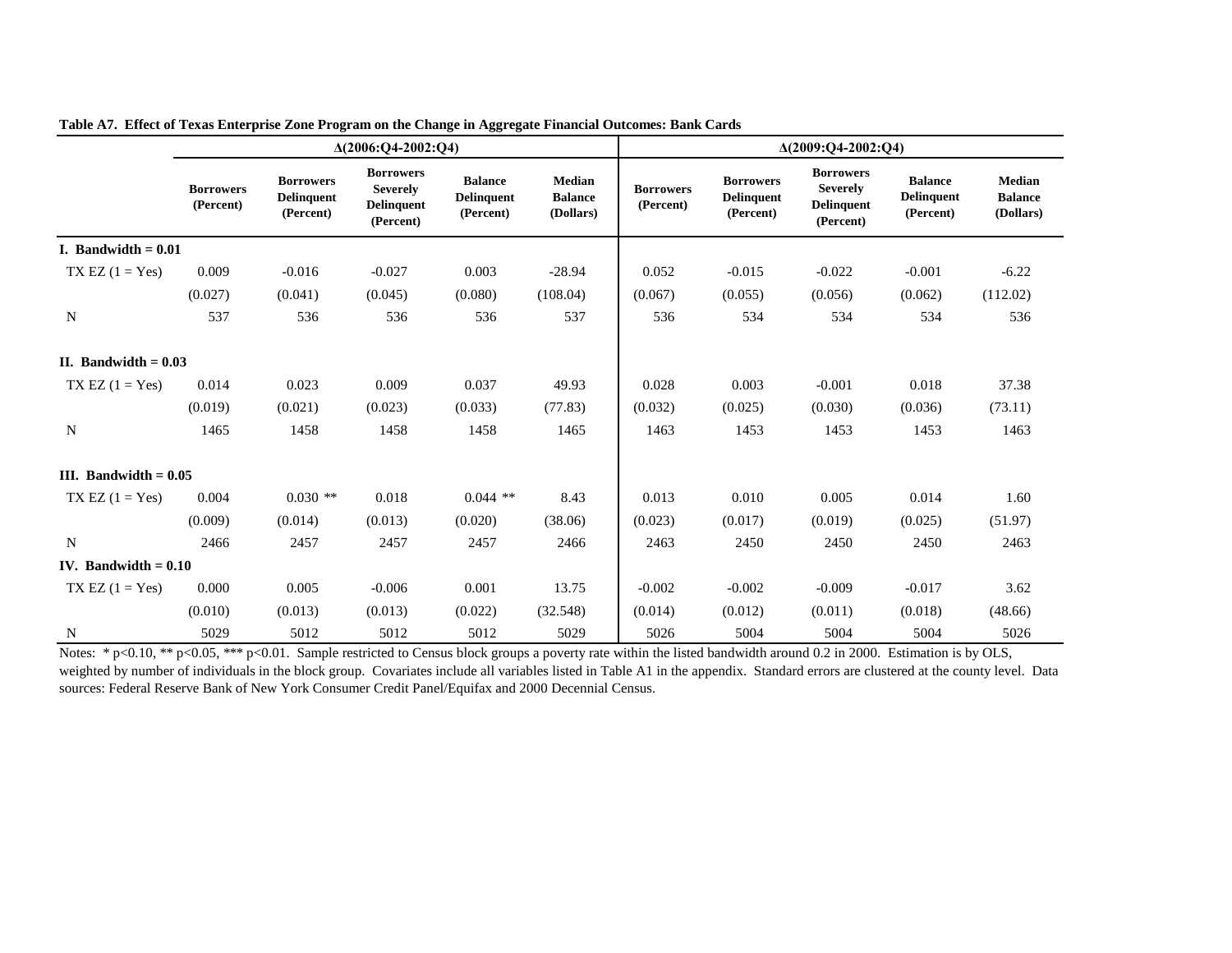|                         |                               |                                                    | $\Delta(2006;O4-2002;O4)$                                             |                                                  |                                              |                               |                                                    | $\Delta(2009;O4-2002;O4)$                                             |                                                  |                                              |
|-------------------------|-------------------------------|----------------------------------------------------|-----------------------------------------------------------------------|--------------------------------------------------|----------------------------------------------|-------------------------------|----------------------------------------------------|-----------------------------------------------------------------------|--------------------------------------------------|----------------------------------------------|
|                         | <b>Borrowers</b><br>(Percent) | <b>Borrowers</b><br><b>Delinquent</b><br>(Percent) | <b>Borrowers</b><br><b>Severely</b><br><b>Delinquent</b><br>(Percent) | <b>Balance</b><br><b>Delinquent</b><br>(Percent) | <b>Median</b><br><b>Balance</b><br>(Dollars) | <b>Borrowers</b><br>(Percent) | <b>Borrowers</b><br><b>Delinquent</b><br>(Percent) | <b>Borrowers</b><br><b>Severely</b><br><b>Delinquent</b><br>(Percent) | <b>Balance</b><br><b>Delinquent</b><br>(Percent) | <b>Median</b><br><b>Balance</b><br>(Dollars) |
| I. Bandwidth $= 0.01$   |                               |                                                    |                                                                       |                                                  |                                              |                               |                                                    |                                                                       |                                                  |                                              |
| $TX$ EZ $(1 = Yes)$     | $-0.016$                      | 0.014                                              | $-0.019$                                                              | 0.028                                            | $-123.41$                                    | 0.034                         | 0.106                                              | 0.009                                                                 | 0.095                                            | 44.8                                         |
|                         | (0.019)                       | (0.049)                                            | (0.025)                                                               | (0.058)                                          | (416.36)                                     | (0.025)                       | (0.065)                                            | (0.044)                                                               | (0.065)                                          | (487.5)                                      |
| N                       | 537                           | 467                                                | 467                                                                   | 467                                              | 537                                          | 536                           | 469                                                | 469                                                                   | 469                                              | 536                                          |
| II. Bandwidth $= 0.03$  |                               |                                                    |                                                                       |                                                  |                                              |                               |                                                    |                                                                       |                                                  |                                              |
| $TX$ EZ $(1 = Yes)$     | 0.004                         | 0.042                                              | $0.045$ **                                                            | $0.076*$                                         | 66.87                                        | 0.002                         | 0.043                                              | 0.023                                                                 | 0.054                                            | $-22.8$                                      |
|                         | (0.012)                       | (0.035)                                            | (0.019)                                                               | (0.045)                                          | (65.93)                                      | (0.015)                       | (0.049)                                            | (0.028)                                                               | (0.052)                                          | (73.9)                                       |
| N                       | 1465                          | 1257                                               | 1257                                                                  | 1257                                             | 1465                                         | 1463                          | 1257                                               | 1257                                                                  | 1257                                             | 1463                                         |
| III. Bandwidth $= 0.05$ |                               |                                                    |                                                                       |                                                  |                                              |                               |                                                    |                                                                       |                                                  |                                              |
| TX EZ $(1 = Yes)$       | 0.007                         | 0.010                                              | $0.033$ ***                                                           | 0.036                                            | $-127.73$                                    | $0.018$ **                    | 0.040                                              | 0.011                                                                 | 0.041                                            | $-119.7$                                     |
|                         | (0.007)                       | (0.031)                                            | (0.012)                                                               | (0.032)                                          | (107.93)                                     | (0.009)                       | (0.041)                                            | (0.022)                                                               | (0.039)                                          | (159.0)                                      |
| N                       | 2466                          | 2132                                               | 2132                                                                  | 2132                                             | 2466                                         | 2463                          | 2144                                               | 2144                                                                  | 2144                                             | 2463                                         |
| IV. Bandwidth $= 0.10$  |                               |                                                    |                                                                       |                                                  |                                              |                               |                                                    |                                                                       |                                                  |                                              |
| $TX$ EZ $(1 = Yes)$     | 0.004                         | $-0.011$                                           | 0.013                                                                 | 0.002                                            | $-89.22$                                     | $0.016*$                      | 0.007                                              | 0.000                                                                 | 0.001                                            | 11.81                                        |
|                         | (0.006)                       | (0.018)                                            | (0.009)                                                               | (0.019)                                          | (197.4)                                      | (0.009)                       | (0.023)                                            | (0.012)                                                               | (0.022)                                          | (286.36)                                     |
| N                       | 5029                          | 4419                                               | 4419                                                                  | 4420                                             | 5029                                         | 5026                          | 4439                                               | 4439                                                                  | 4439                                             | 5026                                         |

**Table A8. Effect of Texas Enterprise Zone Program on the Change in Aggregate Financial Outcomes: Mortgage Loans**

Notes: \* p<0.10, \*\* p<0.05, \*\*\* p<0.01. Sample restricted to Census block groups a poverty rate within the listed bandwidth around 0.2 in 2000. Estimation is by OLS, weighted by number of individuals in the block group. Covariates include all variables listed in Table A1 in the appendix. Standard errors are clustered at the county level. Data sources: Federal Reserve Bank of New York Consumer Credit Panel/Equifax and 2000 Decennial Census.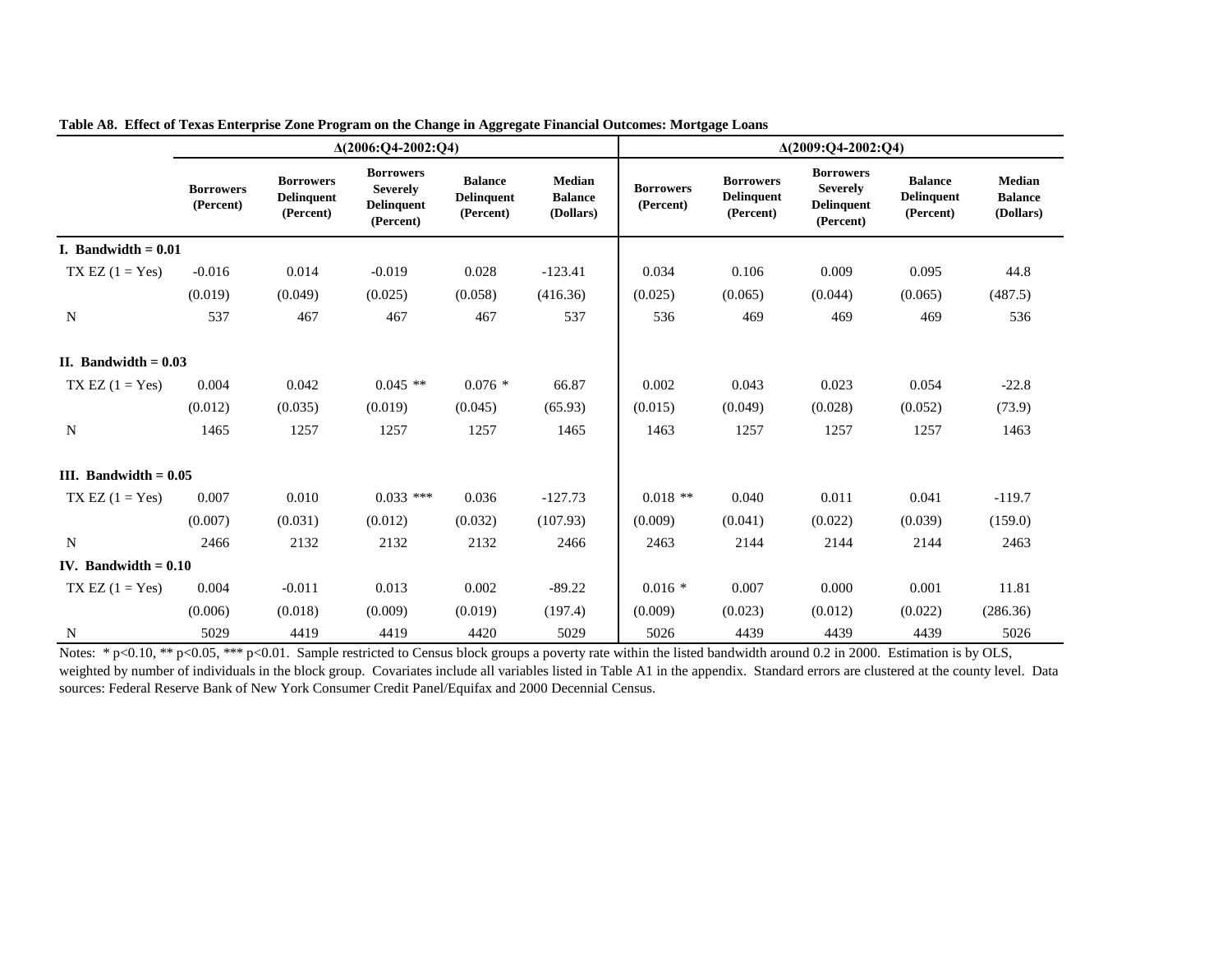|                                |                               |                                                    | $\Delta(2006; Q4 - 2002; Q4)$                                         |                                                  |                                              | $\Delta(2009;O4-2002;O4)$     |                                                    |                                                                       |                                                  |                                              |  |  |
|--------------------------------|-------------------------------|----------------------------------------------------|-----------------------------------------------------------------------|--------------------------------------------------|----------------------------------------------|-------------------------------|----------------------------------------------------|-----------------------------------------------------------------------|--------------------------------------------------|----------------------------------------------|--|--|
|                                | <b>Borrowers</b><br>(Percent) | <b>Borrowers</b><br><b>Delinquent</b><br>(Percent) | <b>Borrowers</b><br><b>Severely</b><br><b>Delinquent</b><br>(Percent) | <b>Balance</b><br><b>Delinquent</b><br>(Percent) | <b>Median</b><br><b>Balance</b><br>(Dollars) | <b>Borrowers</b><br>(Percent) | <b>Borrowers</b><br><b>Delinquent</b><br>(Percent) | <b>Borrowers</b><br><b>Severely</b><br><b>Delinquent</b><br>(Percent) | <b>Balance</b><br><b>Delinquent</b><br>(Percent) | <b>Median</b><br><b>Balance</b><br>(Dollars) |  |  |
| I. Bandwidth $= 0.01$          |                               |                                                    |                                                                       |                                                  |                                              |                               |                                                    |                                                                       |                                                  |                                              |  |  |
| $TX$ EZ $(1 = Yes)$            | 0.011                         | $-0.033$                                           | $-0.001$                                                              | 0.041                                            | 0.176                                        | 0.037                         | $-0.127$                                           | $-0.086$                                                              | $-0.066$                                         | $-0.853$                                     |  |  |
|                                | (0.028)                       | (0.087)                                            | (0.073)                                                               | (0.114)                                          | (1.266)                                      | (0.051)                       | (0.078)                                            | (0.069)                                                               | (0.090)                                          | (1.535)                                      |  |  |
| N                              | 537                           | 529                                                | 529                                                                   | 529                                              | 537                                          | 536                           | 524                                                | 524                                                                   | 524                                              | 536                                          |  |  |
| $\Pi$ . Bandwidth = 0.03       |                               |                                                    |                                                                       |                                                  |                                              |                               |                                                    |                                                                       |                                                  |                                              |  |  |
| $TX$ EZ $(1 = Yes)$            | 0.000                         | 0.007                                              | 0.004                                                                 | $-0.011$                                         | 1.957                                        | 0.018                         | $-0.048$                                           | $-0.077$ ***                                                          | $-0.089*$                                        | 2.836                                        |  |  |
|                                | (0.013)                       | (0.041)                                            | (0.037)                                                               | (0.048)                                          | (1.762)                                      | (0.023)                       | (0.032)                                            | (0.029)                                                               | (0.052)                                          | (1.853)                                      |  |  |
| $\mathbf N$                    | 1465                          | 1441                                               | 1441                                                                  | 1441                                             | 1465                                         | 1463                          | 1432                                               | 1432                                                                  | 1433                                             | 1463                                         |  |  |
| <b>III.</b> Bandwidth $= 0.05$ |                               |                                                    |                                                                       |                                                  |                                              |                               |                                                    |                                                                       |                                                  |                                              |  |  |
| $TX$ EZ $(1 = Yes)$            | $-0.005$                      | 0.010                                              | 0.020                                                                 | 0.022                                            | 0.488                                        | 0.017                         | $-0.076$ ***                                       | $-0.076$ ***                                                          | $-0.087$ **                                      | 2.181                                        |  |  |
|                                | (0.012)                       | (0.031)                                            | (0.029)                                                               | (0.045)                                          | (1.316)                                      | (0.015)                       | (0.023)                                            | (0.021)                                                               | (0.038)                                          | (1.470)                                      |  |  |
| N                              | 2466                          | 2424                                               | 2424                                                                  | 2424                                             | 2466                                         | 2463                          | 2418                                               | 2418                                                                  | 2419                                             | 2463                                         |  |  |
| IV. Bandwidth $= 0.10$         |                               |                                                    |                                                                       |                                                  |                                              |                               |                                                    |                                                                       |                                                  |                                              |  |  |
| TX EZ $(1 = Yes)$              | $-0.008$                      | 0.007                                              | 0.011                                                                 | $-0.008$                                         | $-0.112$                                     | 0.002                         | $-0.035$ *                                         | $-0.033$                                                              | $-0.050$                                         | 0.250                                        |  |  |
|                                | (0.008)                       | (0.015)                                            | (0.014)                                                               | (0.032)                                          | (1.162)                                      | (0.011)                       | (0.021)                                            | (0.020)                                                               | (0.032)                                          | (1.237)                                      |  |  |
| N                              | 5029                          | 4950                                               | 4950                                                                  | 4950                                             | 5029                                         | 5026                          | 4940                                               | 4940                                                                  | 4941                                             | 5026                                         |  |  |

**Table A9. Effect of Texas Enterprise Zone Program on the Change in Aggregate Financial Outcomes: Retail Loans**

Notes:  $*_{p<0.10}$ ,  $*_{p<0.05}$ ,  $**_{p<0.01}$ . Sample restricted to Census block groups a poverty rate within the listed bandwidth around 0.2 in 2000. Estimation is by OLS, weighted by number of individuals in the block group. Covariates include all variables listed in Table A1 in the appendix. Standard errors are clustered at the county level. Data sources: Federal Reserve Bank of New York Consumer Credit Panel/Equifax and 2000 Decennial Census.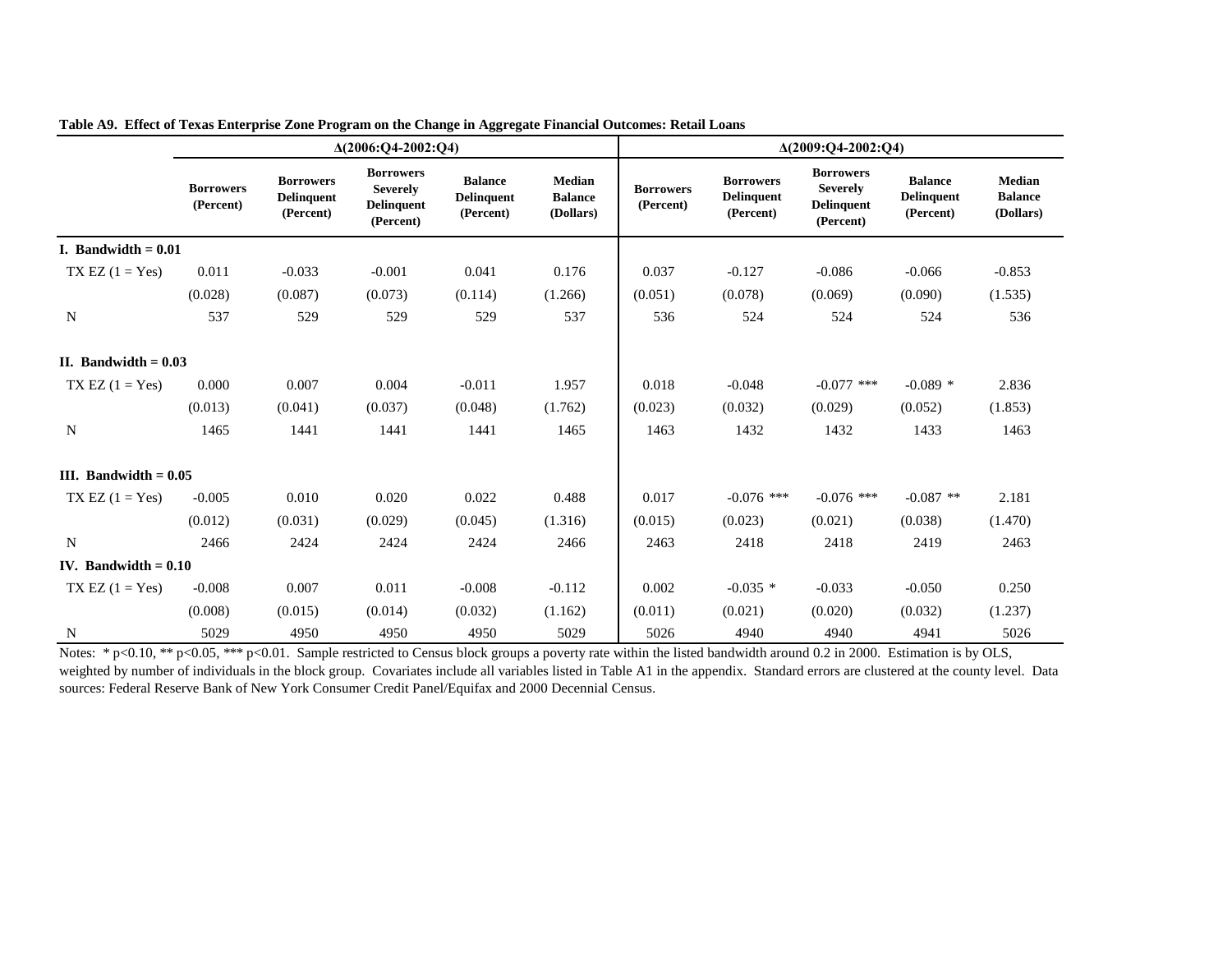|  |  |  |  |  |  |  | Table A10. Effect of Texas Enterprise Zone Program on the Change in Aggregate Financial Outcomes: Placebo Test (Cut-off = 0.175) |  |
|--|--|--|--|--|--|--|----------------------------------------------------------------------------------------------------------------------------------|--|
|--|--|--|--|--|--|--|----------------------------------------------------------------------------------------------------------------------------------|--|

|                                | <b>Median Risk</b><br><b>Score</b> | <b>Prime Risk</b><br><b>Score (Percent)</b> | <b>Near Prime</b><br><b>Risk Score</b><br>(Percent) | <b>Sub-Prime Risk</b><br><b>Score (Percent)</b> | <b>Chapter 7</b><br><b>Bankruptcy</b><br>(Percent) | <b>Chapter 13</b><br><b>Bankruptcy</b><br>(Percent) | <b>Median</b><br>Number of<br>Credit<br><b>Inquiries (Past</b><br>3 Months) | <b>Median</b><br>Number of<br><b>Credit</b><br><b>Inquiries (Past</b><br>12 Months) | <b>Median</b><br>Number of<br><b>New Accounts</b><br>(Past 6)<br><b>Months</b> ) | Median<br>Number of<br><b>New Revolving</b><br><b>Accounts (Past</b><br>6 Months) | <b>Median</b><br>Number of<br><b>New Accounts</b><br>(Past 12)<br><b>Months</b> ) |
|--------------------------------|------------------------------------|---------------------------------------------|-----------------------------------------------------|-------------------------------------------------|----------------------------------------------------|-----------------------------------------------------|-----------------------------------------------------------------------------|-------------------------------------------------------------------------------------|----------------------------------------------------------------------------------|-----------------------------------------------------------------------------------|-----------------------------------------------------------------------------------|
| I. $\Delta(2006; Q4-2002; Q4)$ |                                    |                                             |                                                     |                                                 |                                                    |                                                     |                                                                             |                                                                                     |                                                                                  |                                                                                   |                                                                                   |
| $TX$ EZ $(1 = Yes)$            | $-6.548$                           | 0.011                                       | $-0.028$ *                                          | 0.017                                           | $-0.005$                                           | 0.003                                               | 1.281                                                                       | 1.622                                                                               | 0.011                                                                            | $-0.818$                                                                          | 0.041                                                                             |
|                                | (7.4)                              | (0.019)                                     | (0.016)                                             | (0.024)                                         | (0.007)                                            | (0.005)                                             | (1.156)                                                                     | (1.171)                                                                             | (0.048)                                                                          | (0.956)                                                                           | (0.192)                                                                           |
| N                              | 1154                               | 1154                                        | 1154                                                | 1154                                            | 1154                                               | 1154                                                | 1154                                                                        | 1154                                                                                | 1154                                                                             | 1154                                                                              | 1154                                                                              |
| II. $\Delta(2009;O4-2002;O4)$  |                                    |                                             |                                                     |                                                 |                                                    |                                                     |                                                                             |                                                                                     |                                                                                  |                                                                                   |                                                                                   |
| $TX$ EZ $(1 = Yes)$            | $-14.881*$                         | $-0.033$                                    | 0.005                                               | 0.028                                           | $-0.004$                                           | 0.000                                               | 0.047                                                                       | $-0.372$                                                                            | 0.028                                                                            | $-1.180$                                                                          | 0.066                                                                             |
|                                | (7.8)                              | (0.027)                                     | (0.023)                                             | (0.024)                                         | (0.009)                                            | (0.005)                                             | (1.533)                                                                     | (1.510)                                                                             | (0.043)                                                                          | (1.504)                                                                           | (0.156)                                                                           |
| N                              | 1154                               | 1154                                        | 1154                                                | 1154                                            | 1154                                               | 1154                                                | 1154                                                                        | 1154                                                                                | 1154                                                                             | 1154                                                                              | 1154                                                                              |

Notes: \* p<0.10, \*\* p<0.05, \*\*\* p<0.01. Sample restricted to Census block groups with a poverty rate between 0.155 and 0.195 in 2000. Estimation is by OLS, weighted by number of individuals in the block group. Covariates include all variables listed in Table A1 in the appendix. Standard errors are clustered at the county level. Data sources: Federal Reserve Bank of New York Consumer Credit Panel/Equifax and 2000 Decennial Census.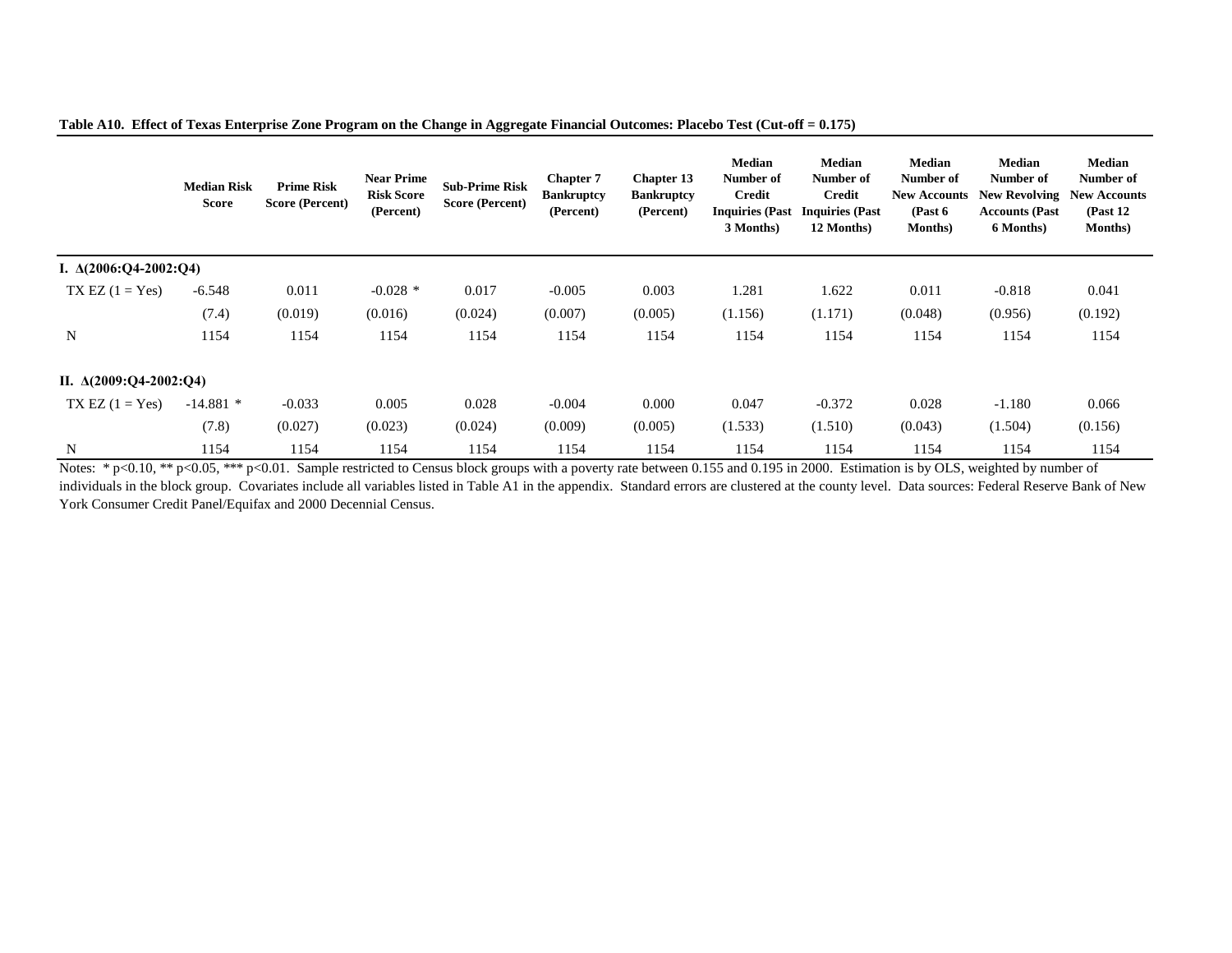|                            |                               |                                                    | $\Delta(2006;O4-2002;O4)$                                             |                                                  |                                       |                               |                                                    | $\Delta(2009;O4-2002;O4)$                                             |                                                  |                                       |
|----------------------------|-------------------------------|----------------------------------------------------|-----------------------------------------------------------------------|--------------------------------------------------|---------------------------------------|-------------------------------|----------------------------------------------------|-----------------------------------------------------------------------|--------------------------------------------------|---------------------------------------|
|                            | <b>Borrowers</b><br>(Percent) | <b>Borrowers</b><br><b>Delinquent</b><br>(Percent) | <b>Borrowers</b><br><b>Severely</b><br><b>Delinquent</b><br>(Percent) | <b>Balance</b><br><b>Delinquent</b><br>(Percent) | Median<br><b>Balance</b><br>(Dollars) | <b>Borrowers</b><br>(Percent) | <b>Borrowers</b><br><b>Delinquent</b><br>(Percent) | <b>Borrowers</b><br><b>Severely</b><br><b>Delinquent</b><br>(Percent) | <b>Balance</b><br><b>Delinquent</b><br>(Percent) | Median<br><b>Balance</b><br>(Dollars) |
| I. Auto Loans              |                               |                                                    |                                                                       |                                                  |                                       |                               |                                                    |                                                                       |                                                  |                                       |
| $TX$ EZ $(1 = Yes)$        | $0.043*$                      | $-0.035$                                           | $-0.025$                                                              | $-0.015$                                         | 9.523                                 | 0.017                         | $-0.013$                                           | 0.012                                                                 | 0.000                                            | $-95.7$                               |
|                            | (0.024)                       | (0.029)                                            | (0.024)                                                               | (0.015)                                          | (50.319)                              | (0.028)                       | (0.030)                                            | (0.025)                                                               | (0.020)                                          | (106.0)                               |
| $\mathbf N$                | 1154                          | 1137                                               | 1137                                                                  | 1137                                             | 1154                                  | 1154                          | 1136                                               | 1136                                                                  | 1136                                             | 1154                                  |
| <b>II.</b> Bank Cards      |                               |                                                    |                                                                       |                                                  |                                       |                               |                                                    |                                                                       |                                                  |                                       |
| TX EZ $(1 = Yes)$          | 0.016                         | 0.033                                              | 0.040                                                                 | 0.003                                            | $121.52*$                             | 0.002                         | 0.044                                              | 0.039                                                                 | $-0.028$                                         | 9.30                                  |
|                            | (0.018)                       | (0.034)                                            | (0.028)                                                               | (0.031)                                          | (63.96)                               | (0.023)                       | (0.035)                                            | (0.029)                                                               | (0.036)                                          | (49.77)                               |
| N                          | 1154                          | 1148                                               | 1148                                                                  | 1148                                             | 1154                                  | 1154                          | 1145                                               | 1145                                                                  | 1145                                             | 1154                                  |
| <b>III.</b> Mortgage Loans |                               |                                                    |                                                                       |                                                  |                                       |                               |                                                    |                                                                       |                                                  |                                       |
| $TX$ EZ $(1 = Yes)$        | 0.003                         | $0.066*$                                           | 0.033                                                                 | $0.089$ **                                       | 292.99                                | $-0.009$                      | 0.038                                              | 0.033                                                                 | 0.016                                            | 617.58                                |
|                            | (0.019)                       | (0.037)                                            | (0.023)                                                               | (0.044)                                          | (396.31)                              | (0.020)                       | (0.034)                                            | (0.026)                                                               | (0.042)                                          | (654.44)                              |
| N                          | 1154                          | 1020                                               | 1020                                                                  | 1020                                             | 1154                                  | 1154                          | 1028                                               | 1028                                                                  | 1028                                             | 1154                                  |
| <b>IV.</b> Retail Loans    |                               |                                                    |                                                                       |                                                  |                                       |                               |                                                    |                                                                       |                                                  |                                       |
| TX EZ $(1 = Yes)$          | $0.051$ *                     | 0.014                                              | 0.015                                                                 | 0.055                                            | 1.617                                 | 0.030                         | 0.067                                              | 0.051                                                                 | $0.146$ **                                       | $-0.455$                              |
|                            | (0.029)                       | (0.045)                                            | (0.041)                                                               | (0.056)                                          | (2.235)                               | (0.023)                       | (0.046)                                            | (0.039)                                                               | (0.064)                                          | (3.12)                                |
| N                          | 1154                          | 1137                                               | 1137                                                                  | 1137                                             | 1154                                  | 1154                          | 1131                                               | 1131                                                                  | 1131                                             | 1154                                  |

**Table A11. Effect of Texas Enterprise Zone Program on the Change in Aggregate Financial Outcomes by Type: Placebo Test (Cut-off = 0.175)**

Notes: \* p<0.10, \*\* p<0.05, \*\*\* p<0.01. Sample restricted to Census block groups with a poverty rate between 0.155 and 0.195 in 2000. Estimation is by OLS, weighted by number of individuals in the block group. Covariates include all variables listed in Table A1 in the appendix. Standard errors are clustered at the county level. Data sources: Federal Reserve Bank of New York Consumer Credit Panel/Equifax and 2000 Decennial Census.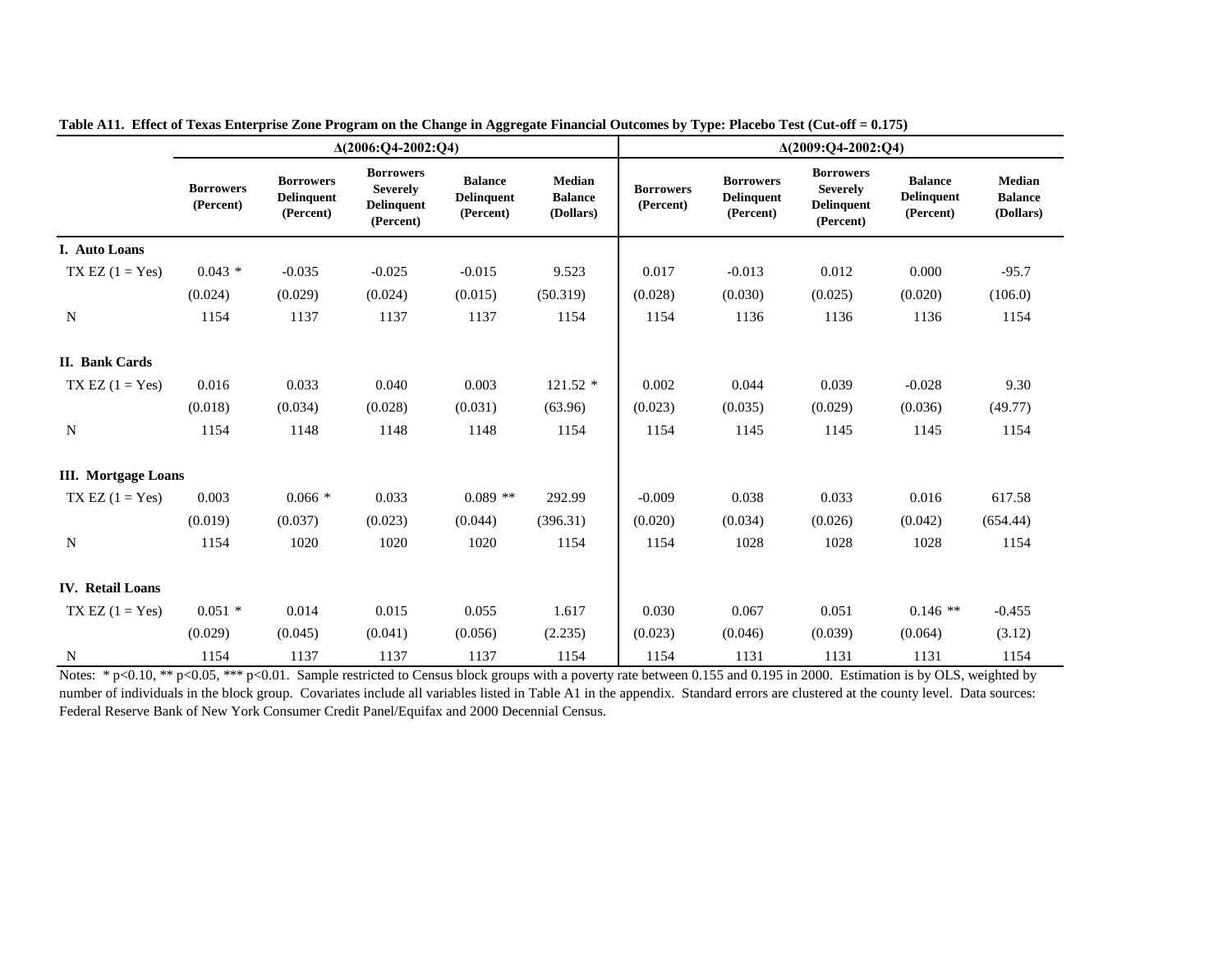|  |  |  |  |  |  | Table A12. Effect of Texas Enterprise Zone Program on the Change in Aggregate Financial Outcomes: Placebo Test (Cut-off = 0.225) |  |  |
|--|--|--|--|--|--|----------------------------------------------------------------------------------------------------------------------------------|--|--|
|--|--|--|--|--|--|----------------------------------------------------------------------------------------------------------------------------------|--|--|

|                                 | <b>Median Risk</b><br><b>Score</b> | <b>Prime Risk</b><br><b>Score (Percent)</b> | <b>Near Prime</b><br><b>Risk Score</b><br>(Percent) | <b>Sub-Prime Risk</b><br><b>Score (Percent)</b> | <b>Chapter 7</b><br><b>Bankruptcy</b><br>(Percent) | <b>Chapter 13</b><br><b>Bankruptcy</b><br>(Percent) | <b>Median</b><br>Number of<br>Credit<br><b>Inquiries (Past</b><br>3 Months) | <b>Median</b><br>Number of<br><b>Credit</b><br><b>Inquiries (Past</b><br>12 Months) | <b>Median</b><br>Number of<br><b>New Accounts</b><br>$({\bf Past 6}$<br><b>Months</b> ) | <b>Median</b><br>Number of<br><b>New Revolving</b><br><b>Accounts (Past</b><br>6 Months) | <b>Median</b><br>Number of<br><b>New Accounts</b><br>(Past 12)<br><b>Months</b> ) |
|---------------------------------|------------------------------------|---------------------------------------------|-----------------------------------------------------|-------------------------------------------------|----------------------------------------------------|-----------------------------------------------------|-----------------------------------------------------------------------------|-------------------------------------------------------------------------------------|-----------------------------------------------------------------------------------------|------------------------------------------------------------------------------------------|-----------------------------------------------------------------------------------|
| I. $\Delta(2006; Q4-2002; Q4)$  |                                    |                                             |                                                     |                                                 |                                                    |                                                     |                                                                             |                                                                                     |                                                                                         |                                                                                          |                                                                                   |
| TX EZ $(1 = Yes)$               | $-0.527$                           | 0.004                                       | 0.007                                               | $-0.011$                                        | $0.016$ **                                         | $-0.008$                                            | 0.258                                                                       | 0.309                                                                               | 0.066                                                                                   | 0.179                                                                                    | 0.312                                                                             |
|                                 | (12.577)                           | (0.026)                                     | (0.028)                                             | (0.043)                                         | (0.007)                                            | (0.006)                                             | (0.787)                                                                     | (0.779)                                                                             | (0.059)                                                                                 | (1.086)                                                                                  | (0.224)                                                                           |
| N                               | 770                                | 770                                         | 770                                                 | 770                                             | 770                                                | 770                                                 | 770                                                                         | 770                                                                                 | 770                                                                                     | 770                                                                                      | 770                                                                               |
| II. $\Delta(2009; Q4-2002; Q4)$ |                                    |                                             |                                                     |                                                 |                                                    |                                                     |                                                                             |                                                                                     |                                                                                         |                                                                                          |                                                                                   |
| TX EZ $(1 = Yes)$               | 3.419                              | 0.004                                       | 0.006                                               | $-0.010$                                        | 0.010                                              | $-0.012$                                            | 0.319                                                                       | 0.270                                                                               | 0.162                                                                                   | $-2.352$                                                                                 | 0.172                                                                             |
|                                 | (7.820)                            | (0.026)                                     | (0.02)                                              | (0.027)                                         | (0.008)                                            | (0.007)                                             | (1.023)                                                                     | (1.022)                                                                             | (0.143)                                                                                 | (3.129)                                                                                  | (0.182)                                                                           |
| N                               | 769                                | 769                                         | 769                                                 | 769                                             | 769                                                | 769                                                 | 769                                                                         | 769                                                                                 | 769                                                                                     | 769                                                                                      | 769                                                                               |

Notes: \* p<0.10, \*\* p<0.05, \*\*\* p<0.01. Sample restricted to Census block groups with a poverty rate between 0.205 and 0.245 in 2000. Estimation is by OLS, weighted by number of individuals in the block group. Covariates include all variables listed in Table A1 in the appendix. Standard errors are clustered at the county level. Data sources: Federal Reserve Bank of New York Consumer Credit Panel/Equifax and 2000 Decennial Census.